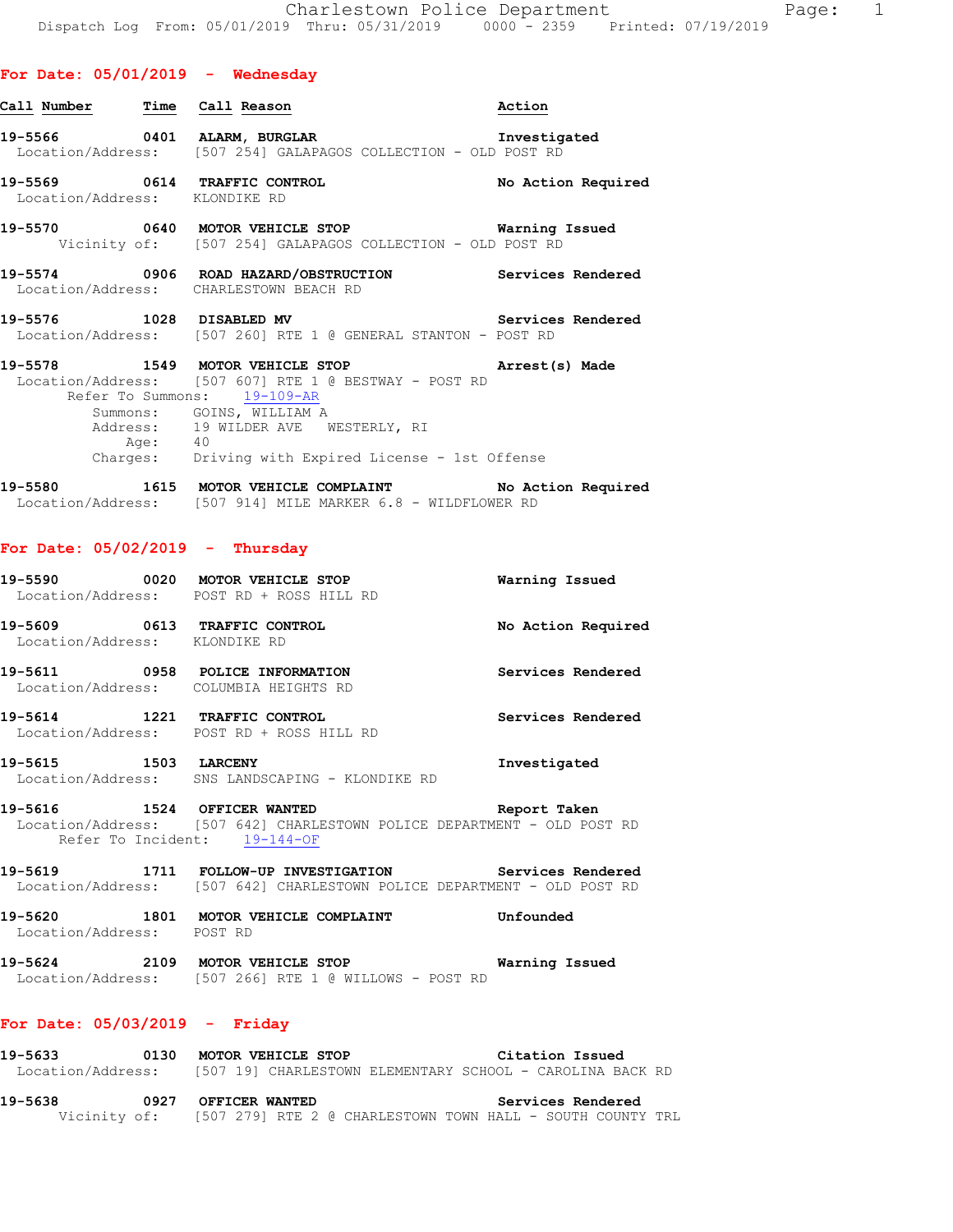Charlestown Police Department Page: 2 Dispatch Log From: 05/01/2019 Thru: 05/31/2019 0000 - 2359 Printed: 07/19/2019 **19-5639 0938 DISABLED MV No Action Required**  Vicinity of: PHIL & ANN'S SUNSET MOTEL - POST RD 19-5642 1150 ANIMAL COMPLAINT **Services Rendered**  Location/Address: [507 20] NINIGRET PARK - PARK LN **19-5643 1300 ANIMAL COMPLAINT Services Rendered**  Location/Address: [507 20] NINIGRET PARK - PARK LN **19-5644 1303 OFFICER WANTED Report Taken**  Location/Address: [507 642] CHARLESTOWN POLICE DEPARTMENT - OLD POST RD Refer To Incident: 19-145-OF **19-5646 1514 ABANDONED MV No Action Required**  Location/Address: [507 45] RIPPY'S LIQUOR MART - SOUTH COUNTY TRL 19-5647 1516 DISABLED MV **Services Rendered**  Location/Address: SOUTH COUNTY TRL + NARROW LN **19-5648 1534 MVA - Minor Report Taken**  Location/Address: [507 271] RTE 1 @ MICHAEL'S - POST RD Refer To Incident: 19-146-OF **19-5650 1602 MOTOR VEHICLE STOP Warning Issued**  Location/Address: POST RD + SCHOOLHOUSE POND RD **19-5651 1624 ANIMAL COMPLAINT Services Rendered**  Location/Address: OLD SHANNOCK RD **19-5652 1632 MOTOR VEHICLE STOP Warning Issued**  Vicinity of: [507 374] SAINT MARYS CHURCH - CAROLINA BACK RD **19-5653 1638 MOTOR VEHICLE STOP Warning Issued**  Location/Address: [507 278] RTE 2 @ RIPPY'S MARKET - SOUTH COUNTY TRL **19-5654 1700 WELL BEING CHECK Report Taken**  Location/Address: [507 435] SOUTH SHORE MENTAL HEALTH CHARLESTOWN HOUS - OLD POST RD Refer To Incident: 19-147-OF **19-5662 2153 ALARM, BURGLAR False Alarm**  Location/Address: ARBUTUS TRL **19-5663 2212 MOTOR VEHICLE STOP Warning Issued**  Location/Address: BUCKEYE BROOK RD + BLUE RIDGE DR **For Date: 05/04/2019 - Saturday 19-5672 0051 MVA - W/Injury/Fluid/Hazard Transported to Hospital**  Location/Address: NARROW LN Refer To Accident: 19-45-AC **19-5673 0221 BURGLARY (B & E) Investigated**  Location/Address: BOTKA DR **19-5677 0601 VANDALISM Investigated**  Location/Address: SHANNOCK RD Refer To Incident: 19-148-OF **19-5678 0726 ANIMAL COMPLAINT No Action Required**  Vicinity of: [507 263] RTE 1 @ TOURIST INFO (MILE MARKER 7.6) - POST RD **19-5679 0833 ANIMAL COMPLAINT Services Rendered**  Location/Address: [507 263] RTE 1 @ TOURIST INFO (MILE MARKER 7.6) - POST RD **19-5680 0941 MOTOR VEHICLE STOP Warning Issued**  Location/Address: [507 258] RTE 1 @ SOUTH KINGSTOWN LINE (MM 11.4) - POST RD **19-5681 1052 DISTURBANCE/Music/Noise No Action Required**  Location/Address: OLD POST RD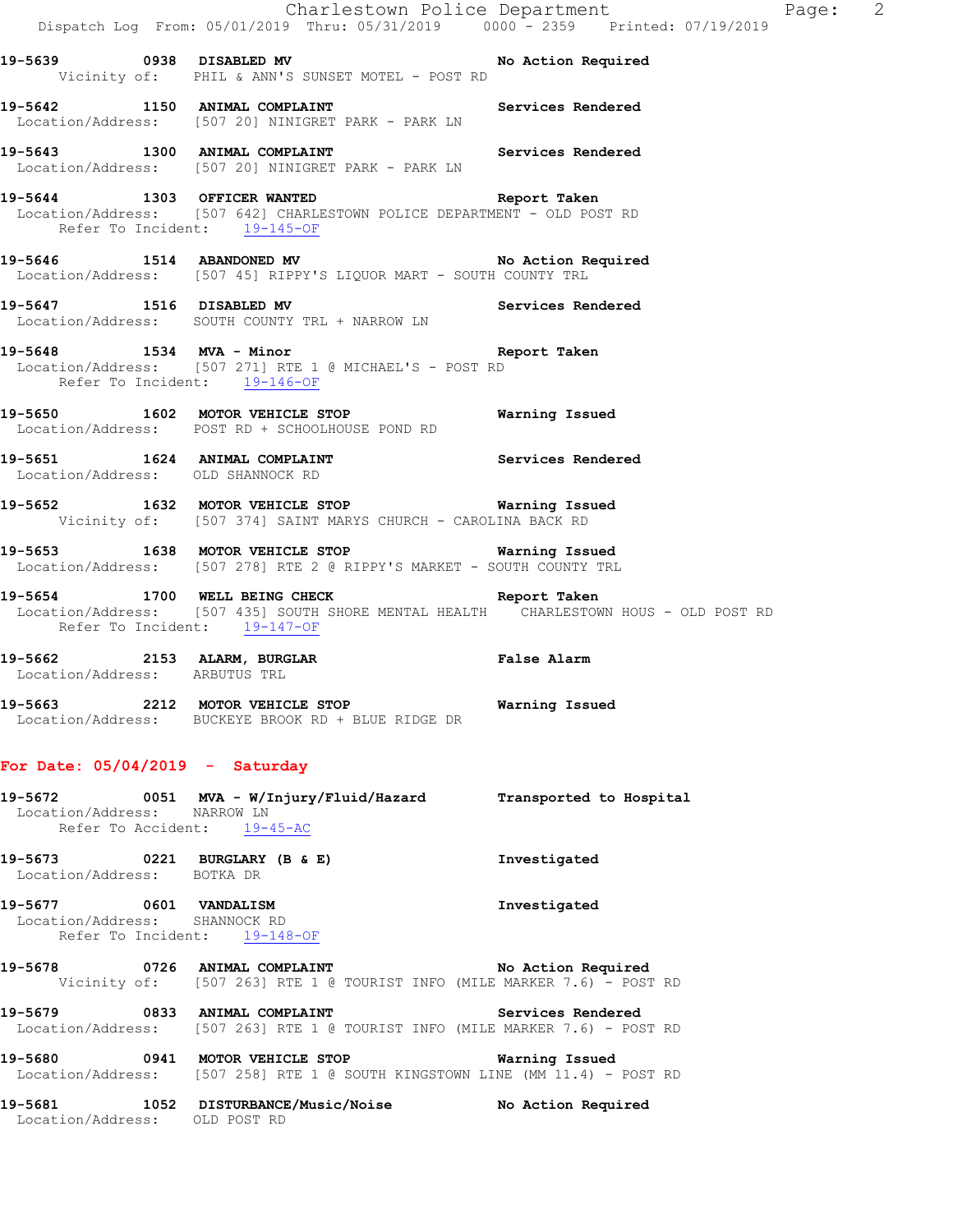**19-5682 1150 ANIMAL COMPLAINT Could Not Locate**  Location/Address: [507 20] NINIGRET PARK - PARK LN **19-5683 1319 MOTOR VEHICLE STOP Warning Issued**  Location/Address: POST RD + SOUTH COUNTY TRL **19-5684 1534 ANIMAL COMPLAINT Services Rendered**  Location/Address: LIISA DR

**19-5685 1540 COMPLAINT Investigated**  Location/Address: MATUNUCK SCHOOLHOUSE RD + CHARLESTOWN BEACH RD

**19-5686 1627 MOTOR VEHICLE STOP Warning Issued**  Location/Address: CHARLESTOWN BEACH RD + MARION DR

**19-5687 1629 ALARM, FIRE False Alarm**  Location/Address: MATUNUCK SCHOOLHOUSE RD

**19-5688 1635 MOTOR VEHICLE STOP Warning Issued**  Location/Address: [507 37] CHARLESTOWN WINE AND SPIRITS - OLD POST RD

**19-5689 1646 MOTOR VEHICLE STOP No Action Required**  Location/Address: [507 88] EAST WEST MARKET - POST RD

**19-5690 1652 MOTOR VEHICLE STOP Warning Issued**  Location/Address: POST RD + EAST BEACH RD

**19-5691 1706 MOTOR VEHICLE STOP Warning Issued**  Location/Address: [507 66] WILLOWS RESORT - POST RD

**19-5692 1713 MOTOR VEHICLE STOP Warning Issued**  Location/Address: POST RD + WILDFLOWER RD

**19-5693 1728 MOTOR VEHICLE STOP Warning Issued**  Location/Address: [507 66] WILLOWS RESORT - POST RD

**19-5694 1752 MOTOR VEHICLE STOP Warning Issued**  Location/Address: POST RD + WILDFLOWER RD

**19-5695 1811 MOTOR VEHICLE STOP Warning Issued**  Location/Address: KING'S FACTORY RD + SHUMANKANUC HILL RD

**19-5696 1830 MOTOR VEHICLE STOP Warning Issued**  Location/Address: ROSS HILL RD

**19-5698 1932 FIRE, BRUSH False Alarm**  Location/Address: [507 416] MOHEGAN RD

**19-5699 2115 WELL BEING CHECK Investigated**  Location/Address: BURDICKVILLE RD **19-5701 2202 MOTOR VEHICLE STOP Citation Issued**  Location/Address: KING'S FACTORY RD

19-5702 2320 ANIMAL COMPLAINT **Services Rendered** 

Location/Address: SOUTH COUNTY TRL

## **For Date: 05/05/2019 - Sunday**

**19-5705 0126 ALARM, BURGLAR False Alarm**  Location/Address: WEST END RD **19-5710 0801 DISABLED MV No Action Required**  Location/Address: OLD MILL RD **19-5714 1059 DUMPING VIOLATIONS Services Rendered** 

Location/Address: INDIAN CEDAR DR + KING'S FACTORY RD

**19-5715 1105 FOUND/LOST PROPERTY No Action Required**  Location/Address: POST RD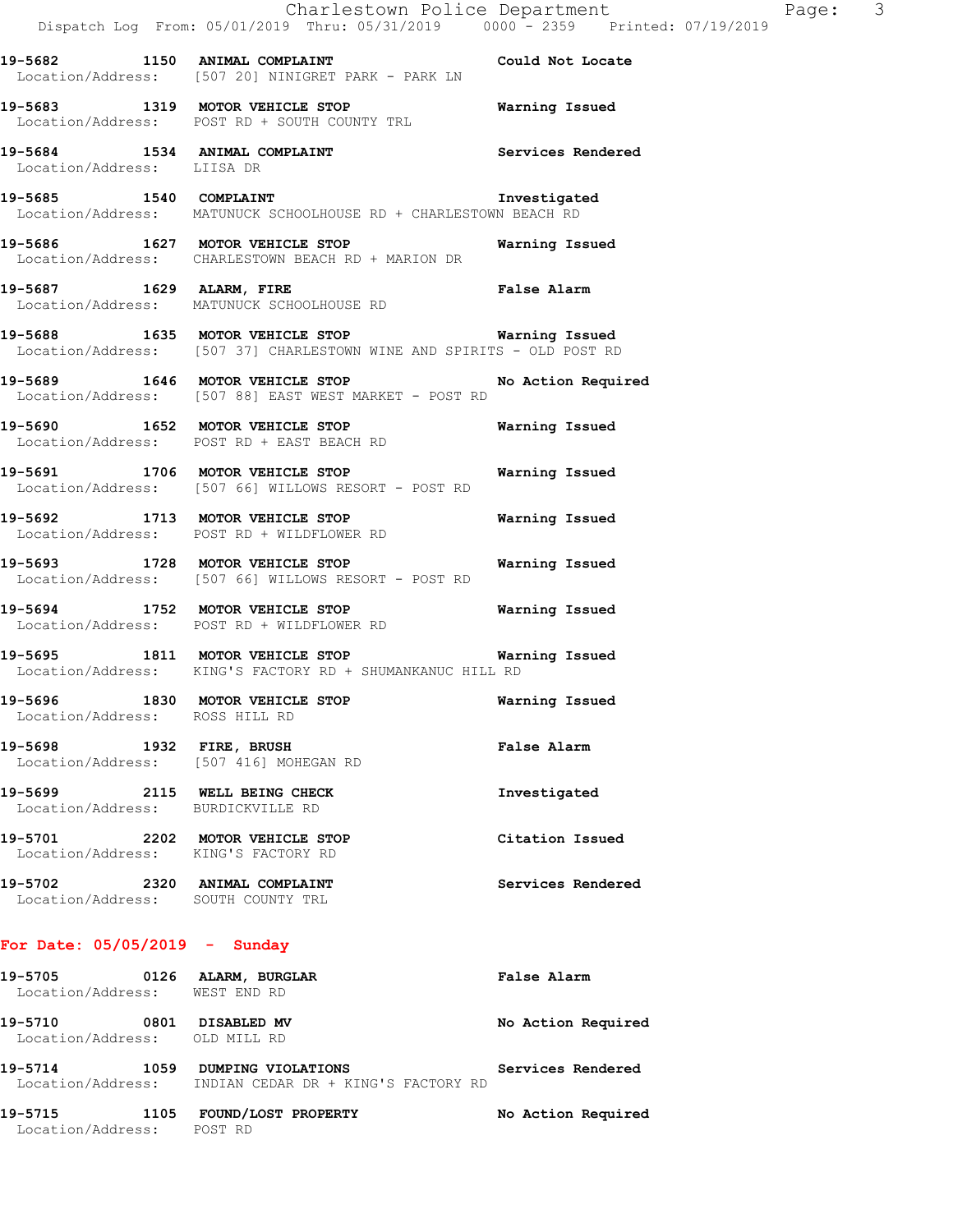| 19–5716           | 1113 ALARM, BURGLAR |  |                                        |  | <b>False Alarm</b> |  |
|-------------------|---------------------|--|----------------------------------------|--|--------------------|--|
| Location/Address: |                     |  | [507 940] 45 MOHEGAN ROAD - MOHEGAN RD |  |                    |  |

**19-5718 1216 FOUND/LOST PROPERTY No Action Required**  Location/Address: POST RD + NARROW LN

**19-5719 1257 ASSIST OTHER AGENCY Services Rendered**  Location/Address: HOWARD DR

**19-5720 1342 MOTOR VEHICLE STOP Transported to Hospital**  Location/Address: POST RD + KING'S FACTORY RD

**19-5721 1846 ROAD HAZARD/OBSTRUCTION No Action Required**  Location/Address: POST RD + SCHOOLHOUSE POND RD

**19-5722 1903 MOTOR VEHICLE STOP No Action Required**  Location/Address: SAND PLAIN RD + SOUTH COUNTY TRL

**19-5723 2105 MOTOR VEHICLE STOP Warning Issued**  Location/Address: POST RD + HOXSIE AVE

**19-5724 2132 MOTOR VEHICLE STOP Warning Issued**  Location/Address: [507 261] RTE 1 @ STATE GARAGE (MILE MARKER 9.6) - POST RD

**19-5725 2339 DISTURBANCE/Music/Noise Investigated**  Location/Address: MORLEY ST

## **For Date: 05/06/2019 - Monday**

| Location/Address: PECKHAM HOLLOW RD                          | 19-5743 0820 ROAD HAZARD/OBSTRUCTION Investigated                                                                                     |                          |
|--------------------------------------------------------------|---------------------------------------------------------------------------------------------------------------------------------------|--------------------------|
| Location/Address: ALTON CAROLINA RD                          | 19-5744 0853 MOTOR VEHICLE COMPLAINT Confounded                                                                                       |                          |
| Location/Address: BURDICKVILLE RD                            |                                                                                                                                       |                          |
| $19-5748$ 1256 STOLEN M/V<br>Location/Address: POND ST       |                                                                                                                                       | Services Rendered        |
|                                                              | 19-5749 1350 SUSPICIOUS ACTIVITY/VEHICLE Services Rendered<br>Location/Address: POST RD + KING'S FACTORY RD                           |                          |
| Location/Address: EDWARDS LN<br>Refer To Incident: 19-150-OF | 19-5750 1449 POLICE INFORMATION                                                                                                       | Investigated             |
|                                                              | 19-5751 1456 MOTOR VEHICLE COMPLAINT Could Not Locate<br>Location/Address: [507 263] RTE 1 @ TOURIST INFO (MILE MARKER 7.6) - POST RD |                          |
|                                                              | 19-5752 1521 ALARM, BURGLAR<br>Location/Address: HUNTER'S HARBOR RD                                                                   | Building Checked/Secured |
| Vicinity of: KLONDIKE RD                                     | 19-5753 1615 POLICE INFORMATION Services Rendered                                                                                     |                          |
|                                                              | 19-5755 1748 MOTOR VEHICLE STOP <b>Warning Issued</b><br>Location/Address: [507 261] RTE 1 @ STATE GARAGE (MILE MARKER 9.6) - POST RD |                          |
|                                                              | 19-5756 1805 SUSPICIOUS ACTIVITY/VEHICLE Investigated<br>Location/Address: [507 238] LOBSTER POT RESTAURANT - POST RD                 |                          |
|                                                              | 19-5757 1819 MOTOR VEHICLE STOP <b>Warning Issued</b><br>Location/Address: [507 270] RTE 1 @ BURLINGAME (MILE MARKER 6.0) - POST RD   |                          |
| 19-5758 1826 ESCORT<br>Location/Address: SHUMANKANUC HILL RD |                                                                                                                                       | Services Rendered        |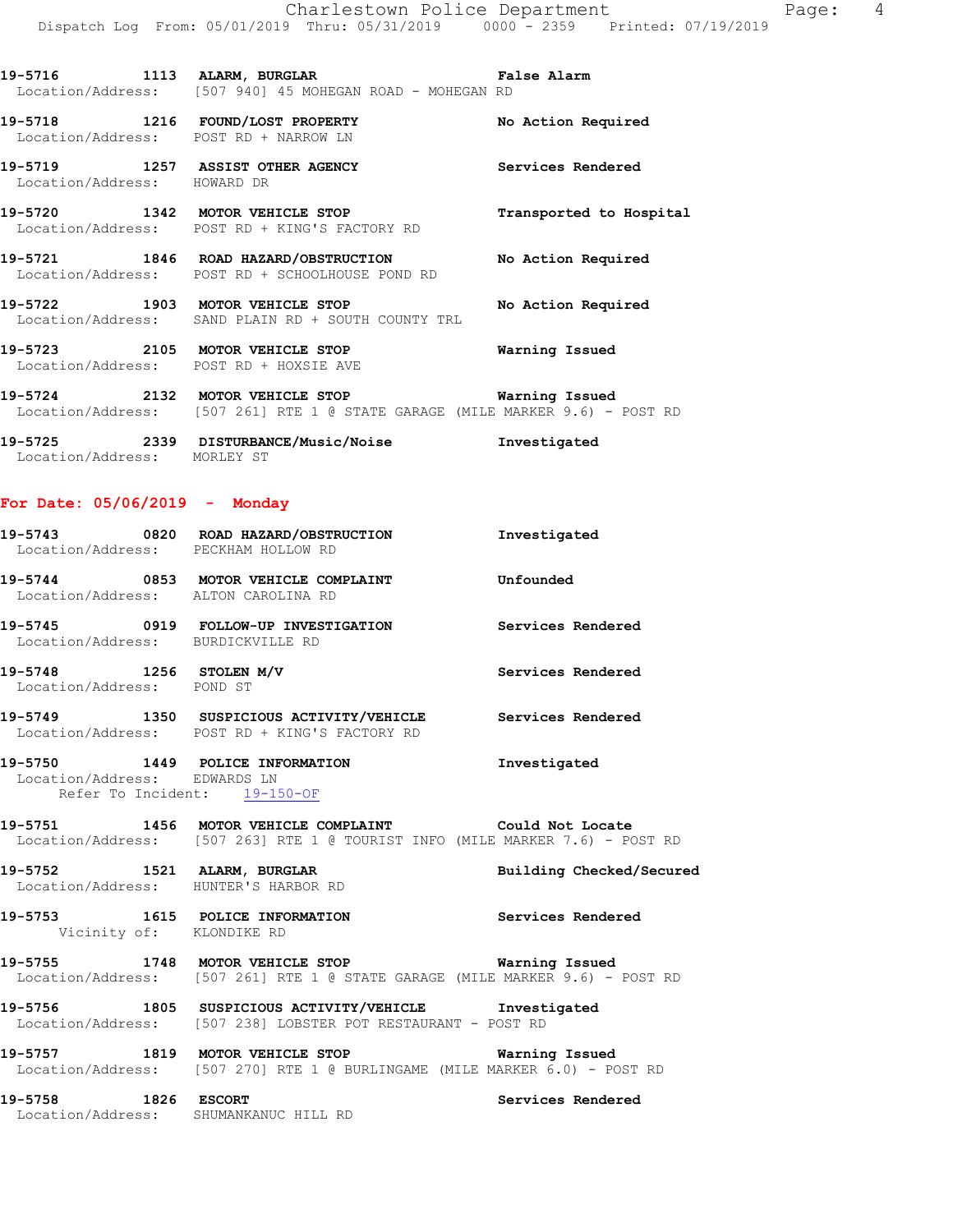|                                                    | Charlestown Police Department                                                                | Dispatch Log From: 05/01/2019 Thru: 05/31/2019 0000 - 2359 Printed: 07/19/2019 |
|----------------------------------------------------|----------------------------------------------------------------------------------------------|--------------------------------------------------------------------------------|
| 19-5759<br>1827                                    | ASSIST OTHER TOWN DEPT<br>Location/Address: [507 1] CHARLESTOWN TOWN HALL - SOUTH COUNTY TRL | Services Rendered                                                              |
| 19-5760<br>2031                                    | ANIMAL COMPLAINT<br>Location/Address: CAROLINA BACK RD + SOUTH COUNTY TRL                    | Taken to Family/Guardian                                                       |
| 19-5761<br>2301<br>Location/Address: SCAPA FLOW RD | ANIMAL COMPLAINT                                                                             | Investigated                                                                   |
| 19-5762<br>2335<br>Location/Address:               | FOLLOW-UP INVESTIGATION<br>BOTKA DR                                                          | Could Not Locate                                                               |

# **For Date: 05/07/2019 - Tuesday**

|                                    | 19-5781 0202 MOTOR VEHICLE STOP                                                                                     | Arrest(s) Made           |
|------------------------------------|---------------------------------------------------------------------------------------------------------------------|--------------------------|
|                                    | Location/Address: POST RD + SOUTH COUNTY TRL                                                                        |                          |
|                                    | Refer To Arrest: 19-110-AR                                                                                          |                          |
|                                    |                                                                                                                     |                          |
|                                    | Arrest: FERRER, ALICIA S<br>Address: 306 POST RD WESTERLY, RI<br>Age: 19<br>Charges: WARRANT OF ARREST ON AFFIDAVIT |                          |
|                                    |                                                                                                                     |                          |
|                                    |                                                                                                                     |                          |
|                                    | Refer To Arrest: 19-111-AR                                                                                          |                          |
|                                    | Arrest: PRENDYS, KAITLYN E<br>Address: 395A VALLEY RD MIDDLETOWN, RI                                                |                          |
|                                    |                                                                                                                     |                          |
| Age: 23                            |                                                                                                                     |                          |
|                                    | Charges: OBSTRUCTING OFFICER IN EXECUTION OF DUTY                                                                   |                          |
|                                    | 19-5783 0631 POLICE INFORMATION Services Rendered                                                                   |                          |
|                                    | Location/Address: [507 642] CHARLESTOWN POLICE DEPARTMENT - OLD POST RD                                             |                          |
| 19-5784 0714 ANIMAL COMPLAINT      |                                                                                                                     | Services Rendered        |
|                                    | Location/Address: [507 615] JONATHAN DR                                                                             |                          |
| Refer To Incident: 19-149-OF       |                                                                                                                     |                          |
|                                    | 19-5786 1119 WELL BEING CHECK                                                                                       | No Action Required       |
|                                    | Location/Address: BURDICKVILLE RD                                                                                   |                          |
|                                    |                                                                                                                     |                          |
|                                    | 19-5787 1133 OFFICER WANTED                                                                                         | Services Rendered        |
|                                    | Location/Address: [507 416] MOHEGAN RD                                                                              |                          |
|                                    |                                                                                                                     |                          |
|                                    | 19-5790 1303 ASSIST OTHER AGENCY                                                                                    | Services Rendered        |
| Location/Address: SOUTH COUNTY TRL |                                                                                                                     |                          |
|                                    | 19-5791 1314 ASSIST OTHER AGENCY                                                                                    | Services Rendered        |
|                                    | Location/Address: KING'S FACTORY RD                                                                                 |                          |
|                                    |                                                                                                                     |                          |
|                                    | 19-5792 1437 OFFICER WANTED                                                                                         | No Action Required       |
| Location/Address: POND ST          |                                                                                                                     |                          |
|                                    |                                                                                                                     |                          |
|                                    | 19-5793 1559 MOTOR VEHICLE STOP<br>Location/Address: ALTON CAROLINA RD + HILLTOP DR                                 | Warning Issued           |
|                                    |                                                                                                                     |                          |
|                                    | 19-5794 1623 MOTOR VEHICLE STOP                                                                                     | Warning Issued           |
|                                    | Location/Address: RICHMOND LINE - KING'S FACTORY RD                                                                 |                          |
|                                    |                                                                                                                     |                          |
|                                    |                                                                                                                     | Warning Issued           |
|                                    | 19-5796 1629 MOTOR VEHICLE STOP<br>Location/Address: RICHMOND LINE - KING'S FACTORY RD                              |                          |
|                                    |                                                                                                                     |                          |
|                                    | 19-5797 1636 MOTOR VEHICLE STOP                                                                                     | Warning Issued           |
|                                    | Location/Address: KING'S FACTORY RD + NARRAGANSETT TRL                                                              |                          |
|                                    | 19-5798 1638 ANIMAL COMPLAINT                                                                                       |                          |
|                                    | Location/Address: BISCUIT CITY RD                                                                                   | Taken to Family/Guardian |
|                                    |                                                                                                                     |                          |
|                                    | 19-5799 1643 MOTOR VEHICLE STOP                                                                                     | Warning Issued           |
|                                    | Location/Address: KING'S FACTORY RD + NARRAGANSETT TRL                                                              |                          |
|                                    |                                                                                                                     |                          |
|                                    | 19-5800 1648 MOTOR VEHICLE STOP                                                                                     | Warning Issued           |
|                                    | Location/Address: KING'S FACTORY RD + SHUMANKANUC HILL RD                                                           |                          |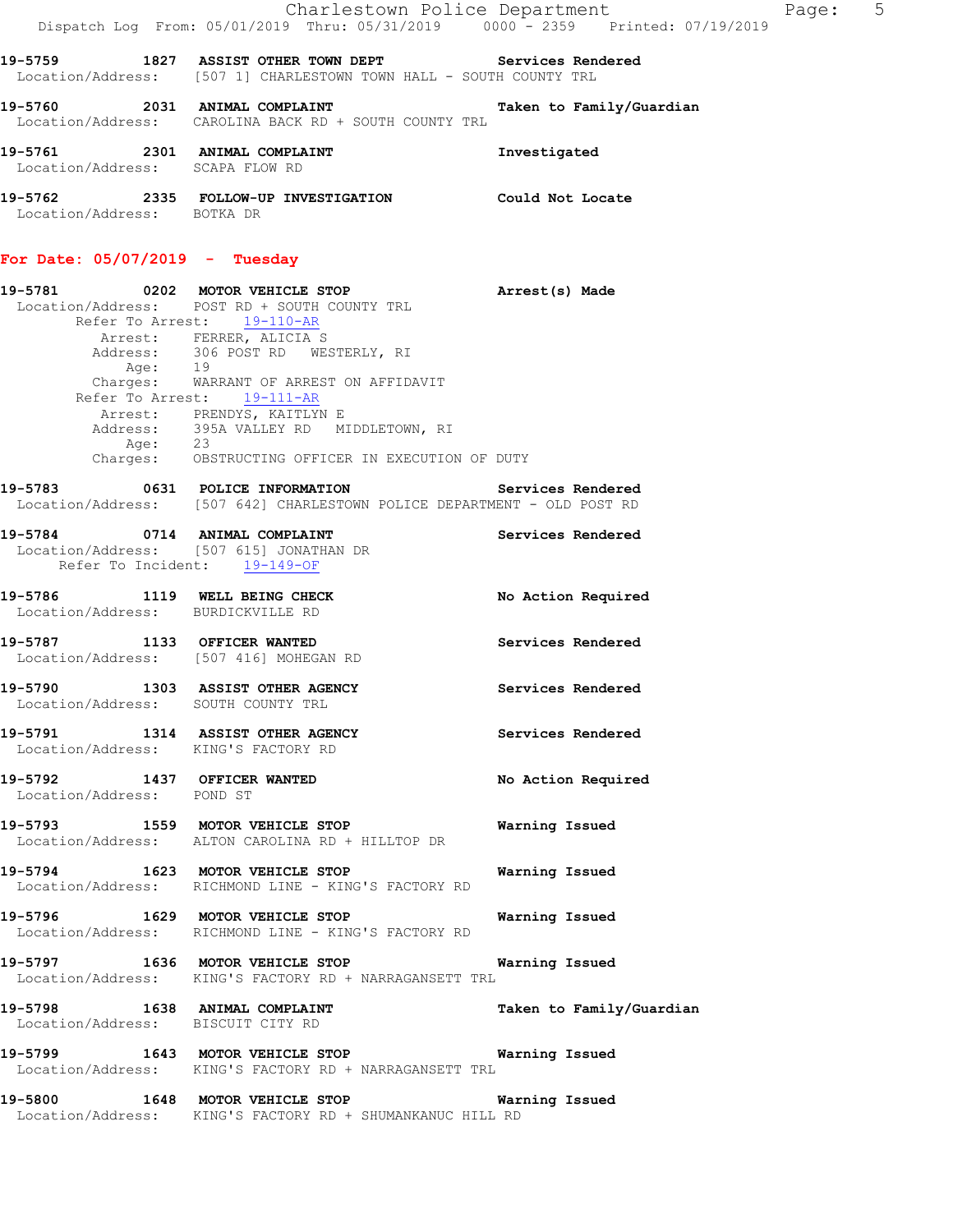|                                                            | Dispatch Log From: 05/01/2019 Thru: 05/31/2019   0000 - 2359   Printed: 07/19/2019                                                    | Charlestown Police Department<br>Page: 6 |
|------------------------------------------------------------|---------------------------------------------------------------------------------------------------------------------------------------|------------------------------------------|
|                                                            | 19-5801 1656 MOTOR VEHICLE STOP Citation Issued<br>Location/Address: KING'S FACTORY RD + SHUMANKANUC HILL RD                          |                                          |
| Vicinity of: KING'S FACTORY RD                             | 19-5802 1714 MOTOR VEHICLE STOP <b>WATER WATER</b>                                                                                    |                                          |
| Vicinity of: KING'S FACTORY RD                             | 19-5803 1720 MOTOR VEHICLE STOP 6 Warning Issued                                                                                      |                                          |
| Location/Address: BAXTER ST                                | 19-5804 1759 POLICE INFORMATION Services Rendered                                                                                     |                                          |
| For Date: $05/08/2019$ - Wednesday                         |                                                                                                                                       |                                          |
| Location/Address: POST RD                                  | 19-5807 0122 POLICE INFORMATION 1nvestigated                                                                                          |                                          |
|                                                            | 19-5808 0126 MOTOR VEHICLE STOP Citation Issued<br>Location/Address: POST RD + ROSS HILL RD                                           |                                          |
|                                                            | 19-5821 0609 TRAFFIC CONTROL No Action Required<br>Location/Address: POST RD + GENERAL STANTON LN                                     |                                          |
|                                                            | Location/Address: [507 783] LARLHAM LANDSCAPE CONSTRUCTION CO INC - OLD POST RD                                                       |                                          |
|                                                            | 19-5824 0926 MOTOR VEHICLE STOP 6 Warning Issued<br>Location/Address: SOUTH COUNTY TRL + LAURI DR                                     |                                          |
|                                                            | 19-5825 0939 MOTOR VEHICLE STOP 6 Warning Issued<br>Location/Address: SOUTH COUNTY TRL + EAST CHARLES ST                              |                                          |
| Location/Address: LAURI DR<br>Refer To Incident: 19-152-OF | 19-5827 1332 WELL BEING CHECK Services Rendered                                                                                       |                                          |
| Location/Address: LAURI DR                                 | 19-5828 1420 PSYCHOLOGICAL EMERGENCY Transported to Hospital                                                                          |                                          |
|                                                            | 19-5829 1528 MOTOR VEHICLE STOP Warning Issued<br>Location/Address: [507 270] RTE 1 @ BURLINGAME (MILE MARKER 6.0) - POST RD          |                                          |
|                                                            | 19-5830 1539 MOTOR VEHICLE STOP 6 Warning Issued<br>Location/Address: SOUTH COUNTY TRL + SAND PLAIN RD                                |                                          |
|                                                            | 19-5832 1553 MOTOR VEHICLE STOP 6 Warning Issued<br>Location/Address: RICHMOND LINE - KING'S FACTORY RD                               |                                          |
|                                                            | 19-5833 1559 MOTOR VEHICLE STOP<br>Location/Address: RICHMOND LINE - KING'S FACTORY RD                                                | Warning Issued                           |
|                                                            | 19-5834 1607 MOTOR VEHICLE STOP 19 Warning Issued<br>Location/Address: [507 261] RTE 1 @ STATE GARAGE (MILE MARKER 9.6) - POST RD     |                                          |
| Location/Address: POST RD + BEND RD                        | 19-5835 1617 MOTOR VEHICLE STOP 1997 Warning Issued                                                                                   |                                          |
|                                                            | 19-5836 1626 MOTOR VEHICLE STOP <b>Warning Issued</b><br>Location/Address: [507 258] RTE 1 @ SOUTH KINGSTOWN LINE (MM 11.4) - POST RD |                                          |
|                                                            | 19-5837 1633 MOTOR VEHICLE STOP<br>Location/Address: [507 266] RTE 1 @ WILLOWS - POST RD                                              | Warning Issued                           |
| Location/Address: NORTH NIANTIC DR                         | 19-5838 1635 FIRE, OTHER                                                                                                              | Investigated                             |
|                                                            | 19-5839 1637 DISABLED MV<br>Location/Address: [507 266] RTE 1 @ WILLOWS - POST RD                                                     | Services Rendered                        |
|                                                            | 19-5840 1640 MOTOR VEHICLE STOP                                                                                                       | Warning Issued                           |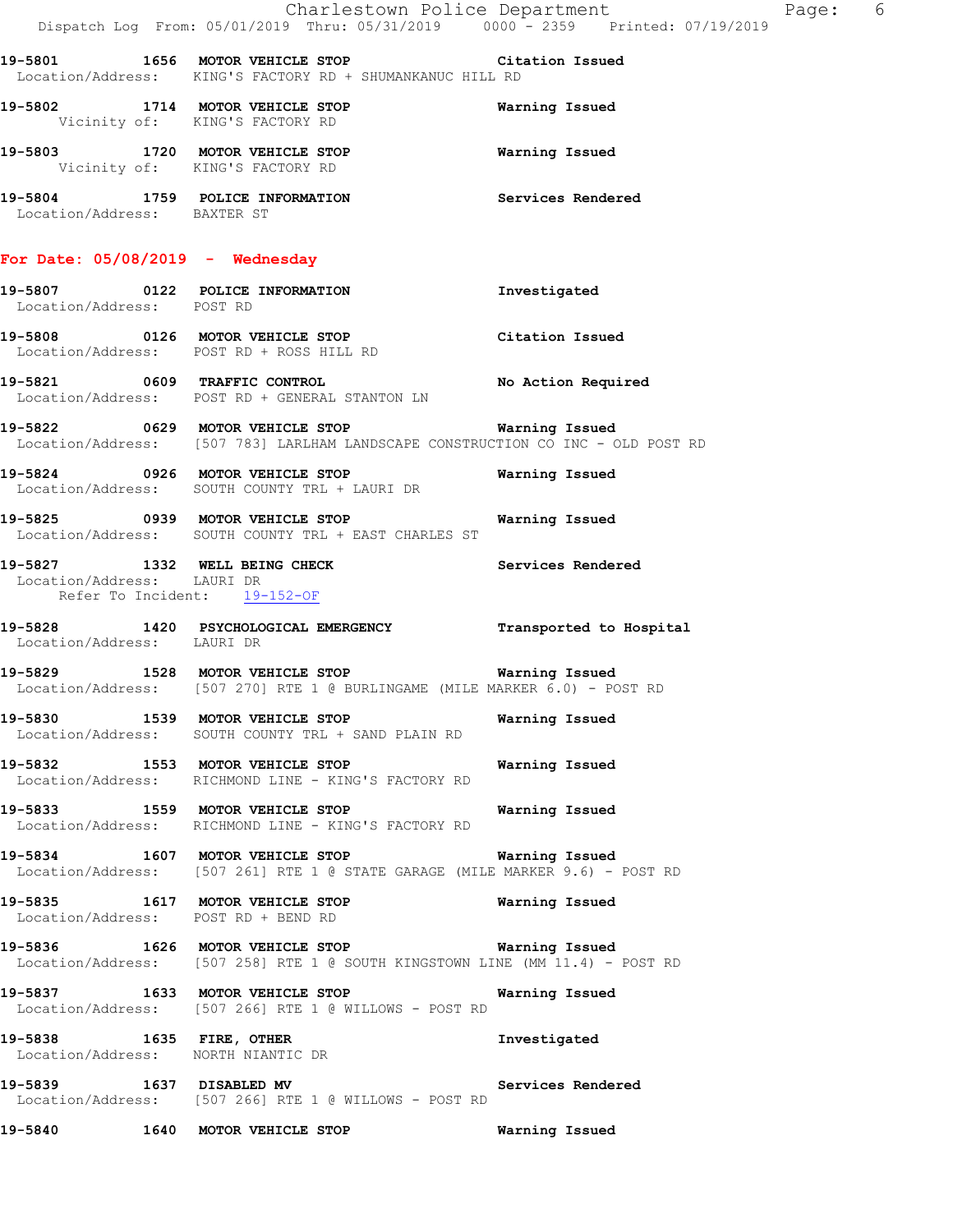|                                                              | Dispatch Log From: 05/01/2019 Thru: 05/31/2019 0000 - 2359 Printed: 07/19/2019                                                   | Charlestown Police Department | 7<br>Page: |  |
|--------------------------------------------------------------|----------------------------------------------------------------------------------------------------------------------------------|-------------------------------|------------|--|
|                                                              | Location/Address: POST RD + ROSS HILL RD                                                                                         |                               |            |  |
|                                                              | 19-5841 1659 MOTOR VEHICLE STOP 19-5841<br>Location/Address: [507 914] MILE MARKER 6.8 - WILDFLOWER RD                           |                               |            |  |
|                                                              | 19-5842 1710 MOTOR VEHICLE STOP Citation Issued<br>Location/Address: POST RD + ROSS HILL RD                                      |                               |            |  |
|                                                              | 19-5844 1725 MOTOR VEHICLE STOP 6 Warning Issued<br>Location/Address: [507 26] CHARLESTOWN BREACHWAY - CHARLESTOWN BEACH RD      |                               |            |  |
|                                                              | 19-5846 1736 OFFICER WANTED Services Rendered<br>Location/Address: [507 940] 45 MOHEGAN ROAD - MOHEGAN RD                        |                               |            |  |
|                                                              | 19-5848 1827 MOTOR VEHICLE STOP 5 Warning Issued<br>Location/Address: [507 263] RTE 1 @ TOURIST INFO (MILE MARKER 7.6) - POST RD |                               |            |  |
|                                                              | 19-5849 1843 TOWN ORDINANCE VIOLATION Services Rendered<br>Location/Address: [507 20] NINIGRET PARK - PARK LN                    |                               |            |  |
| Vicinity of: SAND HILL RD                                    | 19-5850 1953 FIRE, BRUSH                                                                                                         | Extinquished                  |            |  |
|                                                              | 19-5854 2056 FIREWORKS/Possession/Use/Other Unfounded<br>Location/Address: [507 26] CHARLESTOWN BREACHWAY - CHARLESTOWN BEACH RD |                               |            |  |
|                                                              | 19-5855 2103 MOTOR VEHICLE STOP<br>Location/Address: [507 266] RTE 1 @ WILLOWS - POST RD                                         | Warning Issued                |            |  |
| Location/Address: SAND HILL RD<br>Refer To Incident: 19-153- | 19-5856 2119 FIRE, BRUSH<br>Refer To Incident: 19-153-OF                                                                         | Report Taken                  |            |  |
|                                                              | 19-5857 2304 POLICE INFORMATION<br>Location/Address: POST RD + SOUTH COUNTY TRL                                                  | Could Not Locate              |            |  |
| For Date: $05/09/2019$ - Thursday                            |                                                                                                                                  |                               |            |  |
|                                                              | 19-5865 0055 MOTOR VEHICLE STOP<br>Location/Address: POST RD + EAST BEACH RD                                                     | Warning Issued                |            |  |
|                                                              | 19-5879 0405 POLICE INFORMATION Services Rendered<br>Location/Address: [507 642] CHARLESTOWN POLICE DEPARTMENT - OLD POST RD     |                               |            |  |
| Location/Address: MIDLAND RD                                 | 19-5880 0525 ALARM, BURGLAR                                                                                                      | Building Checked/Secured      |            |  |
|                                                              | 19-5881 0555 NOTIFICATION<br>Location/Address: [507 642] CHARLESTOWN POLICE DEPARTMENT - OLD POST RD                             | Services Rendered             |            |  |
|                                                              | 19-5882 0607 TRAFFIC CONTROL No Action Required<br>Location/Address: [507 252] GENERAL STANTON INN - OLD POST RD                 |                               |            |  |
|                                                              | 19-5883 0619 MOTOR VEHICLE STOP<br>Location/Address: SK LINE - POST RD                                                           | Citation Issued               |            |  |
| Location/Address: OLD POST RD                                | 19-5885 0746 COMPLAINT                                                                                                           | Services Rendered             |            |  |
|                                                              | 19-5886 0815 MVA - Minor<br>Location/Address: [507 29] ARROWHEAD DENTAL - SOUTH COUNTY TRL<br>Refer To Incident: 19-154-OF       | Investigated                  |            |  |
| 19-5888 1156 MVA - Minor<br>Location/Address: TOADSTOOL KNL  |                                                                                                                                  | Services Rendered             |            |  |
| Location/Address: BOTKA DR                                   | 19-5890 1325 POLICE INFORMATION                                                                                                  | Investigated                  |            |  |
|                                                              | 19-5892 1547 ROAD HAZARD/OBSTRUCTION Services Rendered                                                                           |                               |            |  |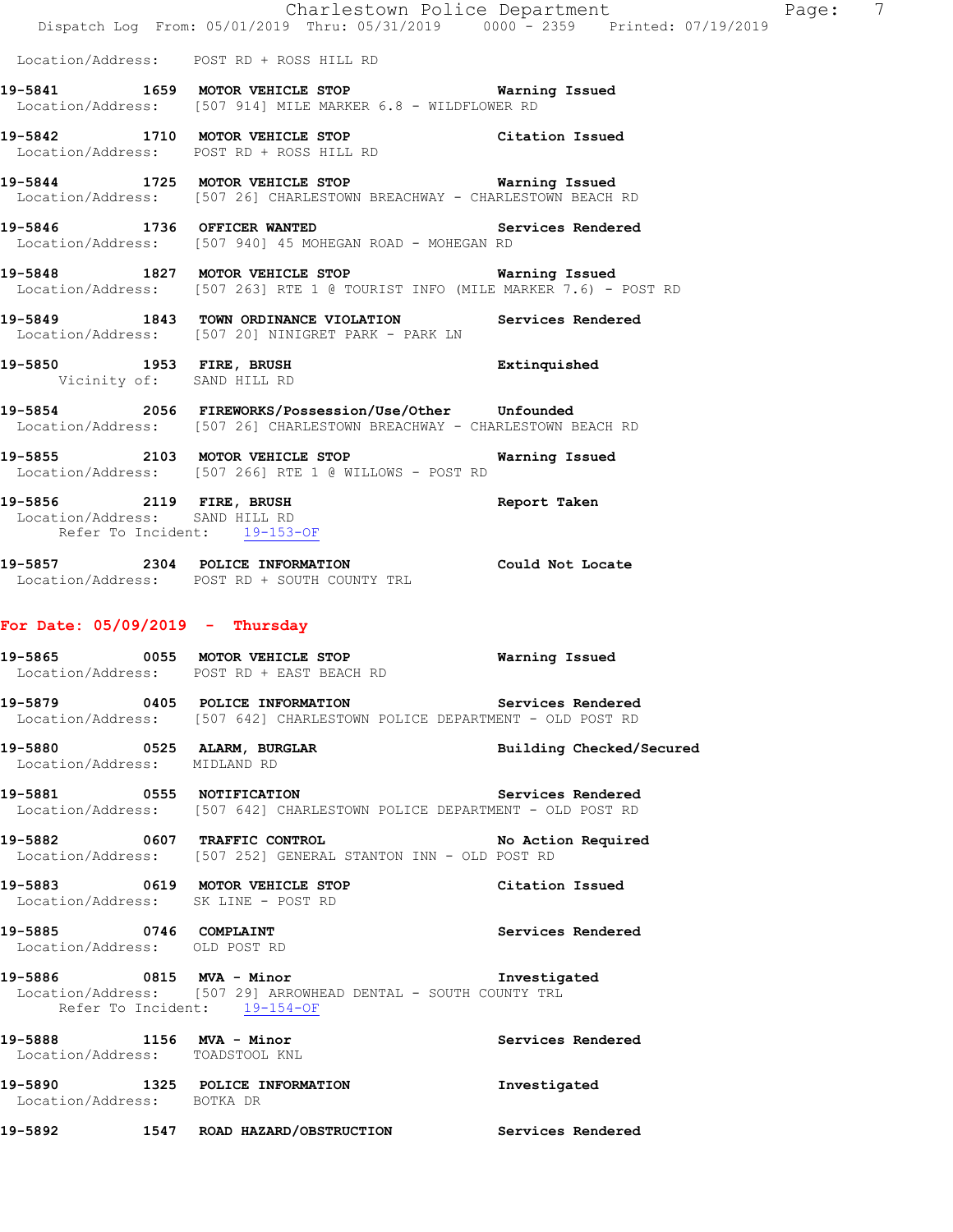Charlestown Police Department Fage: 8 Dispatch Log From: 05/01/2019 Thru: 05/31/2019 0000 - 2359 Printed: 07/19/2019 Location/Address: OLD COACH RD **19-5893 1553 MOTOR VEHICLE STOP Arrest(s) Made**  Location/Address: SAND HILL RD Refer To Summons: 19-112-AR Summons: GREENE, OCTOBER K Address: 45 SAND HILL RD CHARLESTOWN, RI Age: 42 Charges: Driving after denial, suspension or revocation of license - 1st Offense **19-5894 1558 MOTOR VEHICLE STOP Warning Issued**  Location/Address: SOUTH COUNTY TRL + NARROW LN **19-5895 1610 MOTOR VEHICLE STOP Citation Issued**  Location/Address: [507 276] RTE 2 @ RICHMOND LINE - SOUTH COUNTY TRL **19-5896 1628 MOTOR VEHICLE STOP Warning Issued**  Location/Address: [507 276] RTE 2 @ RICHMOND LINE - SOUTH COUNTY TRL **19-5897 1634 TRESPASSING Services Rendered**  Location/Address: [507 530] NARRAGANSETT INDIAN FOUR WINDS COMMUNITY CENT - SOUTH COUNTY TRL Refer To Incident: 19-155-OF **19-5898 1704 MOTOR VEHICLE STOP Warning Issued**  Vicinity of: ROSS HILL RD **19-5899 1705 MOTOR VEHICLE STOP Warning Issued**  Location/Address: HILLTOP DR + ALTON CAROLINA RD **19-5900 1708 MOTOR VEHICLE STOP Warning Issued**  Location/Address: POST RD + NARROW LN **19-5901 1732 MOTOR VEHICLE STOP Warning Issued**  Location/Address: RICHMOND LINE - KING'S FACTORY RD **19-5902 1742 MOTOR VEHICLE STOP Warning Issued**  Location/Address: KING'S FACTORY RD + NARRAGANSETT TRL **19-5903 1807 MOTOR VEHICLE STOP Citation Issued**  Location/Address: RICHMOND LINE - KING'S FACTORY RD **19-5905 1823 MOTOR VEHICLE STOP Warning Issued**  Location/Address: KING'S FACTORY RD + SHUMANKANUC HILL RD **19-5906 1834 DISABLED MV Services Rendered**  Vicinity of: KING'S FACTORY RD **19-5907 2055 MOTOR VEHICLE STOP Services Rendered**  Location/Address: [507 858] THE PINK PELICAN - OLD POST RD **For Date: 05/10/2019 - Friday 19-5916 0057 SUSPICIOUS ACTIVITY/VEHICLE Investigated**  Location/Address: [507 31] BLUE SHUTTERS BEACH - EAST BEACH RD **19-5922 0113 HOUSE CHECK Building Checked/Secured**  Location/Address: **19-5928 0206 DOMESTIC/Assault/Diso/Other Investigated**  Location/Address: BLUE RIDGE DR Refer To Incident: 19-156-OF 19-5929 **0309** WELL BEING CHECK **CHECK** Services Rendered Location/Address: SHERMAN AVE **19-5931 0612 ANIMAL COMPLAINT Services Rendered**  Location/Address: KING'S FACTORY RD + INDIAN CEDAR DR

**19-5934 1539 TOWN COUNCIL DOCKET DELIVERY Services Rendered**  Location/Address: [507 1] CHARLESTOWN TOWN HALL - SOUTH COUNTY TRL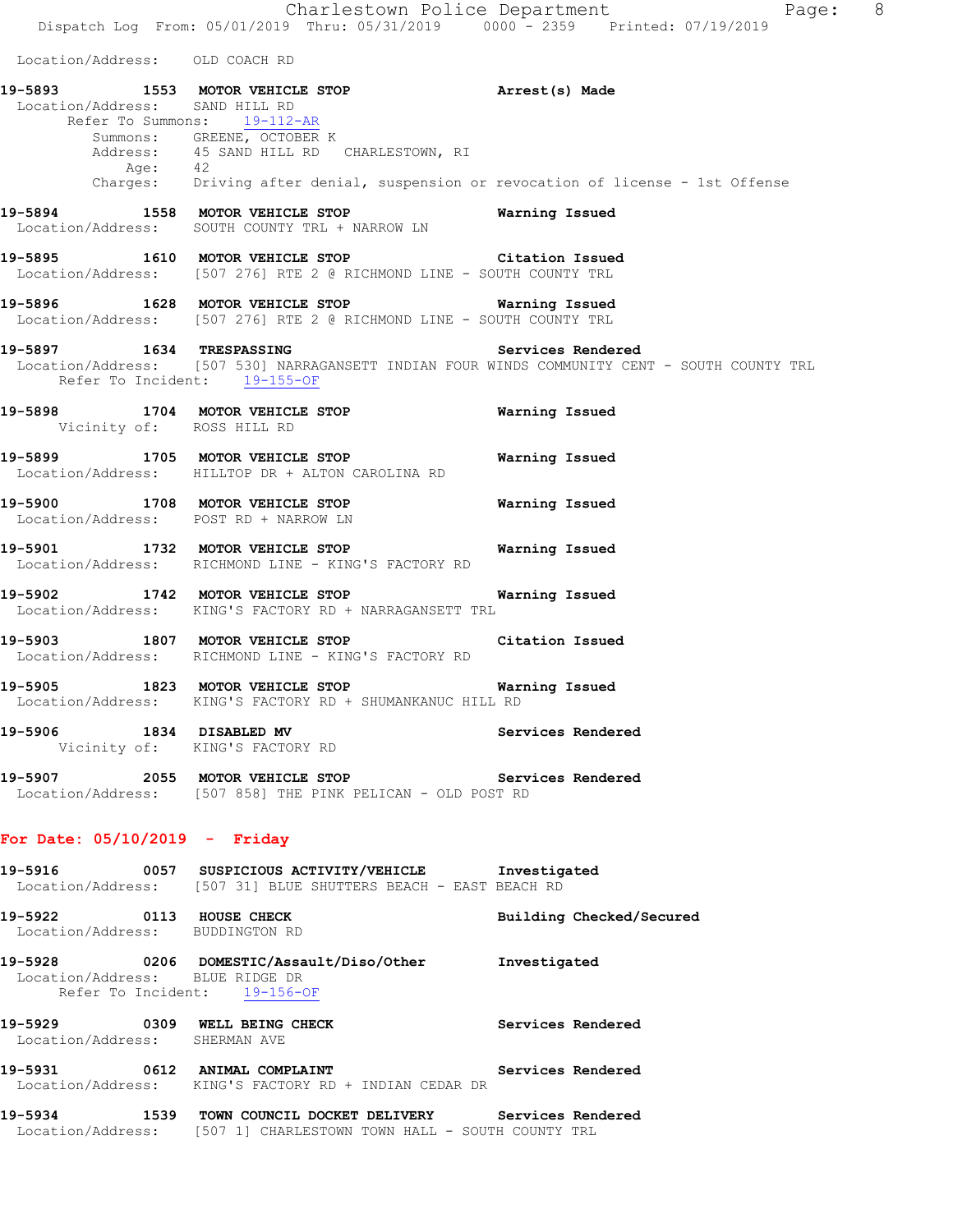| 19-5935 1625 OFFICER WANTED                                      | Location/Address: BISCUIT CITY RD<br>Refer To Incident: 19-158-OF                                                                                                                                                                | Report Taken             |
|------------------------------------------------------------------|----------------------------------------------------------------------------------------------------------------------------------------------------------------------------------------------------------------------------------|--------------------------|
|                                                                  | 19-5936 1701 MOTOR VEHICLE STOP<br>Location/Address: SOUTH COUNTY TRL + LAURI DR                                                                                                                                                 | <b>Warning Issued</b>    |
| 19-5937 1724 SUICIDE                                             | Location/Address: HOXSIE AVE<br>Refer To Incident: 19-159-OF                                                                                                                                                                     | Report Taken             |
| Location/Address: ROSS HILL RD                                   | 19-5939 1815 ANIMAL COMPLAINT No Action Required                                                                                                                                                                                 |                          |
|                                                                  | 19-5940 2133 MOTOR VEHICLE STOP Services Rendered<br>Location/Address: [507 1] CHARLESTOWN TOWN HALL - SOUTH COUNTY TRL                                                                                                          |                          |
|                                                                  | 19-5942 2347 SERVE WARRANT<br>Location/Address: BLUE RIDGE DR                                                                                                                                                                    | Could Not Locate         |
|                                                                  | 19-5943 2359 HOUSE CHECK Building Checked/Secured<br>Location/Address: [507 791] 18 WHITE TAIL CIRCLE - WHITE TAIL CIR                                                                                                           |                          |
| For Date: $05/11/2019$ - Saturday                                |                                                                                                                                                                                                                                  |                          |
|                                                                  | 19-5956 0106 MOTOR VEHICLE STOP<br>Location/Address: POST RD + KING'S FACTORY RD                                                                                                                                                 | <b>Warning Issued</b>    |
|                                                                  | 19-5964 0910 POLICE INFORMATION Report Taken<br>Location/Address: [507 642] CHARLESTOWN POLICE DEPARTMENT - OLD POST RD<br>Refer To Incident: 19-160-OF                                                                          |                          |
|                                                                  | 19-5966 0954 ANIMAL COMPLAINT Services Rendered<br>Location/Address: [507 36] CHARLESTOWN MINI-SUPER - OLD POST RD                                                                                                               |                          |
|                                                                  | <br>19-5967                1047     WARRANT ARREST                                 Services Rendered<br>Location/Address: [507 642] CHARLESTOWN POLICE DEPARTMENT - OLD POST RD<br>Refer To Arrest: 19-113-AR<br>Arrest Expunged |                          |
| Location/Address: BISCUIT CITY RD                                | 19-5968 1157 OFFICER WANTED<br>Refer To Incident: 19-161-OF                                                                                                                                                                      | Report Taken             |
| 19-5969 1211 OFFICER WANTED                                      | Location/Address: [507 21] BURLINGAME STATE PARK - CAMPING AREA - BURLINGAME ST.                                                                                                                                                 | Taken/Refered to Other A |
| Location/Address: POST RD                                        | 19-5970 1234 MOTOR VEHICLE COMPLAINT<br>Refer To Incident: 19-162-OF                                                                                                                                                             | Report Taken             |
| 19-5971 1247 OFFICER WANTED<br>Location/Address: BISCUIT CITY RD | Refer To Incident: 19-163-OF                                                                                                                                                                                                     | Report Taken             |
|                                                                  | 19-5972 1646 MOTOR VEHICLE STOP<br>Location/Address: OLD POST RD + SHEILA DR                                                                                                                                                     | Warning Issued           |
|                                                                  | 19-5974 1700 ANIMAL COMPLAINT<br>Location/Address: ALTON CAROLINA RD                                                                                                                                                             | Services Rendered        |
|                                                                  | 19-5975 1725 EMBEZZELMENT/FRAUD/FORGERY<br>Location/Address: ARNOLDA ROUND RD<br>Refer To Incident: 19-164-OF                                                                                                                    | Investigated             |
|                                                                  | 19-5976 1756 POLICE INFORMATION                                                                                                                                                                                                  | Investigated             |

STATE PARK RD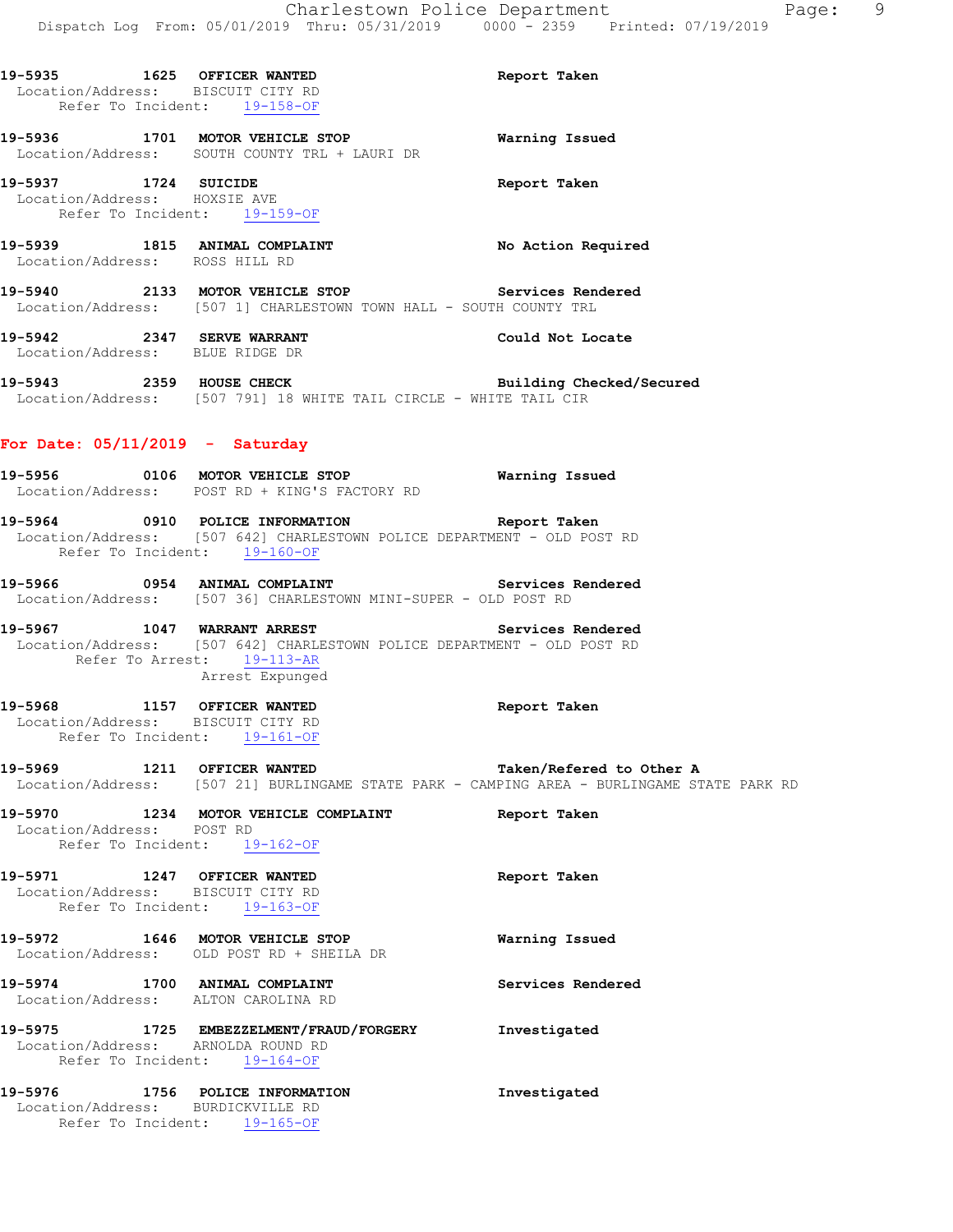|  |                                                | Charlestown Police Department |                                 | Page: | 10 |
|--|------------------------------------------------|-------------------------------|---------------------------------|-------|----|
|  | Dispatch Log From: 05/01/2019 Thru: 05/31/2019 |                               | 0000 - 2359 Printed: 07/19/2019 |       |    |

**19-5977 1848 ALARM, FIRE Transported to Hospital**  Location/Address: [507 201] KENYON INDUSTRIES - SHERMAN AVE

19-5978 1850 WELL BEING CHECK **Investigated**  Location/Address: NANCY LN **19-5979 2004 MOTOR VEHICLE COMPLAINT Warning Issued**  Location/Address: MILL POND DR

**19-5980 2017 OFFICER WANTED Investigated**  Location/Address: [507 208] HITCHING POST - POST RD

## **For Date: 05/12/2019 - Sunday**

| 19-5981                      | 0035 | <b>MOTOR VEHICLE STOP</b><br>Location/Address: POST RD + BEND RD | Warning Issued     |
|------------------------------|------|------------------------------------------------------------------|--------------------|
| 19-5983                      | 0116 | ALARM, CO DETECTOR<br>Location/Address: EAST BEACH RD            | <b>False Alarm</b> |
| 19-5984<br>Location/Address: | 0117 | MOTOR VEHICLE STOP<br>POST RD + PROSSER TRL                      | Warning Issued     |

**19-5991 0215 ALARM, BURGLAR Investigated**  Location/Address: ALTON CAROLINA RD

**19-5997 0310 MOTOR VEHICLE STOP Citation Issued**  Location/Address: [507 243] KRYSTAL PENQUIN MOTEL - POST RD

**19-6001 0603 SUSPICIOUS ACTIVITY/VEHICLE Could Not Locate**  Vicinity of: [507 72] CUMBERLAND FARMS - OLD POST RD

**19-6002 0615 FIRE, OTHER Investigated**  Location/Address: [507 88] EAST WEST MARKET - POST RD

**19-6011 2006 DISTURBANCE/Music/Noise Investigated**  Location/Address: OLD SHANNOCK RD

#### **For Date: 05/13/2019 - Monday**

Refer To Incident: 19-169-OF

| 19-6032<br>Location/Address: | 0256 | HOUSE CHECK<br>CHARLESTOWN BEACH RD | Building Checked/Secured |
|------------------------------|------|-------------------------------------|--------------------------|
| 19-6033<br>Location/Address: | 0302 | HOUSE CHECK<br>RIDGEWOOD RD         | Building Checked/Secured |

**19-6040 0542 MOTOR VEHICLE STOP Citation Issued**  Location/Address: [507 258] RTE 1 @ SOUTH KINGSTOWN LINE (MM 11.4) - POST RD

**19-6043 1109 OFFICER WANTED Services Rendered**  Location/Address: BISCUIT CITY RD Refer To Incident: 19-167-OF

**19-6044 1209 POLICE INFORMATION No Action Required**  Location/Address: [507 568] WEST WILLOW LN **19-6045 1307 OFFICER WANTED Services Rendered**  Location/Address: WILDFLOWER RD + POST RD

**19-6046 1315 PSYCHOLOGICAL EMERGENCY Transported to Hospital**  Location/Address: POST RD + WILDFLOWER RD

**19-6047 1338 MVA - W/Injury/Fluid/Hazard Report Taken**  Location/Address: OLD POST RD Refer To Incident: 19-168-OF Refer To Accident: 19-46-AC

**19-6049 1612 MOTOR VEHICLE STOP Warning Issued**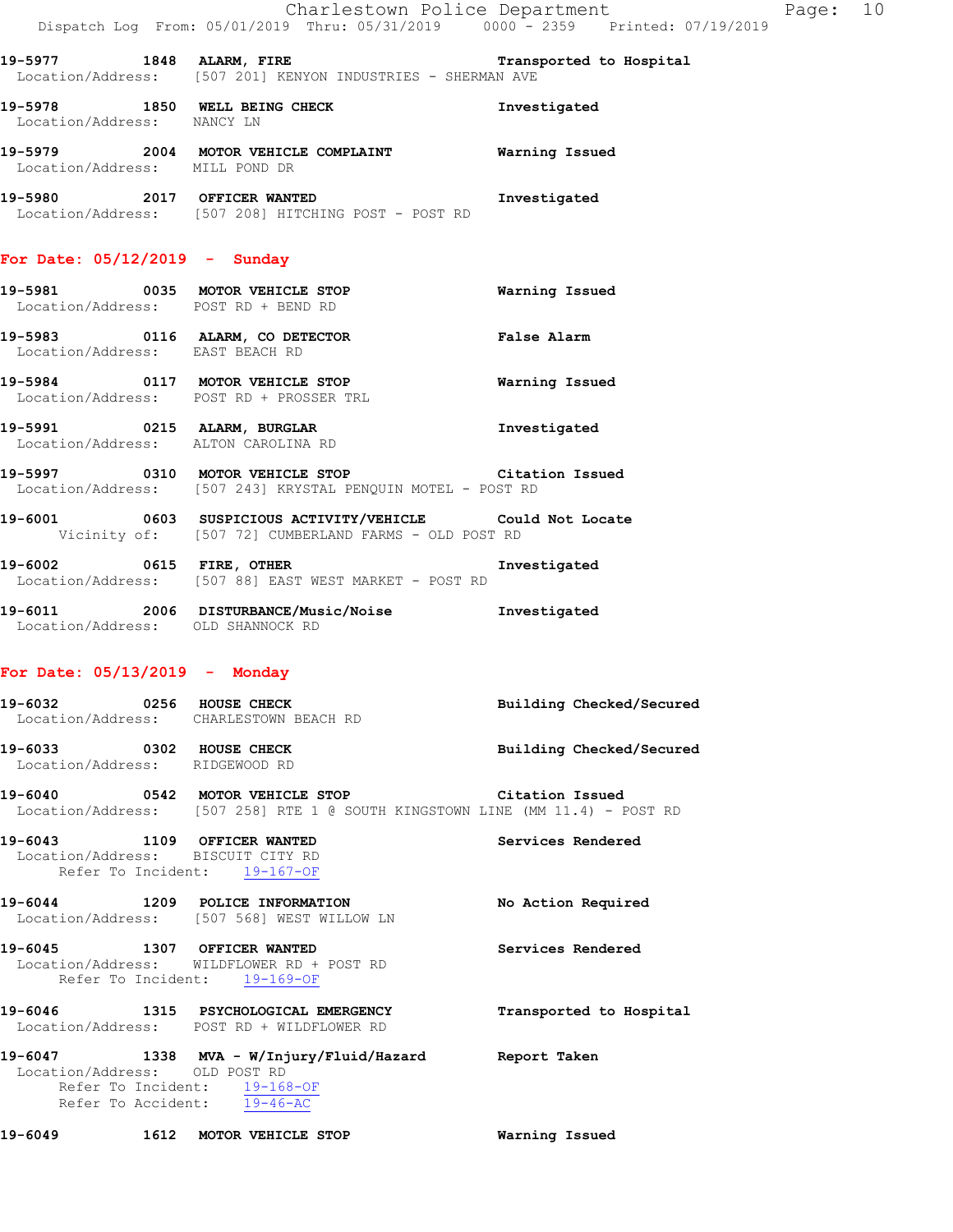Location/Address: [507 276] RTE 2 @ RICHMOND LINE - SOUTH COUNTY TRL

- **19-6052 1836 MOTOR VEHICLE STOP Warning Issued**  Location/Address: SOUTH COUNTY TRL + EAST CHARLES ST
- **19-6053 1903 ASSIST OTHER TOWN DEPT Services Rendered**  Location/Address: [507 1] CHARLESTOWN TOWN HALL - SOUTH COUNTY TRL
- **19-6055 2138 MOTOR VEHICLE STOP Warning Issued**  Location/Address: [507 360] COUNTRY FOOD MART - SOUTH COUNTY TRL

#### **For Date: 05/14/2019 - Tuesday**

- **19-6074 1059 MOTOR VEHICLE STOP Warning Issued**  Location/Address: POST RD + ROSS HILL RD
- **19-6076 1449 MVA W/Injury/Fluid/Hazard Report Taken**  Location/Address: CHARLESTOWN BEACH RD + MATUNUCK SCHOOLHOUSE RD Refer To Accident: 19-47-AC
- **19-6078 1631 MOTOR VEHICLE STOP Citation Issued**  Location/Address: [507 258] RTE 1 @ SOUTH KINGSTOWN LINE (MM 11.4) - POST RD
- **19-6079 1640 MOTOR VEHICLE STOP Warning Issued**  Location/Address: [507 258] RTE 1 @ SOUTH KINGSTOWN LINE (MM 11.4) - POST RD
- **19-6083 1714 MOTOR VEHICLE STOP Citation Issued**  Location/Address: [507 854] WINDSWEPT INN - PROSSER TRL
- **19-6084 1737 OFFICER WANTED Report Taken**  Location/Address: TIMBER RIDGE RD Refer To Incident: 19-170-OF
- **19-6087 2003 MOTOR VEHICLE STOP Warning Issued**  Location/Address: [507 924] MILE MARKER 10.6 - NARROW LN
- **19-6088 2029 TRAFFIC CONTROL Services Rendered**  Location/Address: POST RD + EAST BEACH RD

#### **For Date: 05/15/2019 - Wednesday**

- **19-6102 0125 MOTOR VEHICLE STOP Arrest(s) Made**  Location/Address: POST RD + PROSSER TRL Refer To Arrest: 19-114-AR Arrest: STROMER, ALONZO Address: 55 LINDEN ST Apt. #FL 2 NEW LONDON, CT Age: 22 Charges: DUI OF LIQUOR OR DRUGS-1ST OFFENSE .15/GREATER
- **19-6103 0239 ANIMAL COMPLAINT No Action Required**  Location/Address: SOUTH COUNTY TRL
- 19-6104 **0449** POLICE TRANSPORT **Services** Rendered Location/Address: [507 642] CHARLESTOWN POLICE DEPARTMENT - OLD POST RD
- **19-6106 0546 POLICE INFORMATION Services Rendered**  Location/Address: [507 38] CHARLESTOWN POST OFFICE - OLD POST RD
- **19-6107 0833 OFFICER WANTED False Alarm**  Location/Address: [507 435] SOUTH SHORE MENTAL HEALTH CHARLESTOWN HOUS - OLD POST RD
- **19-6108 0842 TRAFFIC CONTROL No Action Required**  Location/Address: SHUMANKANUC HILL RD **19-6111 1046 ALARM, BURGLAR Building Checked/Secured**
- Location/Address: OCEAN RIDGE DR
- **19-6113 1358 CIVIL MATTER Investigated**  Location/Address: LAURI DR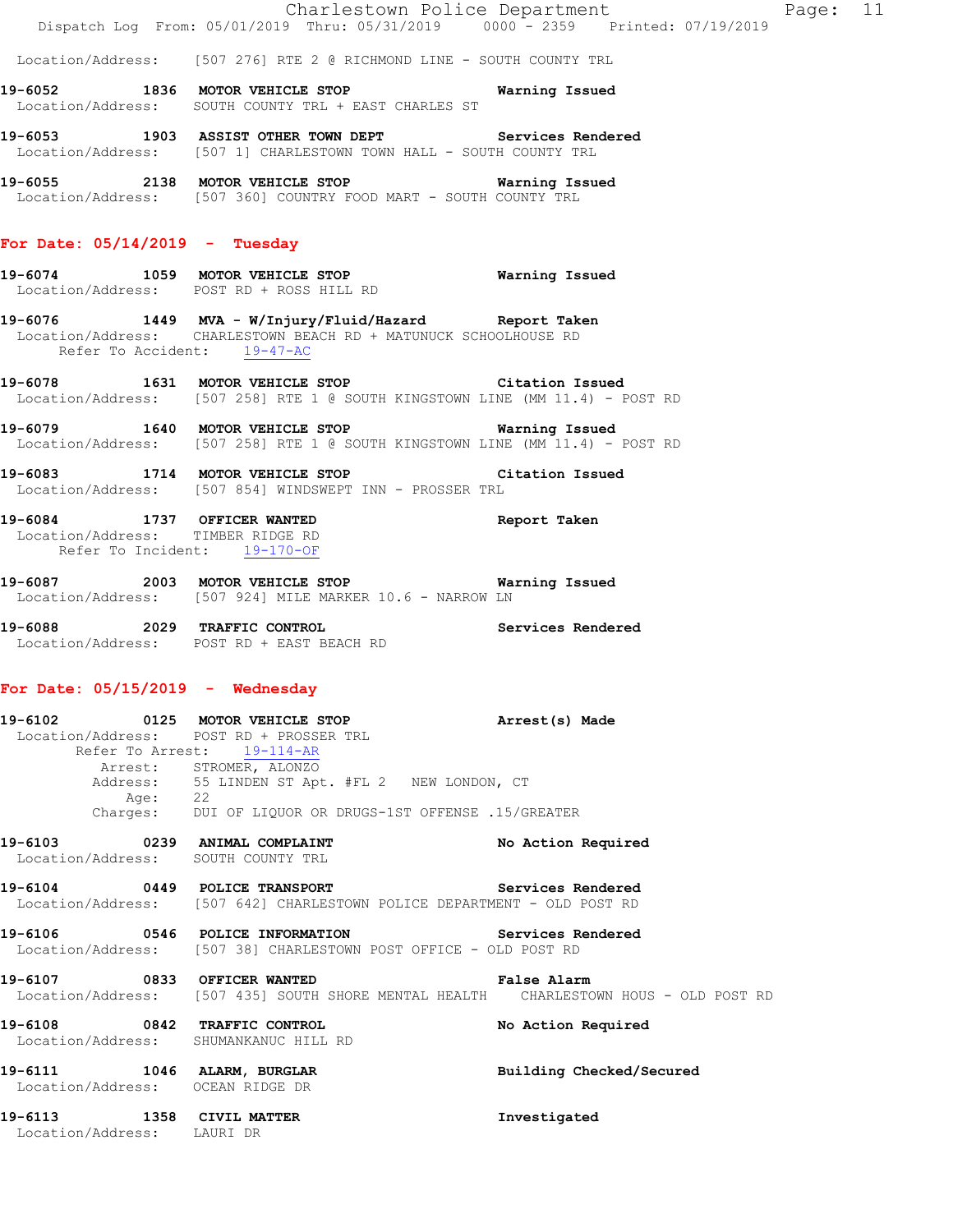**19-6114 1548 MOTOR VEHICLE STOP Warning Issued**  Location/Address: SHANNOCK RD + MAPLE LAKE FARM RD

**19-6115 1555 MOTOR VEHICLE STOP Warning Issued**  Location/Address: OLD COACH RD + SHANNOCK RD

**19-6117 1615 MOTOR VEHICLE STOP Warning Issued**  Location/Address: CHARLESTOWN BEACH RD + MATUNUCK SCHOOLHOUSE RD

**19-6118 1616 MOTOR VEHICLE STOP Warning Issued**  Location/Address: OLD SHANNOCK RD

**19-6121 1627 MOTOR VEHICLE STOP Warning Issued**  Location/Address: [507 100] RTE 1 @ FIORES (MILE MARKER 8.0) - POST RD

**19-6122 1634 MOTOR VEHICLE STOP Warning Issued**  Vicinity of: [507 376] SAINT JAMES CHURCH - MATUNUCK SCHOOLHOUSE RD

**19-6123 1636 MOTOR VEHICLE STOP Warning Issued**  Location/Address: PROSSER TRL + MOHEGAN RD

**19-6124 1637 MOTOR VEHICLE STOP Warning Issued**  Vicinity of: [507 230] PEACHES FRUIT & PRODUCE - CHARLESTOWN BEACH RD

**19-6125 1639 PSYCHOLOGICAL EMERGENCY Transported to Hospital**  Location/Address: LAURI DR

**19-6126 1657 MOTOR VEHICLE STOP Warning Issued**  Location/Address: [507 266] RTE 1 @ WILLOWS - POST RD

**19-6127 1708 MOTOR VEHICLE STOP Citation Issued**  Location/Address: [507 921] MILE MARKER 9.6 - CROSS MILLS RD

**19-6128 1713 ANIMAL COMPLAINT Unfounded**  Location/Address: [507 45] RIPPY'S LIQUOR MART - SOUTH COUNTY TRL

**19-6130 1736 MOTOR VEHICLE STOP Citation Issued**  Location/Address: [507 923] MILE MARKER 10.2 - FALCONE LN

**19-6132 1909 THREATS Report Taken**  Location/Address: SCAPA FLOW RD Refer To Incident: 19-171-OF

**19-6133 2003 MOTOR VEHICLE STOP Warning Issued**  Location/Address: [507 260] RTE 1 @ GENERAL STANTON - POST RD

**19-6134 2058 SUSPICIOUS ACTIVITY/VEHICLE Building Checked/Secured**  Location/Address: [507 861] SOUTH COUNTY HABITAT FOR HUMANITY - SHANNOCK RD

**19-6137 2122 MOTOR VEHICLE STOP Warning Issued**  Location/Address: KING'S FACTORY RD + NARRAGANSETT TRL

#### **For Date: 05/16/2019 - Thursday**

**19-6164 0534 MOTOR VEHICLE STOP Citation Issued**  Location/Address: SHUMANKANUC HILL RD + GARDNER RD

**19-6165 0553 MOTOR VEHICLE STOP Warning Issued**  Location/Address: POST RD + SOUTH COUNTY TRL

**19-6166 0618 MOTOR VEHICLE STOP Citation Issued**  Location/Address: SK LINE - POST RD

**19-6167 0622 MOTOR VEHICLE STOP Warning Issued**  Location/Address: SHUMANKANUC HILL RD + KING'S FACTORY RD

**19-6173 1557 MOTOR VEHICLE STOP Warning Issued**  Location/Address: POST RD + KING'S FACTORY RD Refer To Arrest: 19-115-AR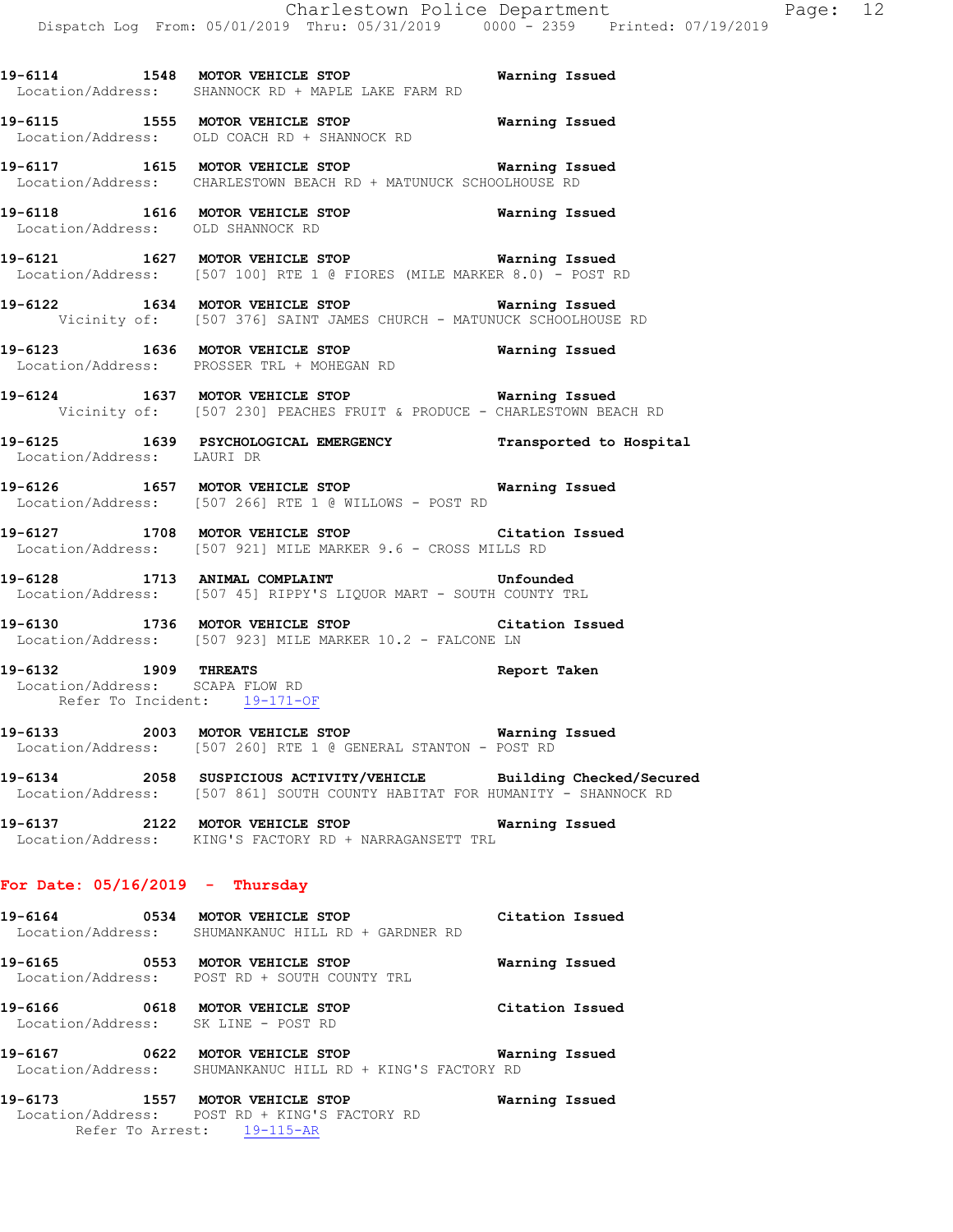|                                                                |                                                                                                                                           | Charlestown Police Department<br>Page: 13                                 |  |
|----------------------------------------------------------------|-------------------------------------------------------------------------------------------------------------------------------------------|---------------------------------------------------------------------------|--|
|                                                                | Dispatch Log From: 05/01/2019 Thru: 05/31/2019 0000 - 2359 Printed: 07/19/2019                                                            |                                                                           |  |
|                                                                | Arrest: CIMA, VITTORIO<br>Address: 2994 POST RD WAKEFIELD, RI<br>Age: 51                                                                  |                                                                           |  |
|                                                                | Charges: BENCH WARRANT ISSUED FROM 4TH DISTRICT COURT<br>POSSESSION OF SCHEDULE I II III IV V<br>POSSESSION OF SCHEDULE I, II, III, IV, V | Driving after denial, suspension or revocation of license - 3rd + Offense |  |
| Location/Address: CROSSLAND ST<br>Refer To Incident: 19-172-OF | 19-6174 1607 ANIMAL COMPLAINT                                                                                                             | Report Taken                                                              |  |
|                                                                | 19-6175 1849 MOTOR VEHICLE STOP<br>Location/Address: POST RD + GENERAL STANTON LN                                                         | Warning Issued                                                            |  |
| 19-6176 1912 COMPLAINT<br>Location/Address: BISCUIT CITY RD    |                                                                                                                                           | Investigated                                                              |  |
| Location/Address: ENNIS LN                                     | 19-6177 2103 WELL BEING CHECK                                                                                                             | Investigated                                                              |  |
|                                                                | 19-6178 2155 OFFICER WANTED<br>Location/Address: COLUMBIA HEIGHTS OVAL                                                                    | Investigated                                                              |  |
| For Date: $05/17/2019$ - Friday                                |                                                                                                                                           |                                                                           |  |
|                                                                | Location/Address: [507 941] DRIVING RANGE - POST RD                                                                                       |                                                                           |  |
|                                                                | 19-6184 			 0046 MOTOR VEHICLE STOP 							 Warning Issued<br>Location/Address: [507 372] SOUTH SHORE MENTAL HEALTH - OLD POST RD         |                                                                           |  |
| Location/Address: OLD COACH RD                                 | 19-6185 0119 MOTOR VEHICLE STOP 6185 Warning Issued                                                                                       |                                                                           |  |
| Location/Address: LAURI DR                                     | 19-6188  0145 DOMESTIC/Assault/Diso/Other Investigated                                                                                    |                                                                           |  |
|                                                                | 19-6193 0207 ALARM, BURGLAR 19-6193 Investigated<br>Location/Address: [507 36] CHARLESTOWN MINI-SUPER - OLD POST RD                       |                                                                           |  |
| 19-6195                                                        | 0227 POLICE INFORMATION<br>Location/Address: [507 642] CHARLESTOWN POLICE DEPARTMENT - OLD POST RD                                        | Services Rendered                                                         |  |
|                                                                | 19-6196 0600 TRAFFIC CONTROL<br>Location/Address: SHUMANKANUC HILL RD                                                                     | Warning Issued                                                            |  |
| 19-6197 0700 ASSAULT                                           | Location/Address: KING'S FACTORY RD                                                                                                       | Services Rendered                                                         |  |
|                                                                | 19-6198 		 0705 HIGHWAY SAFETY - TRAFFIC STOP Citation Issued<br>Location/Address: [507 38] CHARLESTOWN POST OFFICE - OLD POST RD         |                                                                           |  |
|                                                                | 19-6199 		 0718 HIGHWAY SAFETY - TRAFFIC STOP Citation Issued<br>Location/Address: OLD POST RD + NARROW LN                                |                                                                           |  |
|                                                                | 19-6200 0730 HIGHWAY SAFETY - TRAFFIC STOP Citation Issued<br>Location/Address: OLD POST RD + NARROW LN                                   |                                                                           |  |
|                                                                | 19-6201 0740 HIGHWAY SAFETY - TRAFFIC STOP Citation Issued<br>Location/Address: [507 410] DUNKIN DONUTS - OLD POST RD                     |                                                                           |  |
|                                                                | 19-6202 0748 HIGHWAY SAFETY - TRAFFIC STOP Citation Issued<br>Location/Address: OLD POST RD + NARROW LN                                   |                                                                           |  |
|                                                                | 19-6203 0808 HIGHWAY SAFETY - TRAFFIC STOP Citation Issued<br>Location/Address: OLD POST RD + NARROW LN                                   |                                                                           |  |
|                                                                | 19-6204 0818 HIGHWAY SAFETY - TRAFFIC STOP Citation Issued<br>Location/Address: OLD POST RD + NARROW LN                                   |                                                                           |  |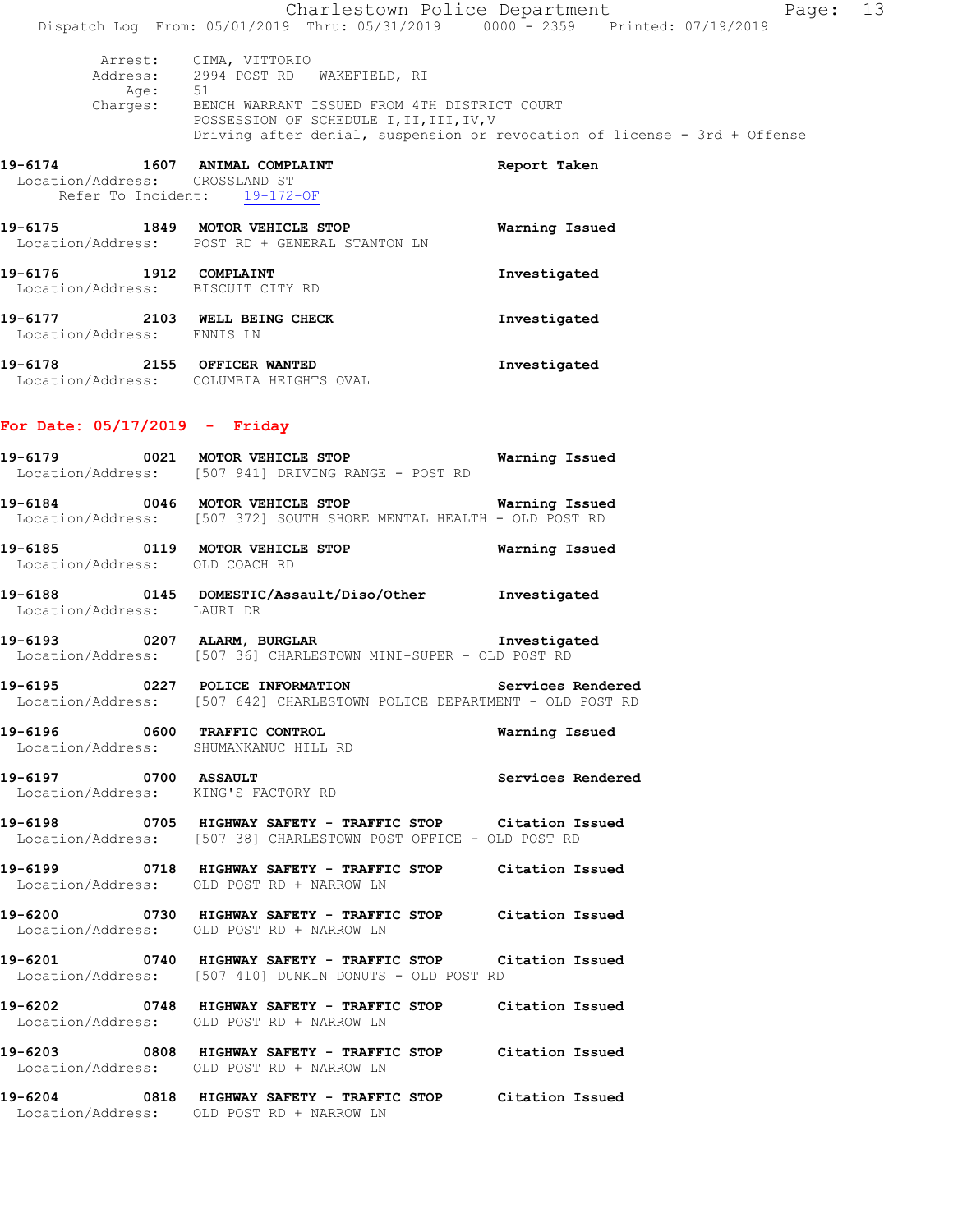|                                    | Dispatch Log From: 05/01/2019 Thru: 05/31/2019 0000 <sup>-</sup> 2359 Printed: 07/19/2019                                                                                       | Charlestown Police Department Page: 14                                                                        |  |
|------------------------------------|---------------------------------------------------------------------------------------------------------------------------------------------------------------------------------|---------------------------------------------------------------------------------------------------------------|--|
|                                    | 19-6205 		 0826 HIGHWAY SAFETY - TRAFFIC STOP Citation Issued<br>Location/Address: NARROW LN + OLD POST RD                                                                      |                                                                                                               |  |
|                                    | 19-6206 6836 OFFICER WANTED Services Rendered<br>Location/Address: [507 79] ECKEL INSURANCE INC - OLD POST RD                                                                   |                                                                                                               |  |
|                                    | 19-6207 0839 HIGHWAY SAFETY - TRAFFIC STOP Citation Issued<br>Location/Address: OLD POST RD + NARROW LN                                                                         |                                                                                                               |  |
|                                    | 19-6208 0851 HIGHWAY SAFETY - TRAFFIC STOP Citation Issued<br>Location/Address: [507 841] BREACHWAY GRILL - CHARLESTOWN BEACH RD                                                |                                                                                                               |  |
|                                    | 19-6209 0852 MOTOR VEHICLE COMPLAINT Unfounded<br>Location/Address: SHUMANKANUC HILL RD + KING'S FACTORY RD                                                                     |                                                                                                               |  |
|                                    | 19-6210 0906 ALARM, FIRE <b>1998 120 False Alarm</b><br>Location/Address: [507 737] ASHLEY LN                                                                                   |                                                                                                               |  |
|                                    | 19-6212 0942 HIGHWAY SAFETY - TRAFFIC STOP Citation Issued<br>Location/Address: [507 36] CHARLESTOWN MINI-SUPER - OLD POST RD                                                   |                                                                                                               |  |
|                                    | 19-6213 		 0949 HIGHWAY SAFETY - TRAFFIC STOP Warning Issued<br>Location/Address: OLD POST RD + NARROW LN                                                                       |                                                                                                               |  |
|                                    | 19-6214 0954 POLICE TRANSPORT TRANSPORT Taken/Refered to Other A<br>Location/Address: [507 642] CHARLESTOWN POLICE DEPARTMENT - OLD POST RD                                     |                                                                                                               |  |
|                                    | 19-6215 0957 HIGHWAY SAFETY - TRAFFIC STOP Warning Issued<br>Location/Address: OLD POST RD + NARROW LN                                                                          |                                                                                                               |  |
|                                    | 19-6216 1002 HIGHWAY SAFETY - TRAFFIC STOP Citation Issued<br>Location/Address: OLD POST RD + NARROW LN                                                                         |                                                                                                               |  |
|                                    | 19-6217 1013 HIGHWAY SAFETY - TRAFFIC STOP Warning Issued<br>Location/Address: OLD POST RD + NARROW LN                                                                          |                                                                                                               |  |
|                                    | 19-6218 1022 HIGHWAY SAFETY - TRAFFIC STOP Warning Issued<br>Location/Address: OLD POST RD + NARROW LN                                                                          |                                                                                                               |  |
|                                    | 19-6219 1035 HIGHWAY SAFETY - TRAFFIC STOP Citation Issued<br>Location/Address: OLD POST RD + NARROW LN                                                                         |                                                                                                               |  |
|                                    | 19-6221 1047 HIGHWAY SAFETY - TRAFFIC STOP Warning Issued<br>Location/Address: OLD POST RD + NARROW LN                                                                          |                                                                                                               |  |
| Refer To Incident: 19-173-OF       | 19-6224 1428 POLICE INFORMATION Report Taken<br>Location/Address: [507 642] CHARLESTOWN POLICE DEPARTMENT - OLD POST RD                                                         |                                                                                                               |  |
| 19-6225 1532 ALARM, BURGLAR        | Location/Address: [507 412] LAURI DR                                                                                                                                            | Investigated                                                                                                  |  |
|                                    | 19-6227 1619 MOTOR VEHICLE STOP<br>Location/Address: CHARLESTOWN BEACH RD<br>Refer To Summons: 19-116-AR<br>Summons: ORELLANA, MAURO J<br>Address: 79 BARROWS ST PROVIDENCE, RI | Arrest(s) Made<br>Age: 25<br>Charges: Driving after denial, suspension or revocation of license - 1st Offense |  |
| Location/Address: INDIAN CHURCH RD | 19-6229 1718 ASSIST OTHER POLICE DEPT<br>Refer To Incident: 19-174-OF                                                                                                           | Investigated                                                                                                  |  |
| Location/Address: SOUTH COUNTY TRL | 19-6231 1918 FOLLOW-UP INVESTIGATION                                                                                                                                            | Investigated                                                                                                  |  |
|                                    | 19-6232 1938 MOTOR VEHICLE STOP<br>Location/Address: POST RD + PROSSER TRL                                                                                                      | Warning Issued                                                                                                |  |
| 19-6233 2001                       | 1947 ASSIST CITIZEN                                                                                                                                                             | Services Rendered                                                                                             |  |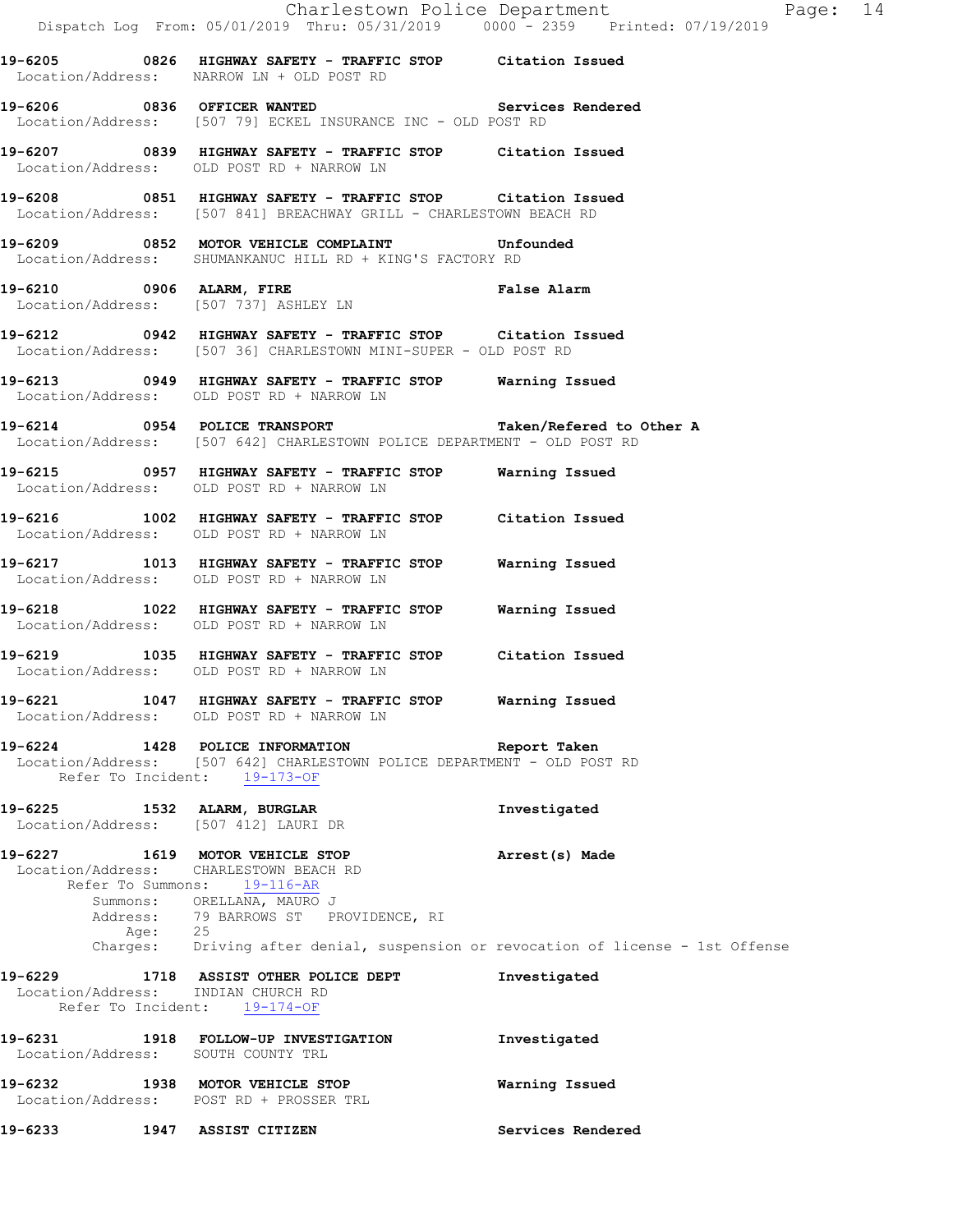|                                   | Dispatch Log From: 05/01/2019 Thru: 05/31/2019 0000 <sup>-</sup> 2359 Printed: 07/19/2019                                                                                                        | Charlestown Police Department | Page: 15 |  |
|-----------------------------------|--------------------------------------------------------------------------------------------------------------------------------------------------------------------------------------------------|-------------------------------|----------|--|
|                                   | Location/Address: [507 365] FAMOUS PIZZA - OLD POST RD                                                                                                                                           |                               |          |  |
|                                   |                                                                                                                                                                                                  |                               |          |  |
|                                   | 19-6234 2102 OFFICER WANTED 10-6234<br>Location/Address: WEST NIANTIC ST                                                                                                                         |                               |          |  |
|                                   | 19-6235 2144 MOTOR VEHICLE STOP <b>Warning Issued</b><br>Location/Address: [507 303] RTE 1 @ SOUTH SHORE MENTAL HEALTH (MM 9.0) - POST RD                                                        |                               |          |  |
| For Date: $05/18/2019$ - Saturday |                                                                                                                                                                                                  |                               |          |  |
|                                   | Location/Address: [507 269] RTE 1 @ DRIVING RANGE - POST RD                                                                                                                                      |                               |          |  |
| Location/Address: SHIRLEY DR      | 19-6242 0047 HOUSE CHECK Building Checked/Secured                                                                                                                                                |                               |          |  |
|                                   | 19-6246 0122 MOTOR VEHICLE STOP Citation Issued<br>Location/Address: [507 269] RTE 1 @ DRIVING RANGE - POST RD                                                                                   |                               |          |  |
| Location/Address: MORLEY ST       | 19-6247 0214 DOMESTIC/Assault/Diso/Other Unfounded                                                                                                                                               |                               |          |  |
|                                   | 19-6250 0323 DISABLED MV No Action Required<br>Location/Address: [507 258] RTE 1 @ SOUTH KINGSTOWN LINE (MM 11.4) - POST RD                                                                      |                               |          |  |
|                                   | 19-6253 0530 MOTOR VEHICLE STOP Citation Issued<br>Location/Address: POST RD + FALCONE LN                                                                                                        |                               |          |  |
|                                   | 19-6254 0531 MOTOR VEHICLE STOP Arrest(s) Made<br>Location/Address: POST RD + SCHOOLHOUSE POND RD<br>Refer To Arrest: 19-117-AR<br>Arrest: BAIN, BRUCE R<br>Address: 136 LUBEC ST PROVIDENCE, RI |                               |          |  |
|                                   | Age: 53<br>Charges: BENCH WARRANT ISSUED FROM 6TH DISTRICT COURT                                                                                                                                 |                               |          |  |
|                                   | 19-6257 0912 DISABLED MV No Action Required<br>Location/Address: [507 260] RTE 1 @ GENERAL STANTON - POST RD                                                                                     |                               |          |  |
|                                   | 19-6260 1130 MOTOR VEHICLE STOP 6260 Warning Issued<br>Location/Address: [507 276] RTE 2 @ RICHMOND LINE - SOUTH COUNTY TRL                                                                      |                               |          |  |
|                                   | 19-6264 1440 POLICE INFORMATION Services Rendered<br>Location/Address: BURDICKVILLE RD                                                                                                           |                               |          |  |
|                                   | 19-6266 1535 MOTOR VEHICLE STOP <b>Warning Issued</b><br>Vicinity of: [507 36] CHARLESTOWN MINI-SUPER - OLD POST RD                                                                              |                               |          |  |
| Location/Address: SHIRLEY DR      | 19-6267 1536 OFFICER WANTED<br>Refer To Incident: 19-175-OF                                                                                                                                      | Report Taken                  |          |  |
|                                   | 19-6270 1653 MOTOR VEHICLE STOP<br>Location/Address: POST RD + SCHOOLHOUSE POND RD                                                                                                               | Warning Issued                |          |  |
|                                   | 19-6271 1712 ANIMAL COMPLAINT<br>Location/Address: CAROLINA BACK RD                                                                                                                              | Services Rendered             |          |  |
| Location/Address: CROSSLAND ST    | 19-6272 1744 DOMESTIC/Assault/Diso/Other Report Taken<br>Refer To Incident: 19-176-OF                                                                                                            |                               |          |  |
|                                   | 19-6273 1808 MVA - Minor Changes and Mufounded<br>Location/Address: [507 200] RTE 1 @ PACKAGE STORE - POST RD<br>Refer To Accident: 19-49-AC                                                     |                               |          |  |
|                                   | 19-6274 1901 MOTOR VEHICLE COMPLAINT Unfounded<br>Location/Address: [507 362] RTE 2 @ SUNOCO - SOUTH COUNTY TRL                                                                                  |                               |          |  |
| 19-6275                           | 1927 MOTOR VEHICLE STOP                                                                                                                                                                          | Warning Issued                |          |  |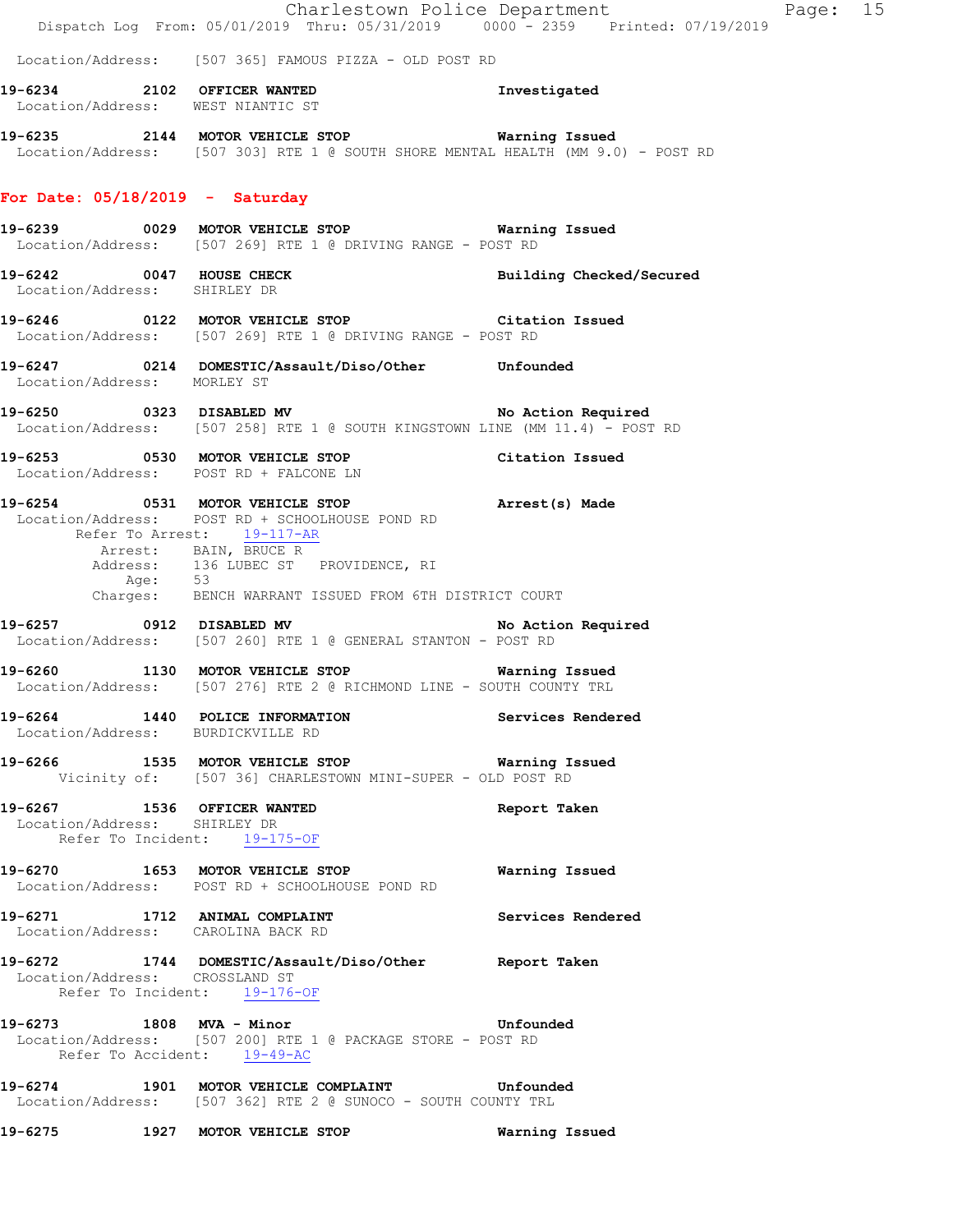|                                                                                                          | Charlestown Police Department                                                  |                          |  |
|----------------------------------------------------------------------------------------------------------|--------------------------------------------------------------------------------|--------------------------|--|
|                                                                                                          | Dispatch Log From: 05/01/2019 Thru: 05/31/2019 0000 - 2359 Printed: 07/19/2019 |                          |  |
| Location/Address: [507 278] RTE 2 @ RIPPY'S MARKET - SOUTH COUNTY TRL                                    |                                                                                |                          |  |
| 19-6276 1938 MOTOR VEHICLE STOP Citation Issued<br>Location/Address: [507 266] RTE 1 @ WILLOWS - POST RD |                                                                                |                          |  |
| Location/Address: [507 263] RTE 1 @ TOURIST INFO (MILE MARKER 7.6) - POST RD                             |                                                                                |                          |  |
| 19-6281  2049 SUSPICIOUS ACTIVITY/VEHICLE<br>Location/Address: NARROW LN                                 |                                                                                | Taken to Family/Guardian |  |
| 19-6282 2119 ASSIST OTHER POLICE DEPT<br>Location/Address: ALTON CAROLINA RD                             |                                                                                | Could Not Locate         |  |
| 19-6283 2318 SUSPICIOUS ACTIVITY/VEHICLE<br>Location/Address: OLD SHANNOCK RD                            |                                                                                | No Action Required       |  |

Page: 16

**19-6285 2337 MOTOR VEHICLE STOP Services Rendered**  Location/Address: SOUTH COUNTY TRL + HONEY LOCUST DR

#### **For Date: 05/19/2019 - Sunday**

| 19-6287           | 0013 | MOTOR VEHICLE STOP          | Citation Issued    |
|-------------------|------|-----------------------------|--------------------|
| Location/Address: |      | KING'S FACTORY RD + POST RD |                    |
| 19-6300           |      | 0732 OFFICER WANTED         | No Action Required |

 Location/Address: POND ST **19-6302 0843 MOTOR VEHICLE STOP No Action Required** 

Location/Address: [507 200] RTE 1 @ PACKAGE STORE - POST RD

**19-6303 1006 POLICE INFORMATION No Action Required**  Location/Address: [507 258] RTE 1 @ SOUTH KINGSTOWN LINE (MM 11.4) - POST RD

19-6304 1016 WELL BEING CHECK No Action Required Location/Address: JOHNSON LN

**19-6305 1137 MOTOR VEHICLE STOP No Action Required**  Location/Address: POST RD + FALCONE LN

**19-6306 1140 MOTOR VEHICLE STOP Warning Issued**  Location/Address: POST RD + NARROW LN

## **19-6308 1220 FOUND/LOST PROPERTY Services Rendered**  Location/Address: [507 318] EAST BEACH STATE PARKING LOT - EAST BEACH RD Refer To Incident: 19-177-OF

**19-6309 1258 POLICE INFORMATION Services Rendered**  Location/Address: OAK RIDGE RD

**19-6310 1329 MOTOR VEHICLE COMPLAINT Services Rendered**  Location/Address: OLD SHANNOCK RD

**19-6314 1638 MOTOR VEHICLE STOP Warning Issued**  Location/Address: POST RD + PROSSER TRL

**19-6315 1648 MOTOR VEHICLE STOP Warning Issued**  Location/Address: POST RD + PROSSER TRL

**19-6316 1650 MOTOR VEHICLE STOP Warning Issued**  Location/Address: [507 276] RTE 2 @ RICHMOND LINE - SOUTH COUNTY TRL

**19-6317 1657 MOTOR VEHICLE STOP Warning Issued**  Location/Address: [507 303] RTE 1 @ SOUTH SHORE MENTAL HEALTH (MM 9.0) - POST RD

**19-6318 1700 MOTOR VEHICLE STOP Warning Issued**  Location/Address: [507 276] RTE 2 @ RICHMOND LINE - SOUTH COUNTY TRL

**19-6319 1709 MOTOR VEHICLE STOP Citation Issued**  Location/Address: [507 276] RTE 2 @ RICHMOND LINE - SOUTH COUNTY TRL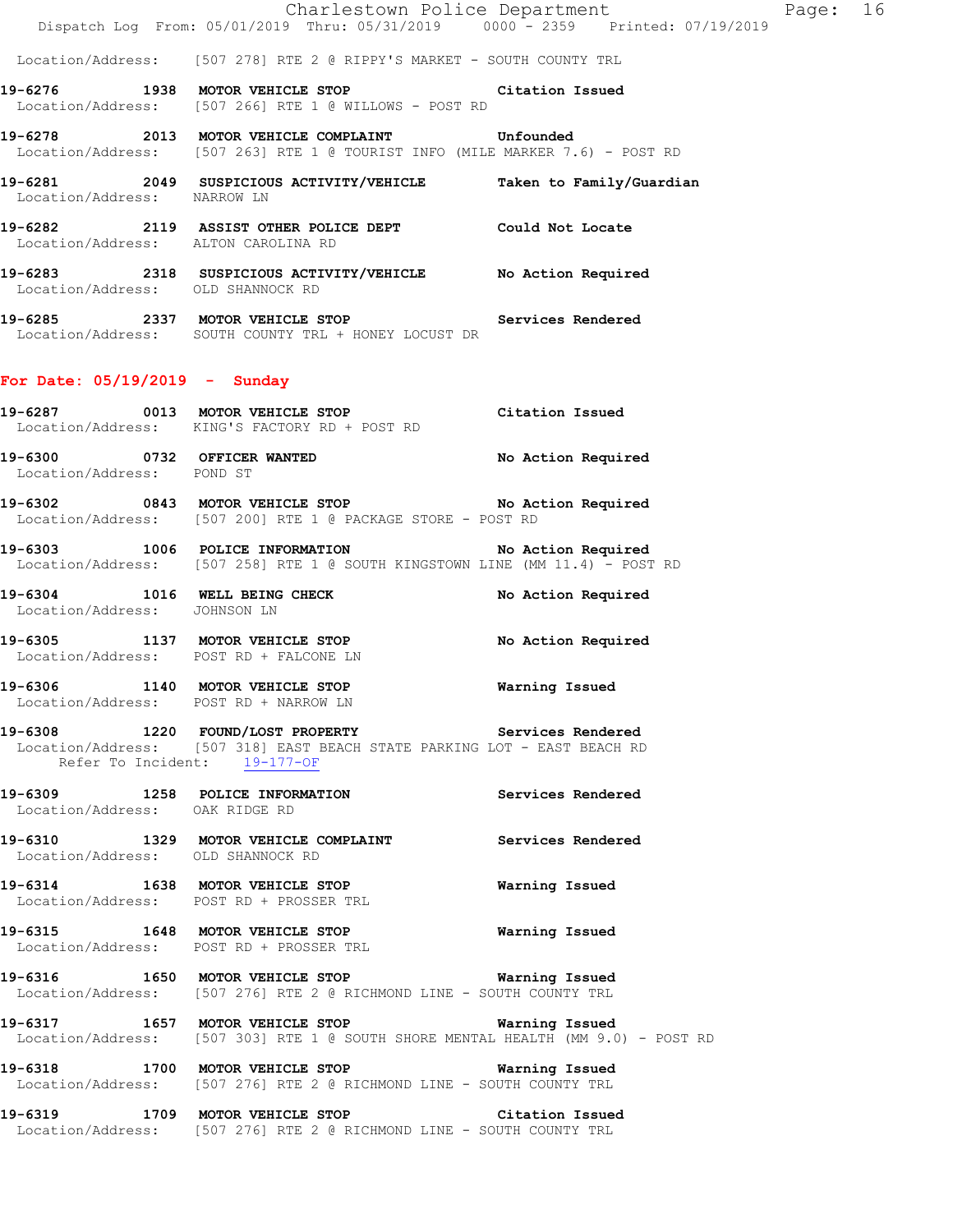**19-6320 1731 POLICE INFORMATION No Action Required**  Location/Address: BURDICKVILLE RD **19-6321 1734 MOTOR VEHICLE STOP Warning Issued**  Location/Address: POST RD + KING'S FACTORY RD **19-6322 1754 MOTOR VEHICLE STOP Warning Issued**  Location/Address: [507 266] RTE 1 @ WILLOWS - POST RD **19-6323 1805 MOTOR VEHICLE STOP Warning Issued**  Location/Address: [507 269] RTE 1 @ DRIVING RANGE - POST RD **19-6325 1838 MOTOR VEHICLE STOP Citation Issued**  Location/Address: POST RD + PROSSER TRL **19-6327 1926 MOTOR VEHICLE STOP Warning Issued**  Location/Address: EAST CHARLES ST + SOUTH COUNTY TRL **For Date: 05/20/2019 - Monday 19-6330 0023 MOTOR VEHICLE STOP Warning Issued**  Location/Address: POST RD + COVE POINT EAST RD **19-6343 0329 POLICE INFORMATION Services Rendered**  Location/Address: [507 642] CHARLESTOWN POLICE DEPARTMENT - OLD POST RD **19-6353 0831 MOTOR VEHICLE STOP Warning Issued**  Location/Address: POST RD + WILDFLOWER RD **19-6354 0904 MOTOR VEHICLE STOP Warning Issued**  Location/Address: POST RD + NARROW LN Refer To Summons: 19-118-AR Summons: BRAINARD, JASON C Address: 223 CHASE HILL RD ASHAWAY, RI Age: 46 Charges: Driving after denial, suspension or revocation of license - 1st Offense **19-6355 0926 REGISTERED SEX OFFENDER Services Rendered**  Refer To Incident: 19-178-OF **19-6356 0932 POLICE INFORMATION Services Rendered**  Location/Address: [507 642] CHARLESTOWN POLICE DEPARTMENT - OLD POST RD **19-6357 0939 POLICE TRANSPORT Services Rendered**  Location/Address: [507 275] RTE 1 @ WESTERLY LINE - POST RD **19-6358 0946 LOST/STOLEN LICENSE PLATES Services Rendered**  Location/Address: BURDICKVILLE RD Refer To Incident: 19-179-OF **19-6361 1257 MVA - Minor Services Rendered**  Location/Address: [507 38] CHARLESTOWN POST OFFICE - OLD POST RD Refer To Accident: 19-50-AC **19-6362 1301 ASSIST OTHER AGENCY Taken/Refered to Other A**  Location/Address: [507 319] EAST BEACH BACK TRACK - EAST BEACH RD **19-6365 1509 POLICE INFORMATION Services Rendered**  Location/Address: [507 642] CHARLESTOWN POLICE DEPARTMENT - OLD POST RD **19-6366 1513 ROAD HAZARD/OBSTRUCTION Removed Hazard**  Location/Address: OLD SHANNOCK RD + GARDENIA DR **19-6367 1543 MOTOR VEHICLE STOP Warning Issued**  Location/Address: [507 258] RTE 1 @ SOUTH KINGSTOWN LINE (MM 11.4) - POST RD **19-6368 1549 ROAD HAZARD/OBSTRUCTION Removed Hazard**  Location/Address: [507 923] MILE MARKER 10.2 - FALCONE LN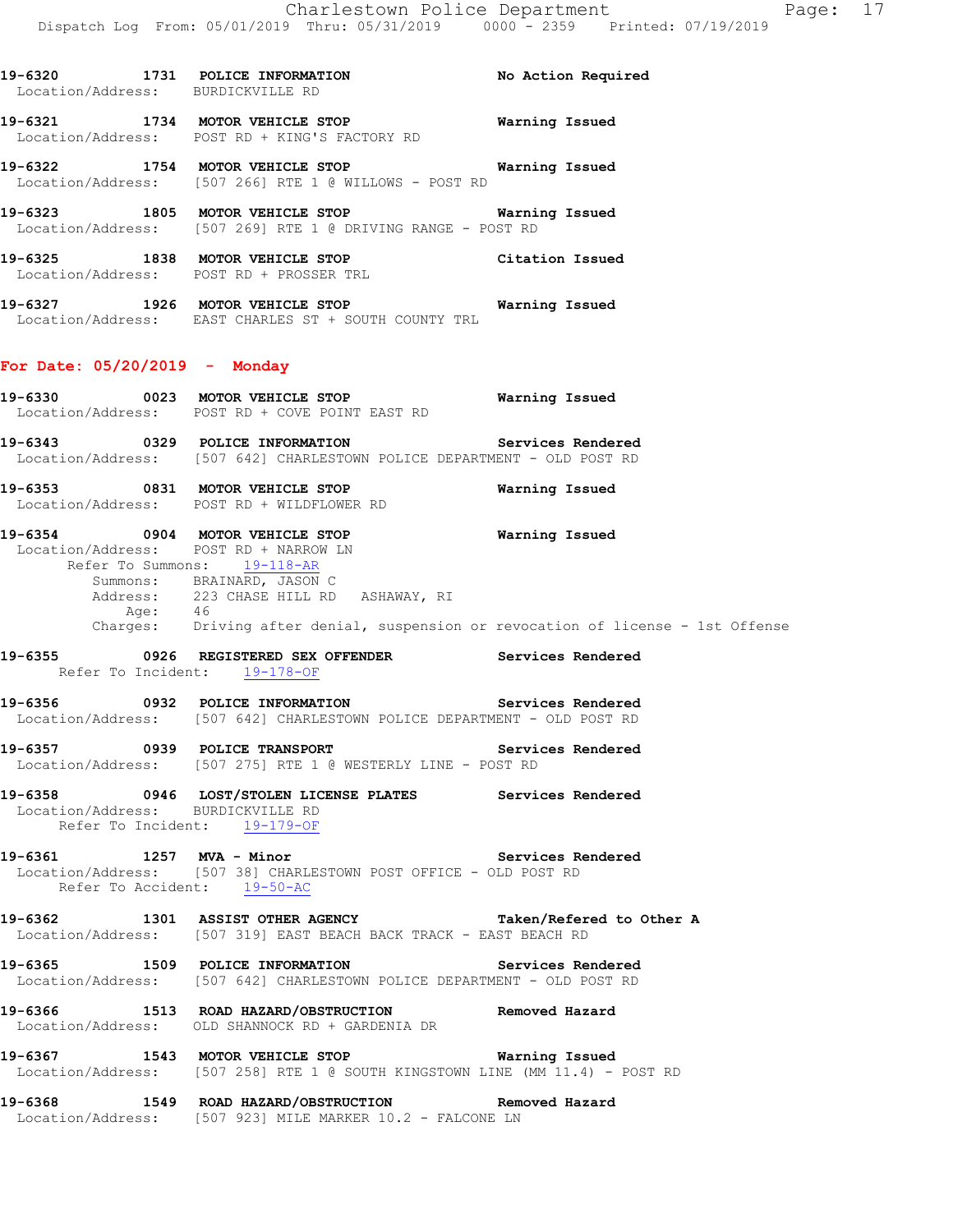**19-6373 1639 MOTOR VEHICLE STOP Warning Issued**  Vicinity of: CHARLESTOWN BEACH RD **19-6375 1652 MOTOR VEHICLE STOP No Action Required**  Location/Address: CHARLES AVE **19-6376 1712 MOTOR VEHICLE STOP No Action Required**  Location/Address: [507 910] MILE MARKER 5.6 - EAST BEACH RD **19-6377 1724 MOTOR VEHICLE STOP Warning Issued**  Location/Address: [507 100] RTE 1 @ FIORES (MILE MARKER 8.0) - POST RD **19-6378 1746 MOTOR VEHICLE STOP Warning Issued**  Location/Address: [507 276] RTE 2 @ RICHMOND LINE - SOUTH COUNTY TRL **19-6380 1828 SUSPICIOUS ACTIVITY/VEHICLE Services Rendered**  Location/Address: RIIDAM WAY **19-6381 2116 ASSIST OTHER POLICE DEPT Could Not Locate**  Location/Address: SOUTH KINGSTOWN LINE - WORDEN'S POND RD **19-6383 2150 MOTOR VEHICLE STOP Arrest(s) Made**  Location/Address: [507 260] RTE 1 @ GENERAL STANTON - POST RD Refer To Summons: 19-119-AR Summons: HANSON, JESSICA A Address: 68 PIERCE AVE TIVERTON, RI Age: 39 Charges: Driving after denial, suspension or revocation of license - 1st Offense **19-6384 2320 MOTOR VEHICLE STOP Citation Issued**  Location/Address: [507 100] RTE 1 @ FIORES (MILE MARKER 8.0) - POST RD **19-6385 2329 MOTOR VEHICLE STOP Warning Issued**  Location/Address: POST RD + NARROW LN **19-6386 2334 MOTOR VEHICLE STOP No Action Required**  Location/Address: [507 941] DRIVING RANGE - POST RD

**19-6388 2347 MOTOR VEHICLE STOP Warning Issued**  Location/Address: SOUTH COUNTY TRL + CAROLINA BACK RD

**19-6390 2353 MOTOR VEHICLE STOP Warning Issued**  Location/Address: POST RD + CROSS MILLS RD

## **For Date: 05/21/2019 - Tuesday**

|                              | 19-6391 0000 MOTOR VEHICLE STOP<br>Location/Address: POST RD + GENERAL STANTON LN                         | Warning Issued     |
|------------------------------|-----------------------------------------------------------------------------------------------------------|--------------------|
| 19-6406 0532 NOTIFICATION    | Location/Address: KING'S FACTORY RD                                                                       | Services Rendered  |
|                              | 19-6407 0602 JUVENILE OFFENSES<br>Location/Address: COLUMBIA HEIGHTS OVAL<br>Refer To Incident: 19-180-OF | Report Taken       |
| 19-6408 0624 TRAFFIC CONTROL | Location/Address: KING'S FACTORY RD + SHUMANKANUC HILL RD                                                 | No Action Required |
|                              | 19-6409 0702 MOTOR VEHICLE STOP<br>Location/Address: POST RD + LAKESIDE DR                                | Warning Issued     |
|                              | 19-6410 0718 MOTOR VEHICLE STOP<br>Location/Address: [507 921] MILE MARKER 9.6 - CROSS MILLS RD           | Warning Issued     |
|                              | 19-6412 0723 MOTOR VEHICLE STOP<br>Location/Address: SOUTH COUNTY TRL + POST RD                           | Citation Issued    |

**19-6413 0736 MOTOR VEHICLE STOP Warning Issued**  Location/Address: [507 924] MILE MARKER 10.6 - NARROW LN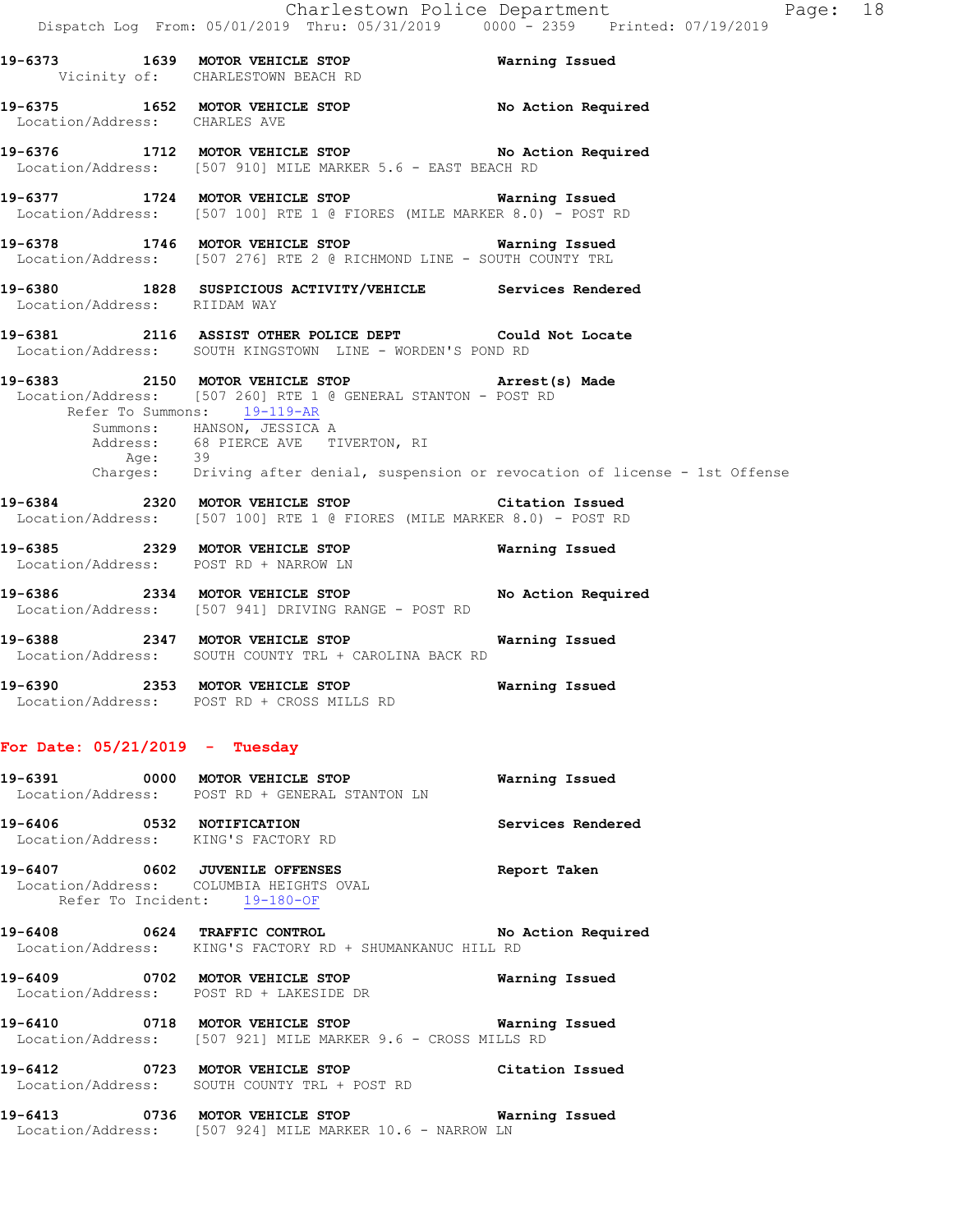**19-6414 0749 MOTOR VEHICLE STOP Citation Issued**  Location/Address: [507 100] RTE 1 @ FIORES (MILE MARKER 8.0) - POST RD

**19-6416 0802 MOTOR VEHICLE STOP Warning Issued**  Location/Address: [507 258] RTE 1 @ SOUTH KINGSTOWN LINE (MM 11.4) - POST RD

**19-6418 0832 MOTOR VEHICLE STOP Warning Issued**  Location/Address: [507 923] MILE MARKER 10.2 - FALCONE LN

**19-6419 0844 DISABLED MV Services Rendered**  Location/Address: POST RD + SOUTH COUNTY TRL

**19-6420 1059 FOLLOW-UP INVESTIGATION Investigated**  Location/Address: BROWNING DR

**19-6421 1121 MOTOR VEHICLE COMPLAINT Investigated**  Location/Address: [507 263] RTE 1 @ TOURIST INFO (MILE MARKER 7.6) - POST RD

**19-6422 1139 POLICE INFORMATION Services Rendered**  Location/Address: [507 219] SHELTER COVE MARINA - CHARLESTOWN BEACH RD

**19-6423 1144 ASSIST OTHER AGENCY Investigated**  Location/Address: KING'S FACTORY RD

**19-6425 1229 MOTOR VEHICLE STOP Warning Issued**  Location/Address: SOUTH COUNTY TRL + LAURI DR

**19-6426 1352 MVA - Minor Services Rendered**  Location/Address: POST RD + ROSS HILL RD Refer To Accident: 19-51-AC

**19-6427 1415 MOTOR VEHICLE STOP Warning Issued**  Vicinity of: [507 212] SURFSIDE MOTOR INN - NARROW LN

**19-6428 1438 MOTOR VEHICLE STOP Warning Issued**  Location/Address: MATUNUCK SCHOOLHOUSE RD + CHARLESTOWN BEACH RD

**19-6429 1444 MOTOR VEHICLE STOP Warning Issued**  Location/Address: MATUNUCK SCHOOLHOUSE RD + CHARLESTOWN BEACH RD

**19-6430 1454 MOTOR VEHICLE STOP Warning Issued**  Location/Address: POST RD + PROSSER TRL

**19-6432 1605 MOTOR VEHICLE STOP Citation Issued**  Location/Address: [507 914] MILE MARKER 6.8 - WILDFLOWER RD

**19-6433 1608 MOTOR VEHICLE STOP Warning Issued**  Location/Address: SOUTH COUNTY TRL + SHANNOCK RD

**19-6434 1619 MOTOR VEHICLE STOP Warning Issued**  Location/Address: [507 266] RTE 1 @ WILLOWS - POST RD

**19-6435 1622 MOTOR VEHICLE STOP Citation Issued**  Location/Address: OLD POST RD + ROSS HILL RD

**19-6436 1624 MOTOR VEHICLE STOP Warning Issued**  Location/Address: [507 276] RTE 2 @ RICHMOND LINE - SOUTH COUNTY TRL

19-6437 **1626 OFFICER WANTED** No Action Required Location/Address: OLD POST RD Refer To Incident: 19-181-OF

**19-6438 1637 MOTOR VEHICLE STOP Warning Issued**  Location/Address: [507 269] RTE 1 @ DRIVING RANGE - POST RD

**19-6439 1720 MOTOR VEHICLE STOP Warning Issued**  Vicinity of: KING'S FACTORY RD

**19-6440 1732 MOTOR VEHICLE STOP Citation Issued**  Location/Address: [507 266] RTE 1 @ WILLOWS - POST RD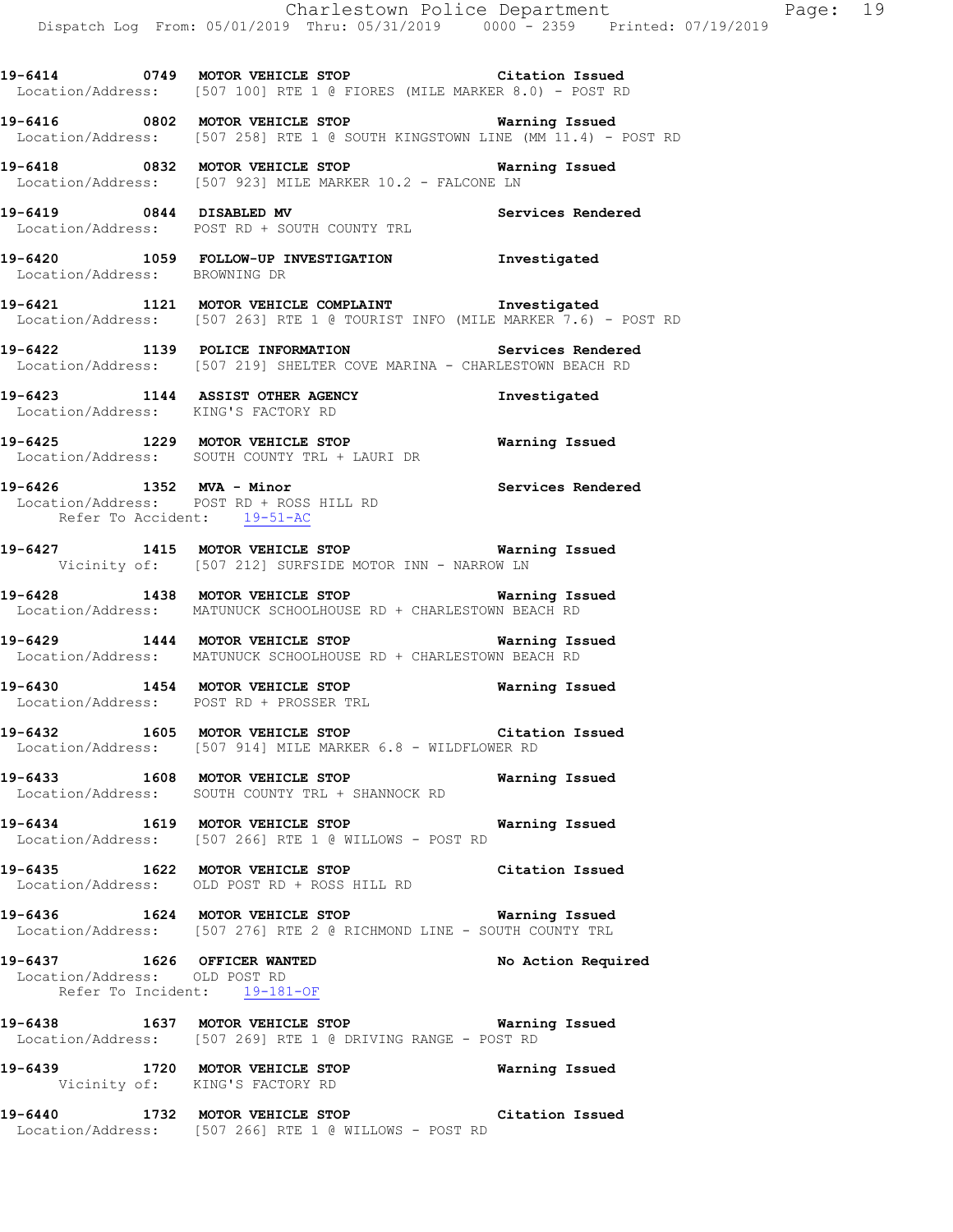| Location/Address: LAURI DR         | 19-6442 1749 SUSPICIOUS ACTIVITY/VEHICLE Unfounded                                                                                                                                                                            |                    |
|------------------------------------|-------------------------------------------------------------------------------------------------------------------------------------------------------------------------------------------------------------------------------|--------------------|
|                                    | 19-6445 1924 MOTOR VEHICLE STOP Warning Issued<br>Vicinity of: [507 257] DUNNS CORNERS FIRE STATION (STATION TWO) - POST RD                                                                                                   |                    |
|                                    | 19-6447 2000 MOTOR VEHICLE STOP <b>Warning Issued</b><br>Location/Address: [507 261] RTE 1 @ STATE GARAGE (MILE MARKER 9.6) - POST RD                                                                                         |                    |
|                                    | 19-6448 2008 MOTOR VEHICLE STOP <b>WARELL</b> STOP<br>Location/Address: [507 923] MILE MARKER 10.2 - FALCONE LN                                                                                                               |                    |
|                                    | 19-6449 2040 ALARM, BURGLAR NE SAND False Alarm<br>Location/Address: EAST CENTRAL AVE                                                                                                                                         |                    |
|                                    | 19-6450 2050 ALARM, BURGLAR <b>BURGLAR</b> Building Checked/Secured<br>Location/Address: [507 410] DUNKIN DONUTS - OLD POST RD                                                                                                |                    |
|                                    | 19-6451 2115 ROAD HAZARD/OBSTRUCTION Services Rendered<br>Location/Address: [507 261] RTE 1 @ STATE GARAGE (MILE MARKER 9.6) - POST RD                                                                                        |                    |
| For Date: $05/22/2019$ - Wednesday |                                                                                                                                                                                                                               |                    |
|                                    | Location/Address: [507 235] NINIGRET INN - PROSSER TRL<br>Refer To Arrest: 19-120-AR<br>Arrest: NAPIER, ASHANA C<br>Address: 40 BRANFORD AVE GROTON, CT<br>Age: 28<br>Charges: DUI/DRUGS/ALCOHOL/1ST OFFENSE - B.A.C. UNKNOWN |                    |
|                                    | Refusal to Submit to Chemical Test - 1st Violation                                                                                                                                                                            |                    |
|                                    | 19-6470 0601 TRAFFIC CONTROL<br>Location/Address: SHUMANKANUC HILL RD                                                                                                                                                         | No Action Required |
|                                    | 19-6472 0856 ROAD HAZARD/OBSTRUCTION Taken/Refered to Other A Location/Address: MARROW LN                                                                                                                                     |                    |
|                                    | 19-6473 0935 ALARM, BURGLAR<br>Location/Address: [507 624] ARCHES RD                                                                                                                                                          | Investigated       |
|                                    | 19-6474 1016 VANDALISM<br>Location/Address: CAROLINA BACK RD                                                                                                                                                                  | Investigated       |
|                                    | 19-6475 1101 HIGHWAY SAFETY - TRAFFIC STOP Citation Issued<br>Location/Address: SOUTH COUNTY TRL + BOTKA DR                                                                                                                   |                    |
|                                    | 19-6476 1112 HIGHWAY SAFETY - TRAFFIC STOP Citation Issued<br>Location/Address: SOUTH COUNTY TRL + MAPLE LAKE FARM RD                                                                                                         |                    |
|                                    | 19-6477 1122 ASSIST OTHER TOWN DEPT Services Rendered<br>Location/Address: [507 228] PHIL & ANN'S SUNSET MOTEL - OLD POST RD                                                                                                  |                    |
|                                    | 19-6478 1126 HIGHWAY SAFETY - TRAFFIC STOP Citation Issued<br>Location/Address: [507 278] RTE 2 @ RIPPY'S MARKET - SOUTH COUNTY TRL                                                                                           |                    |
|                                    | 19-6480 1145 HIGHWAY SAFETY - TRAFFIC STOP Citation Issued<br>Location/Address: SOUTH COUNTY TRL + NEW BISCUIT CITY RD                                                                                                        |                    |
|                                    | 19-6481 1202 HIGHWAY SAFETY - TRAFFIC STOP Citation Issued<br>Location/Address: SOUTH COUNTY TRL + BOTKA DR                                                                                                                   |                    |
|                                    | 19-6482 1212 HIGHWAY SAFETY - TRAFFIC STOP Citation Issued<br>Location/Address: SOUTH COUNTY TRL + SHANNOCK RD                                                                                                                |                    |
|                                    | 19-6483 1227 HIGHWAY SAFETY - TRAFFIC STOP Citation Issued<br>Location/Address: SOUTH COUNTY TRL + MAPLE LAKE FARM RD                                                                                                         |                    |
|                                    | 19-6484 1246 HIGHWAY SAFETY - TRAFFIC STOP Citation Issued                                                                                                                                                                    |                    |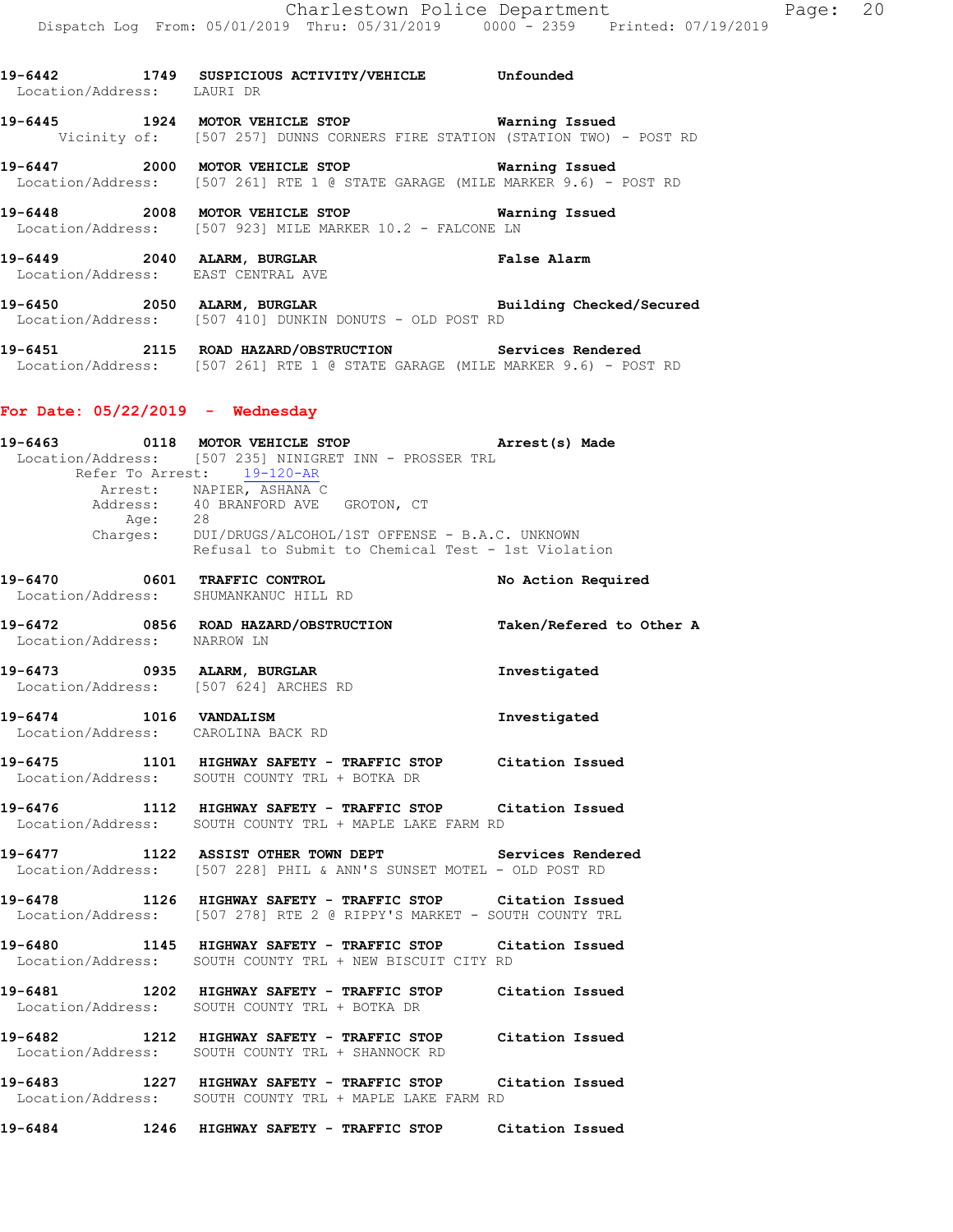|                                                         | Dispatch Log From: 05/01/2019 Thru: 05/31/2019 0000 <sup>-</sup> 2359 Printed: 07/19/2019                             | Charlestown Police Department | Page: 21 |  |
|---------------------------------------------------------|-----------------------------------------------------------------------------------------------------------------------|-------------------------------|----------|--|
|                                                         | Location/Address: SOUTH COUNTY TRL + MAPLE LAKE FARM RD                                                               |                               |          |  |
| Location/Address: NINIGRET AVE                          | 19-6485 1250 ALARM, BURGLAR 19-6485 Investigated                                                                      |                               |          |  |
|                                                         | 19-6486 1256 HIGHWAY SAFETY - TRAFFIC STOP Citation Issued<br>Location/Address: SOUTH COUNTY TRL + MAPLE LAKE FARM RD |                               |          |  |
| Location/Address: ROSS HILL RD                          | 19-6487 1405 ASSIST OTHER POLICE DEPT Services Rendered                                                               |                               |          |  |
| Location/Address: OLD COACH RD                          | 19-6488 1409 OFFICER WANTED                                                                                           | Taken to Family/Guardian      |          |  |
| 19-6489 1538 SERVE SUMMONS<br>Location: AREA BUSINESSES |                                                                                                                       | Services Rendered             |          |  |
| Location/Address: SCAPA FLOW RD                         | 19-6490 1611 ANIMAL COMPLAINT                                                                                         | No Action Required            |          |  |
|                                                         | 19-6491 1623 MOTOR VEHICLE STOP 6491 Warning Issued<br>Location/Address: [507 921] MILE MARKER 9.6 - CROSS MILLS RD   |                               |          |  |
|                                                         | 19-6492 1624 MOTOR VEHICLE STOP <b>Warning Issued</b><br>Location/Address: SHANNOCK RD + SOUTH COUNTY TRL             |                               |          |  |
|                                                         | 19-6493 1649 MOTOR VEHICLE STOP 19-6493 Warning Issued<br>Location/Address: POST RD + TAMANACO DR                     |                               |          |  |
|                                                         | 19-6494 1708 MOTOR VEHICLE STOP 6491 Warning Issued<br>Location/Address: [507 266] RTE 1 @ WILLOWS - POST RD          |                               |          |  |
|                                                         | 19-6495 1720 MOTOR VEHICLE STOP Citation Issued<br>Location/Address: [507 283] RTE 2 @ GIFT BARN - SOUTH COUNTY TRL   |                               |          |  |
| Location/Address: OLD SHANNOCK RD                       | 19-6496 1751 ASSIST CITIZEN                                                                                           | Services Rendered             |          |  |
|                                                         | 19-6497 1841 MOTOR VEHICLE STOP Field Interrogation<br>Vicinity of: CHARLESTOWN BEACH RD                              |                               |          |  |
| 19-6498<br>Location/Address: ROSS HILL RD               | 1856 ANIMAL COMPLAINT                                                                                                 | <b>Services Rendered</b>      |          |  |
|                                                         | 19-6501 2047 DISABLED MV<br>Location/Address: [507 921] MILE MARKER 9.6 - CROSS MILLS RD                              | Services Rendered             |          |  |
| For Date: $05/23/2019$ - Thursday                       |                                                                                                                       |                               |          |  |
|                                                         | 19-6516 0207 POLICE INFORMATION Investigated<br>Location/Address: [507 62] OCEAN VIEW MOTEL - POST RD                 |                               |          |  |
|                                                         | 19-6532 0604 TRAFFIC CONTROL No Action Required<br>Location/Address: [507 889] STONEY HILL FARM - SHUMANKANUC HILL RD |                               |          |  |
|                                                         | 19-6534 1042 OFFICER WANTED<br>Location/Address: [507 3] COMPASS HARDWARE - RIDGEWOOD RD                              | Investigated                  |          |  |
| Location/Address: COVE POINT EAST RD                    | 19-6535 1119 WELL BEING CHECK                                                                                         | Could Not Locate              |          |  |
| Location/Address: ROSS HILL RD                          | 19-6536 1130 WELL BEING CHECK                                                                                         | Investigated                  |          |  |
|                                                         | 19-6538 1327 POLICE INFORMATION<br>Location/Address: WEST BEACH RD + SEA BREEZE AVE                                   | Services Rendered             |          |  |
|                                                         | 19-6539 1434 TRAFFIC CONTROL<br>Location/Address: SHUMANKANUC HILL RD + GARDNER RD                                    | Services Rendered             |          |  |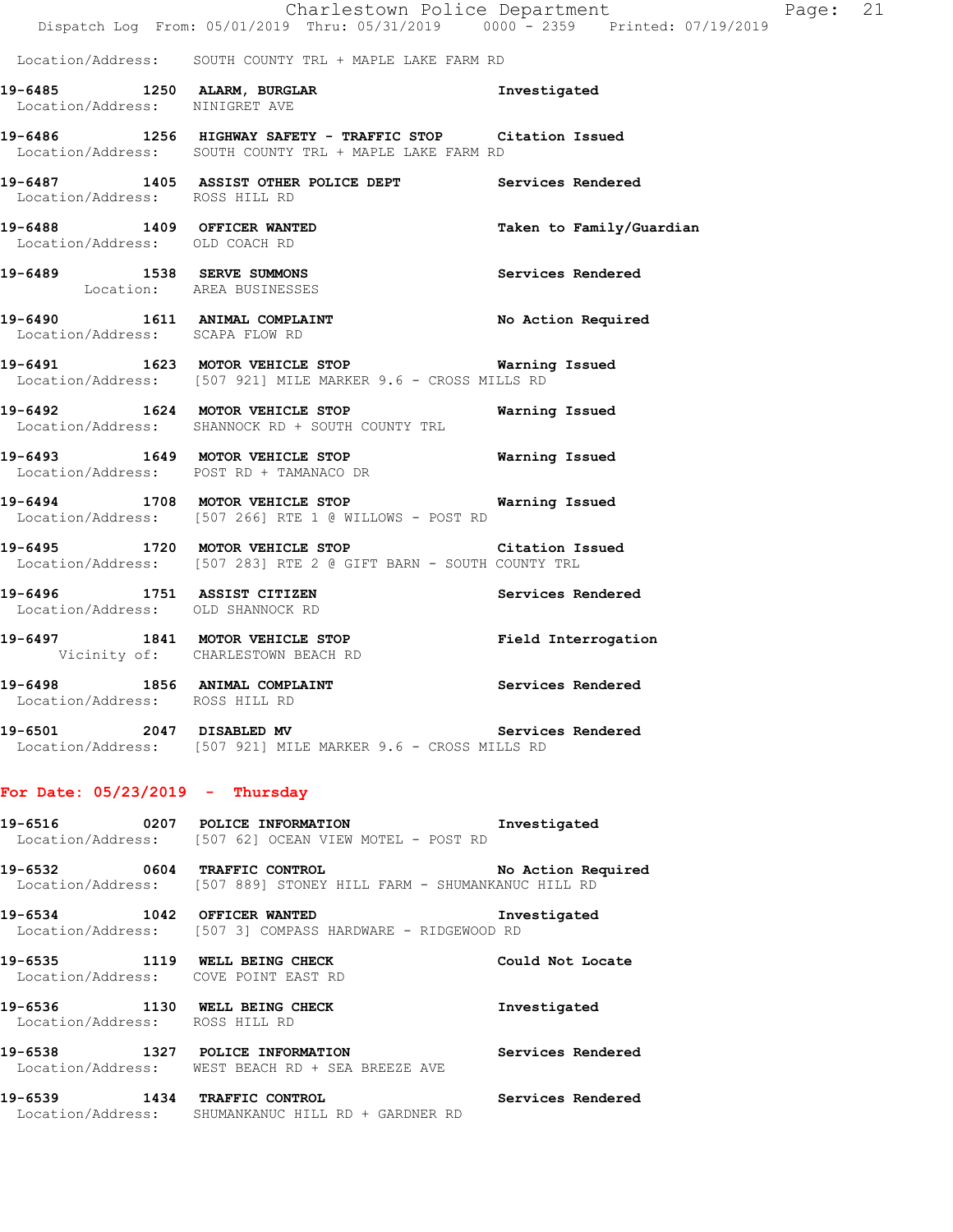Charlestown Police Department Page: 22 Dispatch Log From: 05/01/2019 Thru: 05/31/2019 0000 - 2359 Printed: 07/19/2019

**19-6542 1616 MOTOR VEHICLE STOP Warning Issued**  Location/Address: [507 72] CUMBERLAND FARMS - OLD POST RD

**19-6543 1710 ASSIST OTHER POLICE DEPT Services Rendered**  Location/Address: [507 21] BURLINGAME STATE PARK - CAMPING AREA - BURLINGAME STATE PARK RD

## **For Date: 05/24/2019 - Friday**

|                                                             | 19-6546 0017 MOTOR VEHICLE STOP Warning Issued<br>Location/Address: POST RD + SCHOOLHOUSE POND RD                                  |                          |
|-------------------------------------------------------------|------------------------------------------------------------------------------------------------------------------------------------|--------------------------|
| 19-6548 0036 HOUSE CHECK<br>Location/Address: BUDDINGTON RD |                                                                                                                                    | Building Checked/Secured |
|                                                             | 19-6551 0056 MOTOR VEHICLE STOP Citation Issued<br>Location/Address: POST RD + SCHOOLHOUSE POND RD<br>Refer To Incident: 19-182-OF |                          |
|                                                             | 19-6570 0435 POLICE INFORMATION Services Rendered<br>Location/Address: [507 642] CHARLESTOWN POLICE DEPARTMENT - OLD POST RD       |                          |
|                                                             | 19-6571 0715 HIGHWAY SAFETY - TRAFFIC STOP Citation Issued<br>Location/Address: OLD POST RD + NARROW LN                            |                          |
|                                                             | 19-6572 0723 HIGHWAY SAFETY - TRAFFIC STOP Citation Issued<br>Location/Address: NARROW LN + OLD POST RD                            |                          |
|                                                             | 19-6573 0734 HIGHWAY SAFETY - TRAFFIC STOP Citation Issued<br>Location/Address: NARROW LN + OLD POST RD                            |                          |
|                                                             | 19-6575 0743 HIGHWAY SAFETY - TRAFFIC STOP Citation Issued<br>Location/Address: NARROW LN + OLD POST RD                            |                          |
|                                                             | 19-6576 0751 HIGHWAY SAFETY - TRAFFIC STOP Citation Issued<br>Location/Address: NARROW LN + OLD POST RD                            |                          |
|                                                             | 19-6577 0803 HIGHWAY SAFETY - TRAFFIC STOP Citation Issued<br>Location/Address: NARROW LN + OLD POST RD                            |                          |
|                                                             | 19-6578 0812 HIGHWAY SAFETY - TRAFFIC STOP Citation Issued<br>Location/Address: NARROW LN + OLD POST RD                            |                          |
|                                                             | 19-6579 0819 HIGHWAY SAFETY - TRAFFIC STOP Citation Issued<br>Location/Address: CHARLESTOWN PHYSICAL THERAPY - OLD POST RD         |                          |
|                                                             | 19-6580 0902 HIGHWAY SAFETY - TRAFFIC STOP Warning Issued<br>Location/Address: NARROW LN + OLD POST RD                             |                          |
|                                                             | 19-6581 0909 HIGHWAY SAFETY - TRAFFIC STOP Citation Issued<br>Location/Address: NARROW LN + OLD POST RD                            |                          |
|                                                             | 19-6582 0919 HIGHWAY SAFETY - TRAFFIC STOP Citation Issued<br>Location/Address: NARROW LN + OLD POST RD                            |                          |
|                                                             | 19-6583 0936 HIGHWAY SAFETY - TRAFFIC STOP Citation Issued<br>Location/Address: NARROW LN + OLD POST RD                            |                          |
|                                                             | 19-6584 0948 HIGHWAY SAFETY - TRAFFIC STOP Citation Issued<br>Location/Address: NARROW LN + OLD POST RD                            |                          |
|                                                             | 19-6585 1001 HIGHWAY SAFETY - TRAFFIC STOP Citation Issued<br>Location/Address: NARROW LN + OLD POST RD                            |                          |
|                                                             | 19-6586 1008 HIGHWAY SAFETY - TRAFFIC STOP Citation Issued<br>Location/Address: NARROW LN + OLD POST RD                            |                          |
|                                                             | 19-6587 1021 HIGHWAY SAFETY - TRAFFIC STOP Citation Issued<br>Location/Address: NARROW LN + OLD POST RD                            |                          |

**19-6588 1023 ALARM, FIRE False Alarm**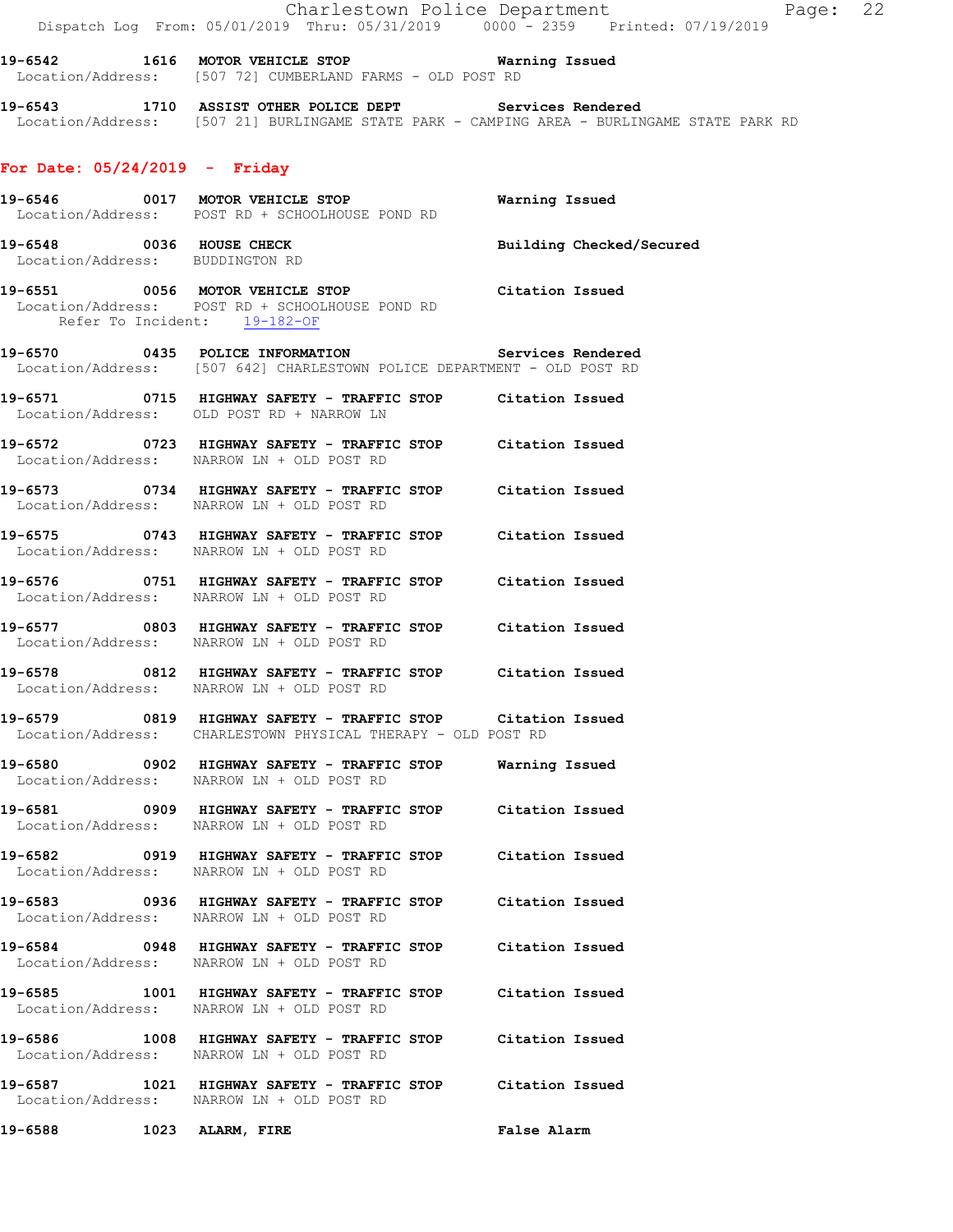Location/Address: [507 535] FIRST ST

- **19-6589 1028 ALARM, BURGLAR Building Checked/Secured**  Location/Address: [507 76] DOWNEY WEAVER POST - WHIPPLE DR
- **19-6590 1042 HIGHWAY SAFETY TRAFFIC STOP Citation Issued**  Location/Address: NARROW LN + OLD POST RD
- **19-6591 1053 HIGHWAY SAFETY TRAFFIC STOP Warning Issued**  Location/Address: NARROW LN + OLD POST RD
- **19-6592 1059 HIGHWAY SAFETY TRAFFIC STOP Citation Issued**  Location/Address: NARROW LN + OLD POST RD
- **19-6593 1116 HIGHWAY SAFETY TRAFFIC STOP Citation Issued**  Location/Address: NARROW LN + OLD POST RD
- **19-6594 1208 HIGHWAY SAFETY TRAFFIC STOP Citation Issued**  Location/Address: MATUNUCK SCHOOLHOUSE RD + NORTH NIANTIC DR
- **19-6595 1218 ASSIST OTHER POLICE DEPT Could Not Locate**  Location/Address: [507 861] SOUTH COUNTY HABITAT FOR HUMANITY - SHANNOCK RD
- **19-6596 1229 HIGHWAY SAFETY TRAFFIC STOP Citation Issued**  Location/Address: OLD POST RD
- **19-6597 1229 WELL BEING CHECK Investigated**  Location/Address: [507 222] SEAVIEW MOTOR COURT - OLD POST RD
- **19-6598 1300 MOTOR VEHICLE STOP Citation Issued**  Location/Address: [507 100] RTE 1 @ FIORES (MILE MARKER 8.0) - POST RD
- **19-6599 1442 OFFICER WANTED Investigated**  Location/Address: GOOSEBERRY HILL Refer To Incident: 19-184-OF
- **19-6601 1519 POLICE INFORMATION Report Taken**  Location/Address: SHANNOCK RD Refer To Incident: 19-183-OF
- **19-6602 1529 MOTOR VEHICLE STOP Warning Issued**  Location/Address: POST RD + PROSSER TRL
- **19-6603 1551 FOLLOW-UP INVESTIGATION Investigated**  Location/Address: [507 45] RIPPY'S LIQUOR MART - SOUTH COUNTY TRL
- **19-6604 1602 FOUND/LOST PROPERTY Investigated**  Location/Address: [507 20] NINIGRET PARK - PARK LN Refer To Incident: 19-190-OF
- **19-6605 1615 MOTOR VEHICLE STOP Warning Issued**  Location/Address: [507 283] RTE 2 @ GIFT BARN - SOUTH COUNTY TRL
- **19-6606 1620 DISABLED MV Investigated**  Vicinity of: [507 267] RTE 1 @ HITCHING POST - POST RD
- **19-6607 1646 MOTOR VEHICLE STOP Citation Issued**  Location/Address: POST RD + SCHOOLHOUSE POND RD
- **19-6608 1702 FOLLOW-UP INVESTIGATION Investigated**  Location/Address: GOOSEBERRY HILL
- **19-6609 1703 DISABLED MV Investigated**  Location/Address: [507 261] RTE 1 @ STATE GARAGE (MILE MARKER 9.6) - POST RD
- **19-6610 1838 MOTOR VEHICLE STOP Warning Issued**  Location/Address: SOUTH COUNTY TRL
- **19-6611 1931 DISABLED MV Investigated**  Vicinity of: POST RD + FALCONE LN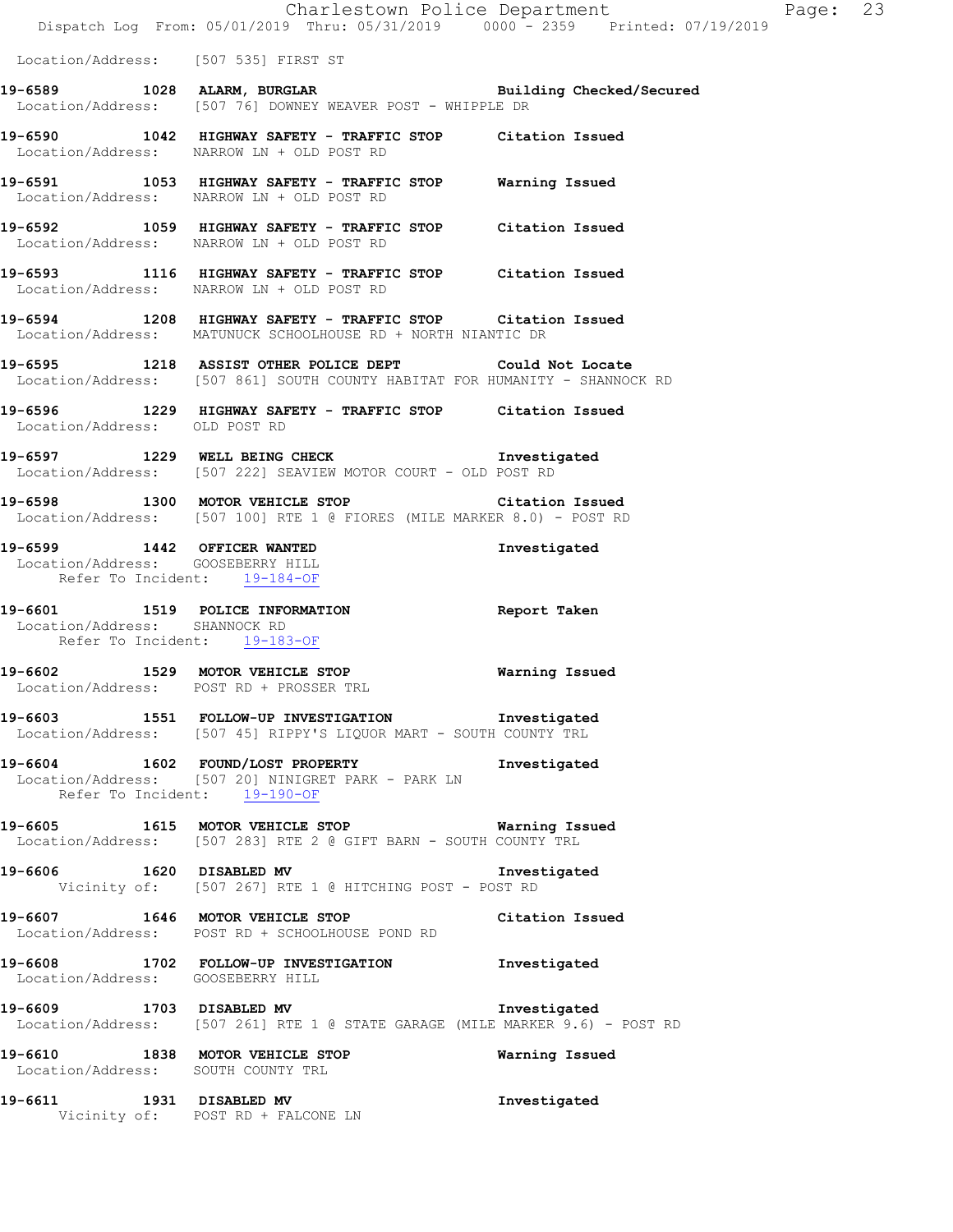|                                   | 19-6612 1938 DOMESTIC/Assault/Diso/Other Report Taken                                                                                                                                                                                                        |                    |
|-----------------------------------|--------------------------------------------------------------------------------------------------------------------------------------------------------------------------------------------------------------------------------------------------------------|--------------------|
|                                   | Location/Address: GENERAL STANTON LN<br>Refer To Incident: 19-185-OF                                                                                                                                                                                         |                    |
| Location/Address: CLEARVIEW RD    | 19-6613 2009 OFFICER WANTED                                                                                                                                                                                                                                  | Investigated       |
|                                   | 19-6614 2050 OFFICER WANTED<br>Location/Address: SHANNOCK RD<br>Refer To Summons: 19-123-AR<br>Summons: TRUDELL, JASON A<br>Address: 1244 SHANNOCK RD CHARLESTOWN, RI<br>Age: 41<br>Charges: VIOLATION OF FAMILY COURT ORDER<br>Refer To Incident: 19-186-OF | Report Taken       |
|                                   | 19-6616 2155 DCYF INVESTIGATION Services Rendered<br>Location/Address: GENERAL STANTON LN                                                                                                                                                                    |                    |
|                                   | 19-6617 2224 ASSIST OTHER TOWN DEPT Services Rendered<br>Location/Address: [507 31] BLUE SHUTTERS BEACH - EAST BEACH RD                                                                                                                                      |                    |
|                                   | 19-6618 			 2236 MOTOR VEHICLE STOP 			 Warning Issued<br>Location/Address: [507 260] RTE 1 @ GENERAL STANTON - POST RD                                                                                                                                      |                    |
|                                   | 19-6619 			 2245 MOTOR VEHICLE STOP 			 Warning Issued<br>Location/Address: [507 260] RTE 1 @ GENERAL STANTON - POST RD                                                                                                                                      |                    |
|                                   | 19-6620 2317 DISABLED MV No Action Required<br>Location/Address: [507 327] CHARLESTOWN BEACH TOWN PARKING LOT - CHARLESTOWN BEACH RD                                                                                                                         |                    |
| For Date: $05/25/2019$ - Saturday |                                                                                                                                                                                                                                                              |                    |
|                                   | 19-6623 0049 MOTOR VEHICLE STOP <b>WATER</b> Warning Issued<br>Location/Address: POST RD + NARROW LN                                                                                                                                                         |                    |
|                                   | 19-6631 0134 MOTOR VEHICLE STOP Warning Issued<br>Location/Address: [507 258] RTE 1 @ SOUTH KINGSTOWN LINE (MM 11.4) - POST RD                                                                                                                               |                    |
|                                   | 19-6638 0727 OFFICER WANTED Services Rendered<br>Location/Address: [507 230] PEACHES FRUIT & PRODUCE - CHARLESTOWN BEACH RD                                                                                                                                  |                    |
| 19-6639                           | 0854 MOTOR VEHICLE COMPLAINT<br>Location/Address: [507 263] RTE 1 @ TOURIST INFO (MILE MARKER 7.6) - POST RD                                                                                                                                                 | Could Not Locate   |
|                                   | 19-6640 0946 MOTOR VEHICLE STOP Warning Issued<br>Location/Address: [507 100] RTE 1 @ FIORES (MILE MARKER 8.0) - POST RD                                                                                                                                     |                    |
|                                   | 19-6642 1058 MOTOR VEHICLE STOP Warning Issued<br>Location/Address: [507 261] RTE 1 @ STATE GARAGE (MILE MARKER 9.6) - POST RD                                                                                                                               |                    |
|                                   | 19-6644 1121 COMPLAINT<br>Location/Address: [507 225] MOTT & CHACE SOTHEBY'S REALTY - POST RD                                                                                                                                                                | No Action Required |
| Location/Address: STARRETT DR     | 19-6645 1138 ALARM, BURGLAR                                                                                                                                                                                                                                  | False Alarm        |
| Location/Address: PARTRIDGE RUN   | 19-6647 1426 ASSIST CITIZEN                                                                                                                                                                                                                                  | Services Rendered  |
|                                   | 19-6648 1547 MOTOR VEHICLE STOP <b>WATER</b> Warning Issued<br>Location/Address: SOUTH COUNTY TRL + SAND PLAIN RD                                                                                                                                            |                    |
|                                   |                                                                                                                                                                                                                                                              |                    |

**19-6650 1607 OFFICER WANTED Report Taken**  Location/Address: OLD COACH FARM - OLD COACH RD Refer To Incident: 19-187-OF

**19-6651 1628 DIS CONDUCT / FIGHT Peace Restored**  Location/Address: OLD POST RD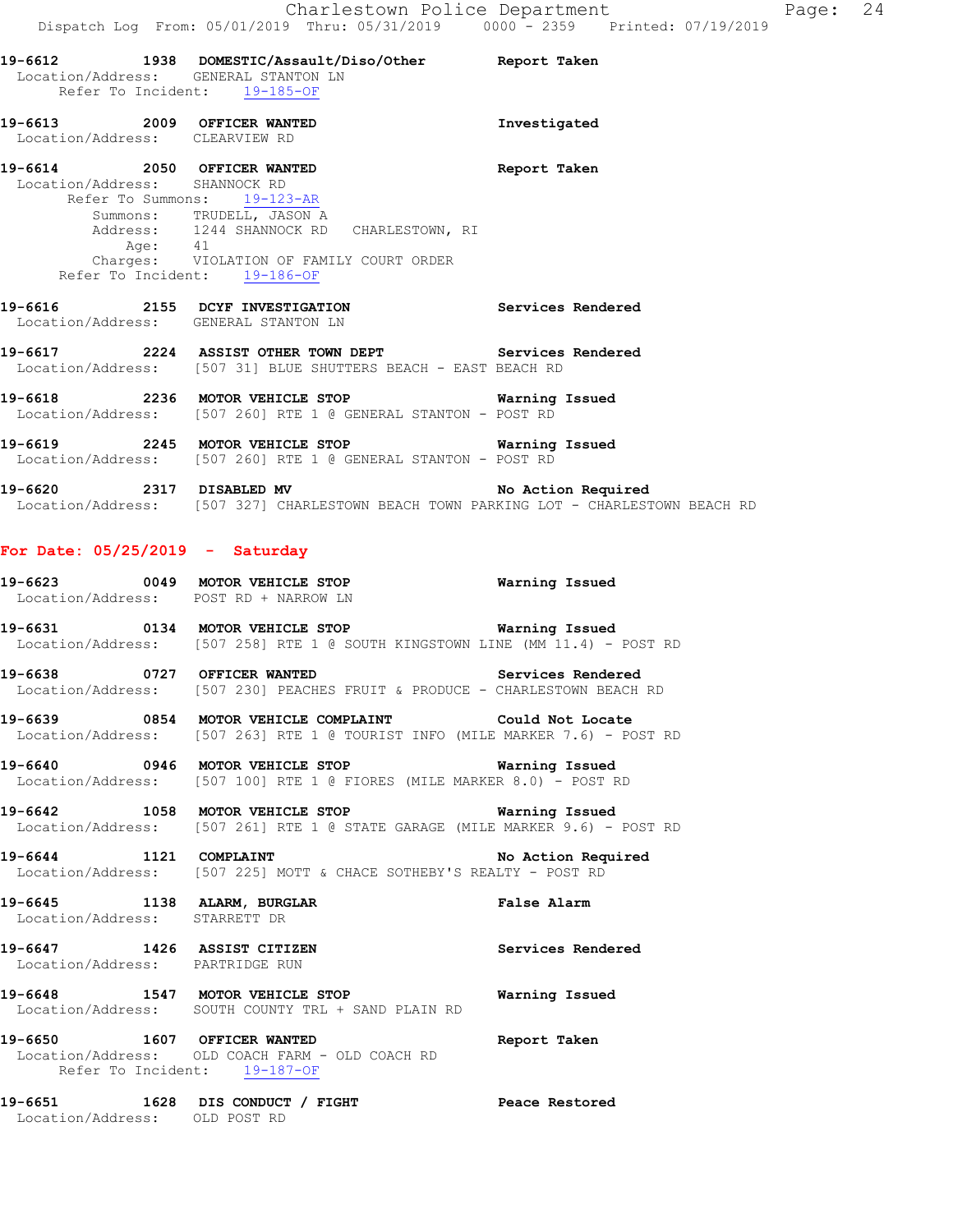|                                                                   | Dispatch Log From: 05/01/2019 Thru: 05/31/2019 0000 <sup>-</sup> 2359 Printed: 07/19/2019                                                        | Charlestown Police Department | Page: 25 |  |
|-------------------------------------------------------------------|--------------------------------------------------------------------------------------------------------------------------------------------------|-------------------------------|----------|--|
|                                                                   | 19-6652 1703 MOTOR VEHICLE STOP <b>Warning Issued</b><br>Location/Address: [507 100] RTE 1 @ FIORES (MILE MARKER 8.0) - POST RD                  |                               |          |  |
| Location/Address: BISCUIT CITY RD<br>Refer To Incident: 19-189-OF | 19-6654 1958 OFFICER WANTED                                                                                                                      | Peace Restored                |          |  |
|                                                                   | 19-6655 2021 MOTOR VEHICLE COMPLAINT Taken/Refered to Other A<br>Location/Address: KING'S FACTORY RD + PROSSER TRL                               |                               |          |  |
| For Date: $05/26/2019$ - Sunday                                   |                                                                                                                                                  |                               |          |  |
|                                                                   | 19-6656  0037 ASSIST OTHER TOWN DEPT  Services Rendered<br>Location/Address: [507 327] CHARLESTOWN BEACH TOWN PARKING LOT - CHARLESTOWN BEACH RD |                               |          |  |
|                                                                   | 19-6657 0133 SUSPICIOUS ACTIVITY/VEHICLE Investigated<br>Location/Address: BOAT LAUNCH - CHARLESTOWN BEACH RD                                    |                               |          |  |
| Location/Address: BUCKEYE BROOK RD                                | 19-6658 0209 SUSPICIOUS ACTIVITY/VEHICLE Investigated                                                                                            |                               |          |  |
|                                                                   | 19-6664 6235 MOTOR VEHICLE STOP 6 Warning Issued<br>Location/Address: [507 243] KRYSTAL PENQUIN MOTEL - POST RD                                  |                               |          |  |
| Location/Address: KING'S FACTORY RD                               | 19-6670 1002 SUSPICIOUS ACTIVITY/VEHICLE Unfounded                                                                                               |                               |          |  |
|                                                                   | 19-6672 1038 OFFICER WANTED Services Rendered<br>Location/Address: OLD POST RD + MATUNUCK SCHOOLHOUSE RD                                         |                               |          |  |
| 19-6673 1047 ALARM, FIRE<br>Location/Address: DOWD DR             |                                                                                                                                                  | Taken/Refered to Other A      |          |  |
|                                                                   | 19-6674 1058 ROAD HAZARD/OBSTRUCTION Services Rendered<br>Location/Address: EAST BEACH RD + POST RD                                              |                               |          |  |
| Location/Address: OLD POST RD                                     | 19-6676 1205 POLICE TRANSPORT 1 Taken to Family/Guardian                                                                                         |                               |          |  |
|                                                                   | 19-6677 1252 BOATING - VESSEL VIOLATION Services Rendered<br>Location: [507 341] NINIGRET POND - EAST                                            |                               |          |  |
| Location/Address: HILLTOP DR                                      | 19-6678 1338 WELL BEING CHECK                                                                                                                    | Services Rendered             |          |  |
| Location/Address: HILLTOP DR                                      | 19-6679 1359 PSYCHOLOGICAL EMERGENCY Transported to Hospital                                                                                     |                               |          |  |
| 19-6680 1413 OFFICER WANTED<br>Location/Address: BISCUIT CITY RD  |                                                                                                                                                  | Services Rendered             |          |  |
|                                                                   | 19-6682 1501 POLICE INFORMATION Services Rendered<br>Location/Address: [507 381] CVS PHARMACY - OLD POST RD                                      |                               |          |  |
|                                                                   | 19-6683 1545 FOUND/LOST PROPERTY 1990 Services Rendered<br>Location/Address: [507 20] NINIGRET PARK - PARK LN                                    |                               |          |  |
| Location/Address: [507 939] WEST WAY                              | 19-6685 1635 FOLLOW-UP INVESTIGATION Investigated                                                                                                |                               |          |  |
|                                                                   | 19-6686 1747 ASSIST CITIZEN<br>Location/Address: [507 31] BLUE SHUTTERS BEACH - EAST BEACH RD                                                    | Services Rendered             |          |  |
|                                                                   | 19-6688 1855 MOTOR VEHICLE STOP Citation Issued<br>Location/Address: [507 913] MILE MARKER 6.4 - MEADOW LN                                       |                               |          |  |
|                                                                   | 19-6689 1919 MOTOR VEHICLE STOP<br>Location/Address: [507 923] MILE MARKER 10.2 - FALCONE LN                                                     | Citation Issued               |          |  |
|                                                                   | 19-6690              1930    ROAD HAZARD/OBSTRUCTION                     Removed Hazard                                                          |                               |          |  |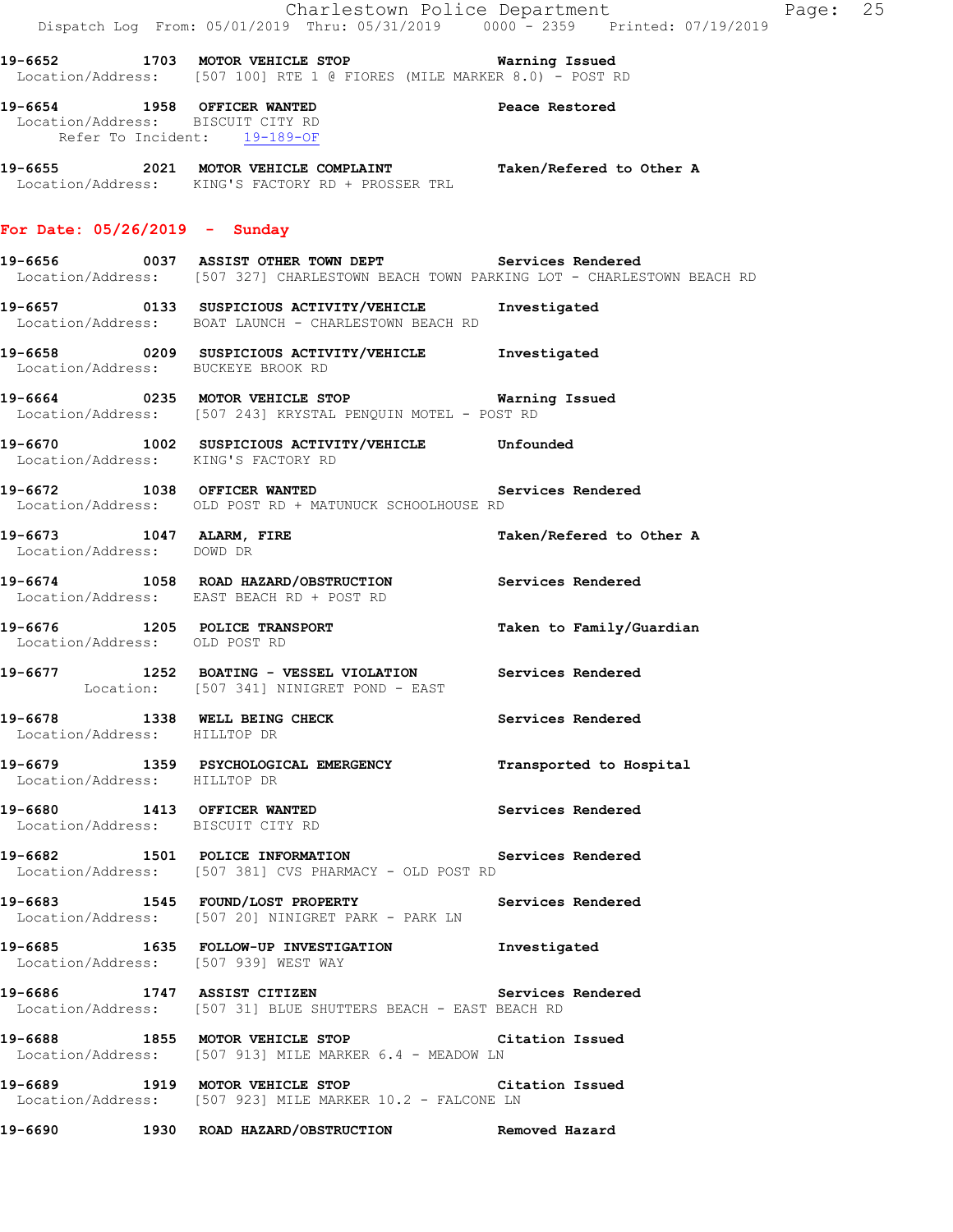| 19-6732 1805 ALARM, BURGLAR<br>Location/Address: TRAYMORE ST |                                                                                                                                                 | Building Checked/Secured |
|--------------------------------------------------------------|-------------------------------------------------------------------------------------------------------------------------------------------------|--------------------------|
|                                                              | 19-6731 1708 MVA - W/Injury/Fluid/Hazard Transported to Hospital<br>Location/Address: POST RD + SHADY HARBOR DR<br>Refer To Accident: 19-53-AC  |                          |
|                                                              | 19-6730 1705 SERVE WARRANT<br>Location/Address: COLUMBIA HEIGHTS RD                                                                             | Could Not Locate         |
|                                                              | 19-6729 1634 MOTOR VEHICLE STOP<br>Location/Address: RICHMOND LINE - KING'S FACTORY RD                                                          | Warning Issued           |
|                                                              | 19-6728 1627 MOTOR VEHICLE STOP<br>Location/Address: [507 266] RTE 1 @ WILLOWS - POST RD                                                        | Warning Issued           |
| 19-6727 1611 DISABLED MV                                     | Location/Address: [507 922] MILE MARKER 9.8 - POST RD                                                                                           | Services Rendered        |
|                                                              | 19-6726 1607 MOTOR VEHICLE STOP<br>Vicinity of: WEST BEACH RD                                                                                   | Warning Issued           |
|                                                              | 19-6725 1601 ROAD HAZARD/OBSTRUCTION Services Rendered<br>Location/Address: POST RD + WEST BEACH RD                                             |                          |
|                                                              | 19-6723 1548 MOTOR VEHICLE STOP 67 Warning Issued<br>Location/Address: [507 914] MILE MARKER 6.8 - WILDFLOWER RD                                |                          |
|                                                              | 19-6722 1327 MOTOR VEHICLE STOP 6722 Warning Issued<br>Vicinity of: CHARLESTOWN BEACH RD                                                        |                          |
|                                                              | 19-6721 1325 MOTOR VEHICLE STOP 6721 Warning Issued<br>Location/Address: [507 924] MILE MARKER 10.6 - NARROW LN                                 |                          |
|                                                              | 19-6720 1312 ALARM, BURGLAR 2008 Building Checked/Secured<br>Location/Address: [507 937] GEMELLI BISTRO - FALCONE LN                            |                          |
|                                                              | 19-6719 1159 MOTOR VEHICLE STOP Warning Issued<br>Location/Address: [507 924] MILE MARKER 10.6 - NARROW LN                                      |                          |
|                                                              | 19-6718 1139 MOTOR VEHICLE STOP Warning Issued<br>Location/Address: 700 BLOCK - CHARLESTOWN BEACH RD                                            |                          |
|                                                              | 19-6717 1108 TRAFFIC CONTROL 19-6717 Services Rendered<br>Location/Address: WEST BEACH RD + SEA BREEZE AVE                                      |                          |
|                                                              | 19-6715 0534 FOUND/LOST PROPERTY Services Rendered<br>Location/Address: [507 72] CUMBERLAND FARMS - OLD POST RD<br>Refer To Incident: 19-192-OF |                          |
|                                                              | 19-6696 0006 SUSPICIOUS ACTIVITY/VEHICLE Investigated<br>Location/Address: [507 31] BLUE SHUTTERS BEACH - EAST BEACH RD                         |                          |
| For Date: $05/27/2019$ - Monday                              |                                                                                                                                                 |                          |
| Refer To Accident: 19-52-AC                                  | 19-6695 2330 MVA - Minor Changes and Report Taken<br>Location/Address: POST RD + NARROW LN                                                      |                          |
|                                                              | 19-6694 2326 ALARM, BURGLAR False Alarm Location/Address: DUDLEY LN                                                                             |                          |
|                                                              | 19-6693 2325 ASSIST OTHER TOWN DEPT Services Rendered<br>Location/Address: [507 31] BLUE SHUTTERS BEACH - EAST BEACH RD                         |                          |
|                                                              | 19-6692 2115 OFFICER WANTED Services Rendered<br>Location/Address: [507 914] MILE MARKER 6.8 - WILDFLOWER RD                                    |                          |
|                                                              | Location/Address: POST RD + KING'S FACTORY RD                                                                                                   |                          |
|                                                              | Charlestown Police Department<br>Dispatch Log From: 05/01/2019 Thru: 05/31/2019 0000 - 2359 Printed: 07/19/2019                                 |                          |

Page: 26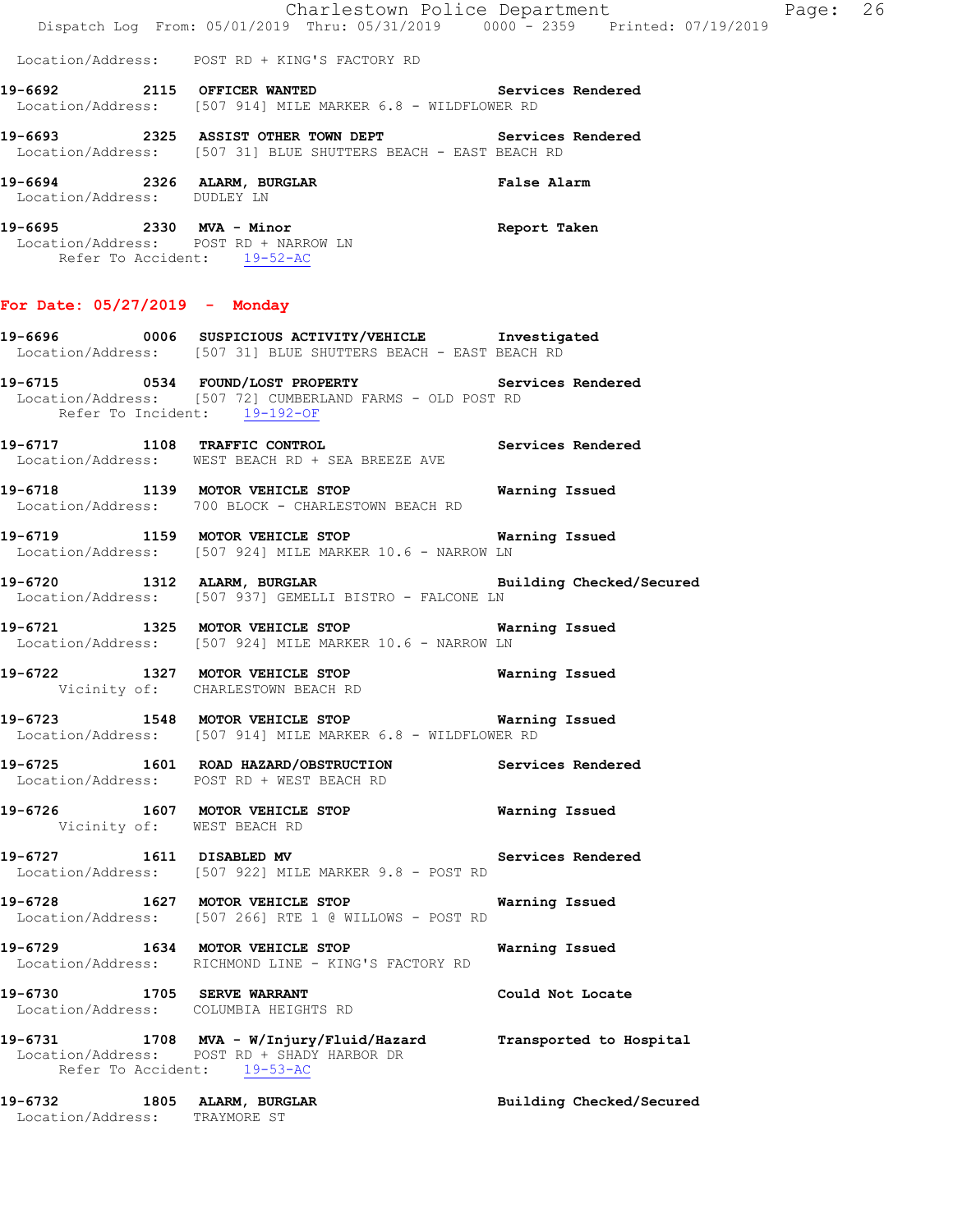|                                                                  |                                                                                                                                                                                                                                                                                               | Charlestown Police Department Fage: 27                                                                                             |  |
|------------------------------------------------------------------|-----------------------------------------------------------------------------------------------------------------------------------------------------------------------------------------------------------------------------------------------------------------------------------------------|------------------------------------------------------------------------------------------------------------------------------------|--|
|                                                                  |                                                                                                                                                                                                                                                                                               | Dispatch Log From: 05/01/2019 Thru: 05/31/2019 0000 <sup>-</sup> 2359 Printed: 07/19/2019                                          |  |
|                                                                  | 19-6733 1806 MOTOR VEHICLE STOP 6 Warning Issued<br>Location/Address: [507 913] MILE MARKER 6.4 - MEADOW LN                                                                                                                                                                                   |                                                                                                                                    |  |
|                                                                  | 19-6734 1817 ALARM, FIRE THE False Alarm<br>Location/Address: [507 1] CHARLESTOWN TOWN HALL - SOUTH COUNTY TRL                                                                                                                                                                                |                                                                                                                                    |  |
| Refer To Incident: 19-193-OF                                     | 19-6737 1840 OFFICER WANTED Report Taken<br>Location/Address: [507 364] CROTTY AND SONS AUTO BODY - SOUTH COUNTY TRL                                                                                                                                                                          |                                                                                                                                    |  |
|                                                                  | 19-6738 1846 MOTOR VEHICLE COMPLAINT Unfounded<br>Location/Address: [507 278] RTE 2 @ RIPPY'S MARKET - SOUTH COUNTY TRL                                                                                                                                                                       |                                                                                                                                    |  |
|                                                                  | 19-6739 2111 MOTOR VEHICLE STOP 6739 Warning Issued<br>Location/Address: [507 279] RTE 2 @ CHARLESTOWN TOWN HALL - SOUTH COUNTY TRL                                                                                                                                                           |                                                                                                                                    |  |
|                                                                  | 19-6740 2112 MOTOR VEHICLE COMPLAINT Unfounded<br>Location/Address: [507 914] MILE MARKER 6.8 - WILDFLOWER RD                                                                                                                                                                                 |                                                                                                                                    |  |
|                                                                  | 19-6742 2142 MOTOR VEHICLE STOP Arrest(s) Made<br>Location/Address: [507 100] RTE 1 @ FIORES (MILE MARKER 8.0) - POST RD<br>Refer To Summons: 19-121-AR<br>Summons: TUCKER, JASON A                                                                                                           | Address: 130 COLLINS RD ASHAWAY, RI<br>Age: 35<br>Charges: Driving after denial, suspension or revocation of license - 1st Offense |  |
|                                                                  | 19-6744 2236 ASSIST OTHER POLICE DEPT Could Not Locate<br>Location/Address: [507 275] RTE 1 @ WESTERLY LINE - POST RD                                                                                                                                                                         |                                                                                                                                    |  |
| Refer To Incident: 19-194-OF                                     | 19-6745 2250 ASSIST OTHER POLICE DEPT 1nvestigated<br>Location/Address: [507 228] PHIL & ANN'S SUNSET MOTEL - OLD POST RD                                                                                                                                                                     |                                                                                                                                    |  |
| For Date: $05/28/2019$ - Tuesday                                 |                                                                                                                                                                                                                                                                                               |                                                                                                                                    |  |
|                                                                  | 19-6759 0533 TRAFFIC CONTROL<br>Location/Address: SHUMANKANUC HILL RD                                                                                                                                                                                                                         | No Action Required                                                                                                                 |  |
|                                                                  | 19-6760 0549 ASSIST OTHER AGENCY Services Rendered                                                                                                                                                                                                                                            | Location/Address: [507 10] BURLINGAME - CAMP STORE-S&H INC. - BURLINGAME STATE PARK RD                                             |  |
|                                                                  | 19-6761 0830 ALARM, BURGLAR BURGER Building Checked/Secured<br>Location/Address: [507 868] MICHAEL'S GARAGE - POST RD                                                                                                                                                                         |                                                                                                                                    |  |
|                                                                  | 19-6762 0840 WARRANT ARREST 2008 Arrest(s) Made<br>Location/Address: [507 642] CHARLESTOWN POLICE DEPARTMENT - OLD POST RD<br>Refer To Arrest: 19-122-AR<br>Arrest: RIVERA, JULIO D<br>Address: 67 COLUMBIA HEIGHTS RD CHARLESTOWN, RI<br>Age: 43<br>Charges: DOMESTIC-SIMPLE ASSAULT/BATTERY |                                                                                                                                    |  |
|                                                                  | 19-6763 0849 POLICE INFORMATION Investigated<br>Location/Address: [507 642] CHARLESTOWN POLICE DEPARTMENT - OLD POST RD<br>Refer To Incident: 19-195-OF                                                                                                                                       |                                                                                                                                    |  |
|                                                                  | 19-6766 1053 POLICE TRANSPORT Taken/Refered to Other A<br>Location/Address: [507 642] CHARLESTOWN POLICE DEPARTMENT - OLD POST RD                                                                                                                                                             |                                                                                                                                    |  |
| Location/Address: CROSSLAND ST<br>Refer To Incident: 19-196-OF   | 19-6767 1154 ANIMAL COMPLAINT                                                                                                                                                                                                                                                                 | Report Taken                                                                                                                       |  |
| Location/Address: STILL WATER RD<br>Refer To Incident: 19-197-OF | 19-6768 1243 EMBEZZELMENT/FRAUD/FORGERY Investigated                                                                                                                                                                                                                                          |                                                                                                                                    |  |
| Location/Address: LAURI DR                                       | 19-6770 1341 MOTOR VEHICLE STOP                                                                                                                                                                                                                                                               | No Action Required                                                                                                                 |  |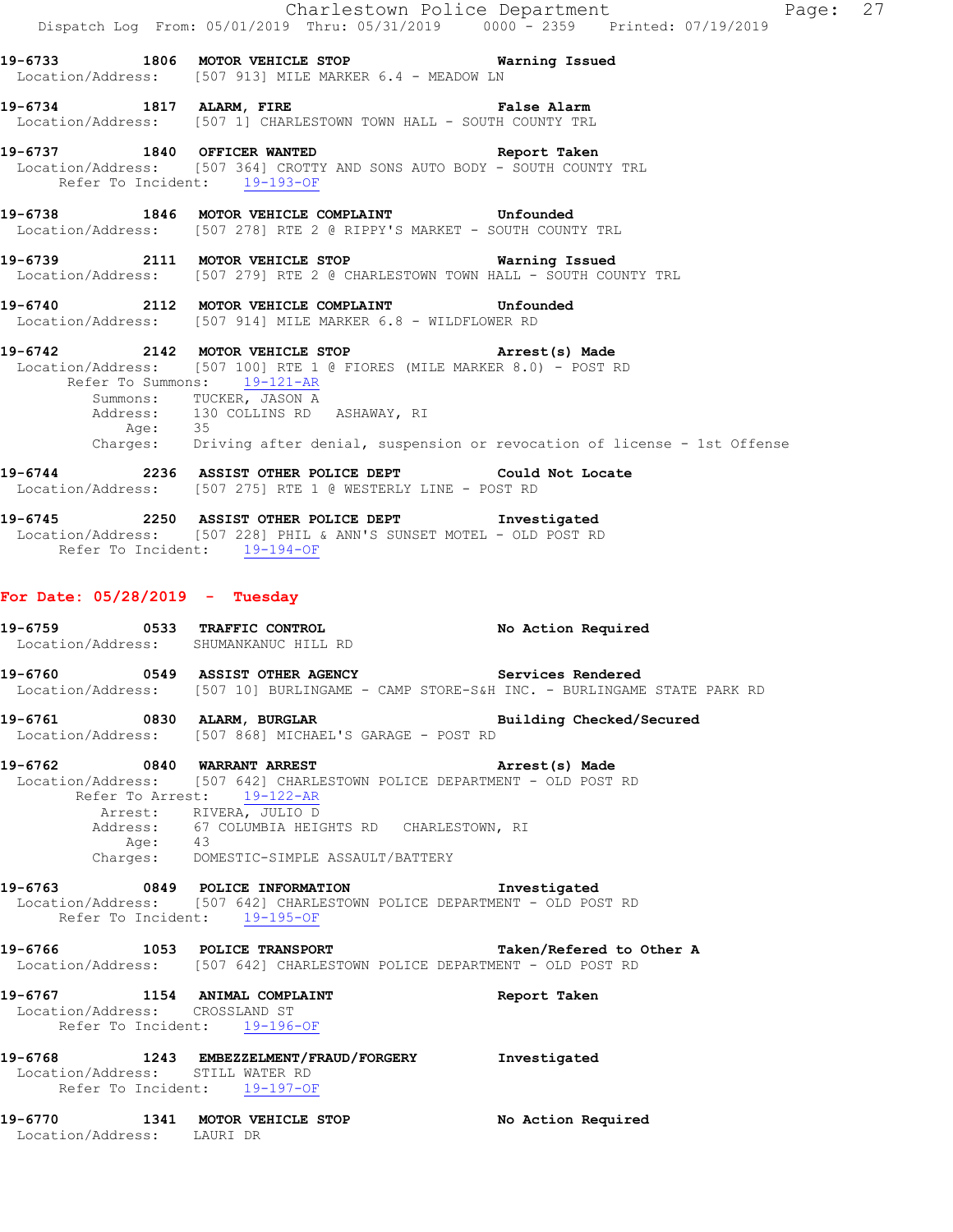**19-6772 1656 MOTOR VEHICLE STOP Warning Issued** 

 Location/Address: GARDENIA DR + OLD SHANNOCK RD **19-6773 1714 LARCENY Investigated**  Location/Address: SHANNOCK RD Refer To Incident: 19-198-OF **19-6775 1809 MOTOR VEHICLE STOP Warning Issued**  Location/Address: [507 266] RTE 1 @ WILLOWS - POST RD **19-6776 1821 MOTOR VEHICLE STOP Citation Issued**  Location/Address: [507 269] RTE 1 @ DRIVING RANGE - POST RD **19-6777 2043 MVA - Minor Report Taken**  Location/Address: [507 864] STATE OF RHODE ISLAND DOT GARAGE - CROSS MILLS RD Refer To Accident: 19-54-AC **19-6778 2057 ANNOYING PHONE CALLS Services Rendered**  Location/Address: DAVENTRY ST **19-6779 2333 ROAD HAZARD/OBSTRUCTION Removed Hazard**  Location/Address: [507 545] CHERISH ME - HOME CHILD CARE - SOUTH COUNTY TRL **For Date: 05/29/2019 - Wednesday 19-6780 0006 ASSIST CITIZEN Services Rendered**  Location/Address: [507 321] CHARLESTOWN BEACH - CHARLESTOWN BEACH RD **19-6783 0111 MOTOR VEHICLE STOP Citation Issued**  Location/Address: POST RD + PROSSER TRL **19-6790 0214 MOTOR VEHICLE STOP Warning Issued**  Location/Address: POST RD **19-6799 0602 TRAFFIC CONTROL No Action Required**  Location/Address: KING'S FACTORY RD + SHUMANKANUC HILL RD **19-6800 0815 TRAFFIC CONTROL Warning Issued**  Location/Address: [507 19] CHARLESTOWN ELEMENTARY SCHOOL - CAROLINA BACK RD **19-6802 0921 WELL BEING CHECK Investigated**  Location/Address: LAURI DR **19-6804 1049 OFFICER WANTED Investigated**  Location/Address: SHANNOCK RD **19-6807 1212 MOTOR VEHICLE STOP Warning Issued**  Location/Address: OLD POST RD + KING TOM DR **19-6809 1312 MOTOR VEHICLE STOP Warning Issued**  Location/Address: [507 261] RTE 1 @ STATE GARAGE (MILE MARKER 9.6) - POST RD **19-6810 1313 ALARM, BURGLAR Building Checked/Secured**  Location/Address: [507 76] DOWNEY WEAVER POST - WHIPPLE DR **19-6811 1314 ANNOYING PHONE CALLS Investigated**  Location/Address: OLD MILL RD **19-6814 1607 FOUND/LOST PROPERTY Investigated**  Location/Address: [507 321] CHARLESTOWN BEACH - CHARLESTOWN BEACH RD **19-6815 1630 MOTOR VEHICLE STOP Warning Issued**  Location/Address: POST RD + HOXSIE AVE **19-6820 1805 MOTOR VEHICLE STOP Warning Issued**  Location/Address: [507 267] RTE 1 @ HITCHING POST - POST RD

**19-6821 1815 POLICE INFORMATION Services Rendered**  Vicinity of: [507 604] BESTWAY GAS STATION - POST RD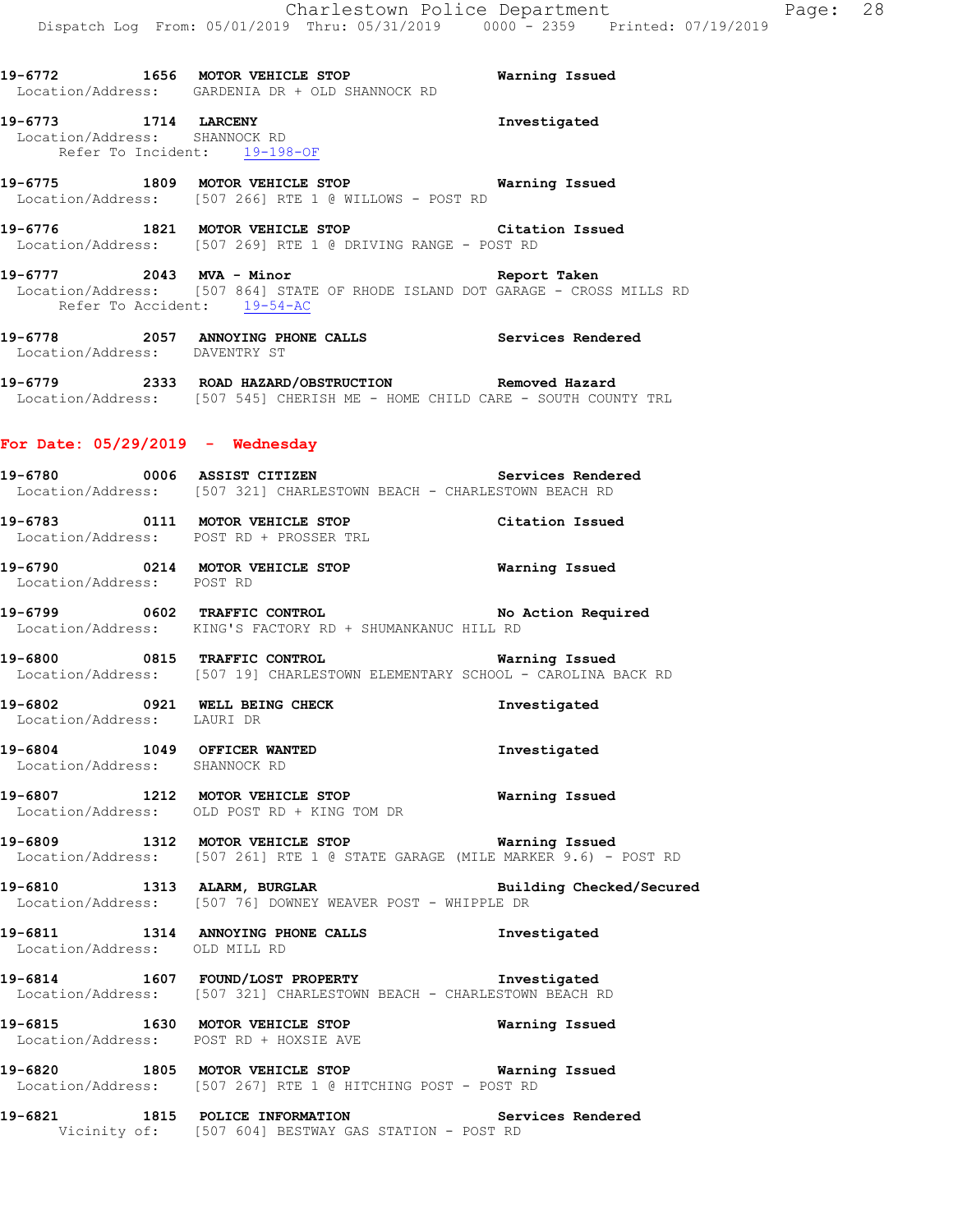**19-6822 1847 MOTOR VEHICLE STOP Arrest(s) Made**  Location/Address: [507 100] RTE 1 @ FIORES (MILE MARKER 8.0) - POST RD Refer To Summons: 19-124-AR Summons: OCONNOR, DEIRDRE L Address: 23 LINDEN ST WESTERLY, RI Age: 51 Charges: Driving after denial, suspension or revocation of license - 1st Offense

## **For Date: 05/30/2019 - Thursday**

| Location/Address: POWAGET AVE<br>Refer To Incident: 19-200-OF     | 19-6827 0012 PSYCHOLOGICAL EMERGENCY Transported to Hospital                                                                            |                |
|-------------------------------------------------------------------|-----------------------------------------------------------------------------------------------------------------------------------------|----------------|
| Vicinity of: SAND PLAIN RD                                        | 19-6836 6253 ROAD HAZARD/OBSTRUCTION Removed Hazard                                                                                     |                |
| Location/Address: LOU AVE                                         | 19-6840 0555 ALARM, BURGLAR 19-6840 Investigated                                                                                        |                |
|                                                                   | 19-6841 0631 ALARM, BURGLAR CONTROLLER False Alarm<br>Location/Address: [507 88] EAST WEST MARKET - POST RD                             |                |
| Refer To Incident: 19-201-OF                                      | 19-6842 0634 ASSIST OTHER AGENCY Neport Taken<br>Location/Address: [507 10] BURLINGAME - CAMP STORE-S&H INC. - BURLINGAME STATE PARK RD |                |
|                                                                   | 19-6844 0801 DISABLED MV 3000 Services Rendered<br>Location/Address: POST RD + NARROW LN                                                |                |
| Location/Address: BISCUIT CITY RD<br>Refer To Incident: 19-202-OF | 19-6847 1012 OFFICER WANTED                                                                                                             | Investigated   |
|                                                                   | 19-6849 1301 MVA - Minor 19-6849<br>Vicinity of: [507 29] ARROWHEAD DENTAL - SOUTH COUNTY TRL<br>Refer To Accident: 19-55-AC            |                |
|                                                                   | 19-6851 1519 MOTOR VEHICLE STOP 19-6851 Warning Issued<br>Location/Address: [507 100] RTE 1 @ FIORES (MILE MARKER 8.0) - POST RD        |                |
|                                                                   | 19-6852 1548 MOTOR VEHICLE STOP Citation Issued<br>Location/Address: SOUTH COUNTY TRL + NEW BISCUIT CITY RD                             |                |
|                                                                   | 19-6853 1600 MOTOR VEHICLE STOP 6853<br>Vicinity of: [507 258] RTE 1 @ SOUTH KINGSTOWN LINE (MM $11.4$ ) - POST RD                      |                |
|                                                                   | 19-6856 1657 MOTOR VEHICLE STOP Warning Issued<br>Vicinity of: WEST BEACH RD                                                            |                |
|                                                                   | -<br>19-6857 1815 DISABLED MV 19-6857 1nvestigated<br>Location/Address: SOUTH COUNTY TRL                                                |                |
|                                                                   | 19-6858 1823 MOTOR VEHICLE STOP 6858 Warning Issued<br>Location/Address: RICHMOND TOWN LINE - SOUTH COUNTY TRL                          |                |
|                                                                   | 19-6860 1938 MOTOR VEHICLE STOP 6860 Warning Issued<br>Location/Address: [507 269] RTE 1 @ DRIVING RANGE - POST RD                      |                |
|                                                                   | 19-6861 1957 MOTOR VEHICLE STOP<br>Location/Address: POST RD + SCHOOLHOUSE POND RD                                                      | Warning Issued |
|                                                                   | 19-6862 2005 MOTOR VEHICLE STOP<br>Location/Address: [507 261] RTE 1 @ STATE GARAGE (MILE MARKER 9.6) - POST RD                         | Warning Issued |
|                                                                   | 19-6866 2136 ROAD HAZARD/OBSTRUCTION Removed Hazard<br>Location/Address: POST RD + LAKESIDE DR                                          |                |
| 19-6867                                                           | 2143 MOTOR VEHICLE STOP                                                                                                                 | Warning Issued |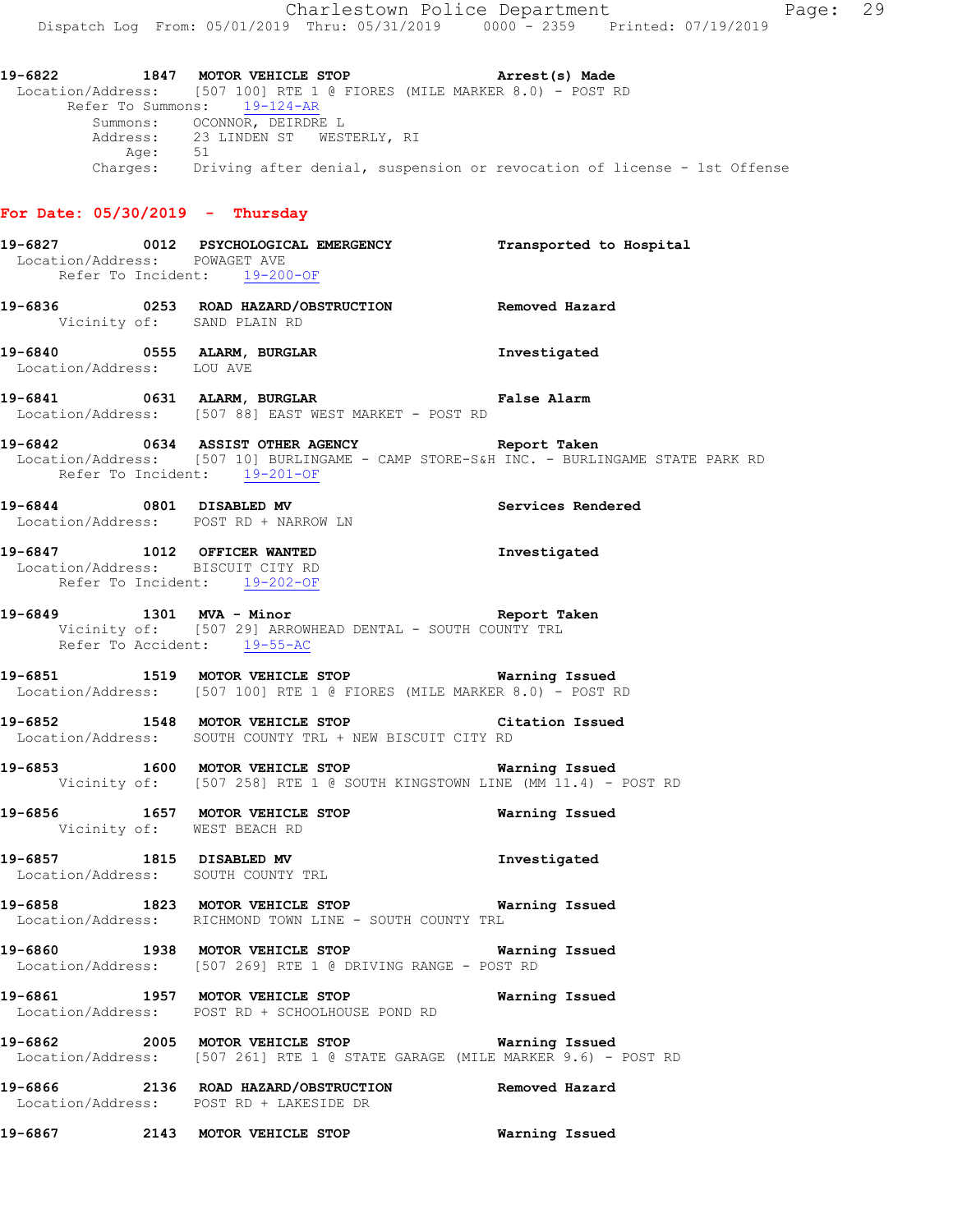Location/Address: [507 100] RTE 1 @ FIORES (MILE MARKER 8.0) - POST RD

# **For Date: 05/31/2019 - Friday**

|                                                                 | 19-6885 0625 MOTOR VEHICLE STOP Warning Issued<br>Location/Address: [507 303] RTE 1 @ SOUTH SHORE MENTAL HEALTH (MM 9.0) - POST RD   |
|-----------------------------------------------------------------|--------------------------------------------------------------------------------------------------------------------------------------|
|                                                                 | 19-6886 0701 HIGHWAY SAFETY - TRAFFIC STOP Warning Issued<br>Location/Address: OLD POST RD + KENDALL CT                              |
|                                                                 | 19-6887   0713   HIGHWAY SAFETY - TRAFFIC STOP   Citation Issued<br>Location/Address:   POST RD + NARROW LN                          |
|                                                                 | 19-6888 0735 HIGHWAY SAFETY - TRAFFIC STOP Warning Issued<br>Location/Address: [507 36] CHARLESTOWN MINI-SUPER - OLD POST RD         |
| Location/Address: NARROW LN                                     | 19-6889 0747 HIGHWAY SAFETY - TRAFFIC STOP Citation Issued                                                                           |
|                                                                 | 19-6890 0801 HIGHWAY SAFETY - TRAFFIC STOP Citation Issued<br>Location/Address: NARROW LN + OLD POST RD                              |
|                                                                 | 19-6891 0811 HIGHWAY SAFETY - TRAFFIC STOP Warning Issued<br>Location/Address: OLD POST RD + NARROW LN                               |
|                                                                 | 19-6892 0817 HIGHWAY SAFETY - TRAFFIC STOP Citation Issued<br>Location/Address: OLD POST RD + NARROW LN                              |
|                                                                 | 19-6895 0825 TRAFFIC CONTROL Warning Issued<br>Location/Address: [507 19] CHARLESTOWN ELEMENTARY SCHOOL - CAROLINA BACK RD           |
|                                                                 | 19-6893 0828 HIGHWAY SAFETY - TRAFFIC STOP Citation Issued<br>Location/Address: OLD POST RD + NARROW LN                              |
|                                                                 | 19-6894 0836 HIGHWAY SAFETY - TRAFFIC STOP Citation Issued<br>Location/Address: OLD POST RD + NARROW LN                              |
|                                                                 | 19-6896 0850 HIGHWAY SAFETY - TRAFFIC STOP Citation Issued<br>Location/Address: OLD POST RD + NARROW LN                              |
|                                                                 | 19-6897 0852 ASSIST OTHER TOWN DEPT Services Rendered<br>Location/Address: [507 19] CHARLESTOWN ELEMENTARY SCHOOL - CAROLINA BACK RD |
|                                                                 | 19-6898 0900 HIGHWAY SAFETY - TRAFFIC STOP Citation Issued<br>Location/Address: [507 929] CHURCHWOODS HOUSING COMPLEX - OLD POST RD  |
|                                                                 | 19-6899 0911 HIGHWAY SAFETY - TRAFFIC STOP Citation Issued<br>Location/Address: OLD POST RD + NARROW LN                              |
|                                                                 | 19-6900 0922 HIGHWAY SAFETY - TRAFFIC STOP Citation Issued<br>Location/Address: [507 252] GENERAL STANTON INN - OLD POST RD          |
| 19-6901 0922 SERVE SUMMONS<br>Location/Address: BISCUIT CITY RD | Services Rendered                                                                                                                    |
|                                                                 | 19-6903 0935 HIGHWAY SAFETY - TRAFFIC STOP Citation Issued<br>Location/Address: OLD POST RD + NARROW LN                              |
|                                                                 | 19-6904 1001 SERVE SUMMONS<br>Services Rendered<br>Location/Address: COUNTRY DR + BISCUIT CITY RD                                    |
|                                                                 | 19-6905 1012 HIGHWAY SAFETY - TRAFFIC STOP Citation Issued<br>Location/Address: OLD POST RD + SHEILA DR                              |
|                                                                 | 19-6906 1022 HIGHWAY SAFETY - TRAFFIC STOP Citation Issued<br>Location/Address: NARROW LN                                            |
|                                                                 | 19-6907 1038 HIGHWAY SAFETY - TRAFFIC STOP Citation Issued<br>Location/Address: OLD POST RD + NARROW LN                              |